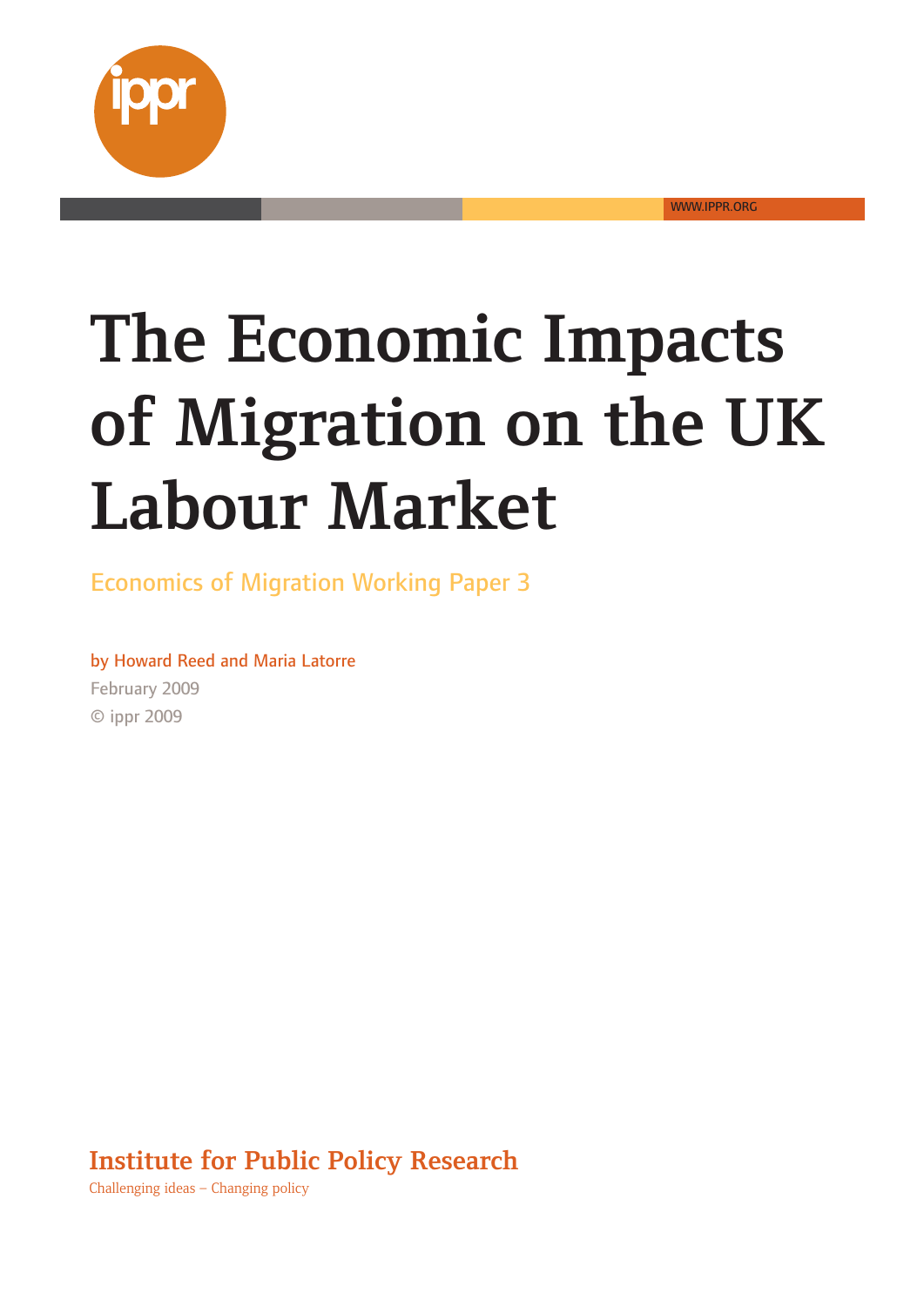## Contents

| 2. What economic theory tells us about the labour market impacts of migration        |  |
|--------------------------------------------------------------------------------------|--|
|                                                                                      |  |
|                                                                                      |  |
|                                                                                      |  |
|                                                                                      |  |
| Appendix A: Employment rates for UK-born and migrants by level of qualifications  38 |  |
|                                                                                      |  |
|                                                                                      |  |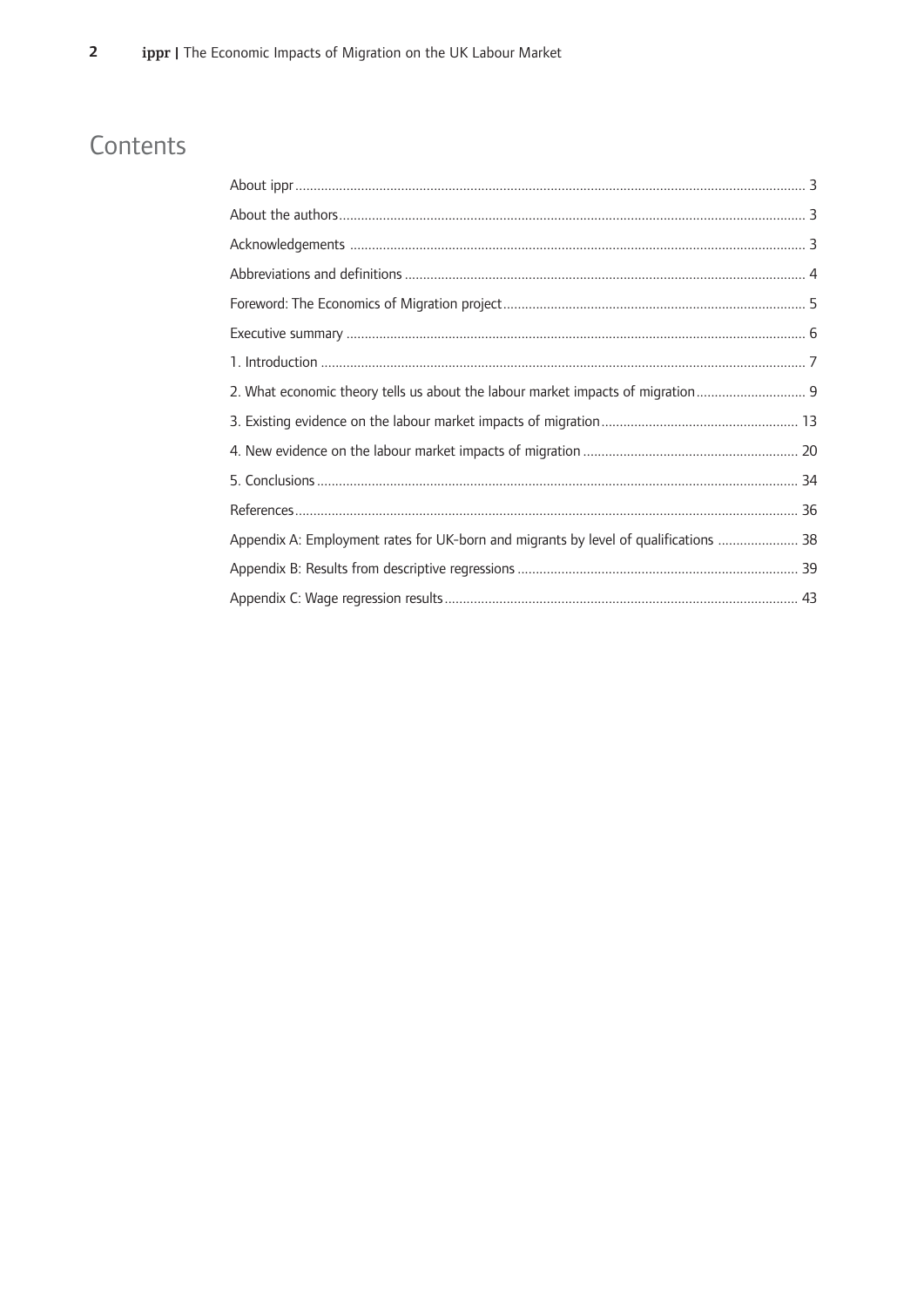## About ippr

The Institute for Public Policy Research (ippr) is the UK's leading progressive think tank, producing cutting-edge research and innovative policy ideas for a just, democratic and sustainable world.

Since 1988, we have been at the forefront of progressive debate and policymaking in the UK. Through our independent research and analysis we define new agendas for change and provide practical solutions to challenges across the full range of public policy issues.

With offices in both London and Newcastle, we ensure our outlook is as broad-based as possible, while our international and migration teams and climate change programme extend our partnerships and influence beyond the UK, giving us a truly world-class reputation for high quality research.

ippr, 30-32 Southampton Street, London WC2E 7RA. Tel: +44 (0)20 7470 6100 E: info@ippr.org www.ippr.org. Registered Charity No. 800065

This paper was first published in February 2009. © ippr 2009

## About the authors

Howard Reed is director of the economic research consultancy Landman Economics. Until May 2008 he was Chief Economist at ippr.

Maria Latorre is a researcher at ippr. She specialises in quantitative analysis of social policy and has contributed empirical analysis to several recent ippr projects. Before joining ippr Maria worked with the Colombian Government and research centres focused on the economic development of developing countries, particularly in Latin America.

## Acknowledgements

We would like to thank Jonathan Portes, John Elliot, David Metcalf, Madelaine Sumption, Danny Sriskandarajah, Laura Chappell, Sarah Mulley and Tim Finch for comments on previous drafts of this paper, and Georgina Kyriacou for editing this final version. The paper was presented at a project workshop in June 2008 and we would like to thank participants in that seminar for additional feedback. Special thanks must go to Tomasso Frattini for his comments on the paper and his assistance in replicating the regression methodology used by himself, Christian Dustmann and lan Preston in an earlier piece of research on migration.

The views expressed in this paper are those of the authors only and do not necessarily represent those of ippr, its trustees or the project's funders.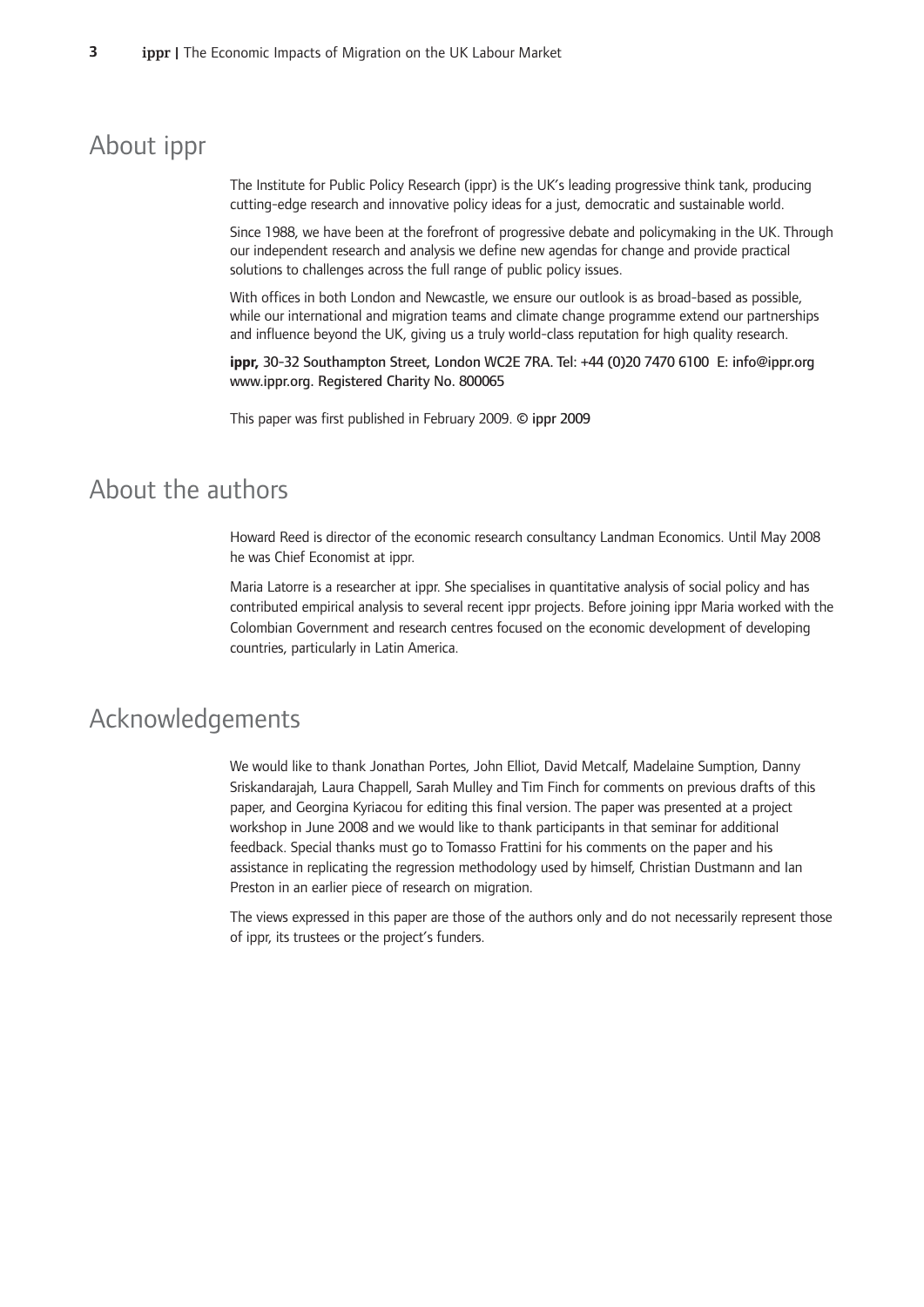## Abbreviations and definitions

- A8 The eight Central and Eastern European countries that joined the European Union in May 2004 (Poland, Czech Republic, Estonia, Hungary, Latvia, Lithuania, Slovakia and Slovenia)
- A2 Bulgaria and Romania, which joined the European Union in January 2007
- A10 The countries that joined the European Union in 2004 and in 2007 (the A8 plus the A10)
- DWP Department for Work and Pensions
- $EUI5$ 15 member countries in the European Union prior to the accession of the A10 countries, comprising Austria, Belgium, Denmark, Finland, France, Germany, Greece, Ireland, Italy, Luxembourg, Netherlands, Portugal, Spain, Sweden, United Kingdom
- GMM Generalised Method of Moments
- LAD Local authority district
- LFS Labour Force Survey
- NI National Insurance
- NIESR National Institute for Economic and Social Research
- NiGEM NIESR Global Econometric Model
- NINo National Insurance Number
- OECD Organisation for Economic Cooperation and Development
- OLS Ordinary Least Squares
- ONS Office for National Statistics
- UCL University College London
- WRS VVorker Registration Scheme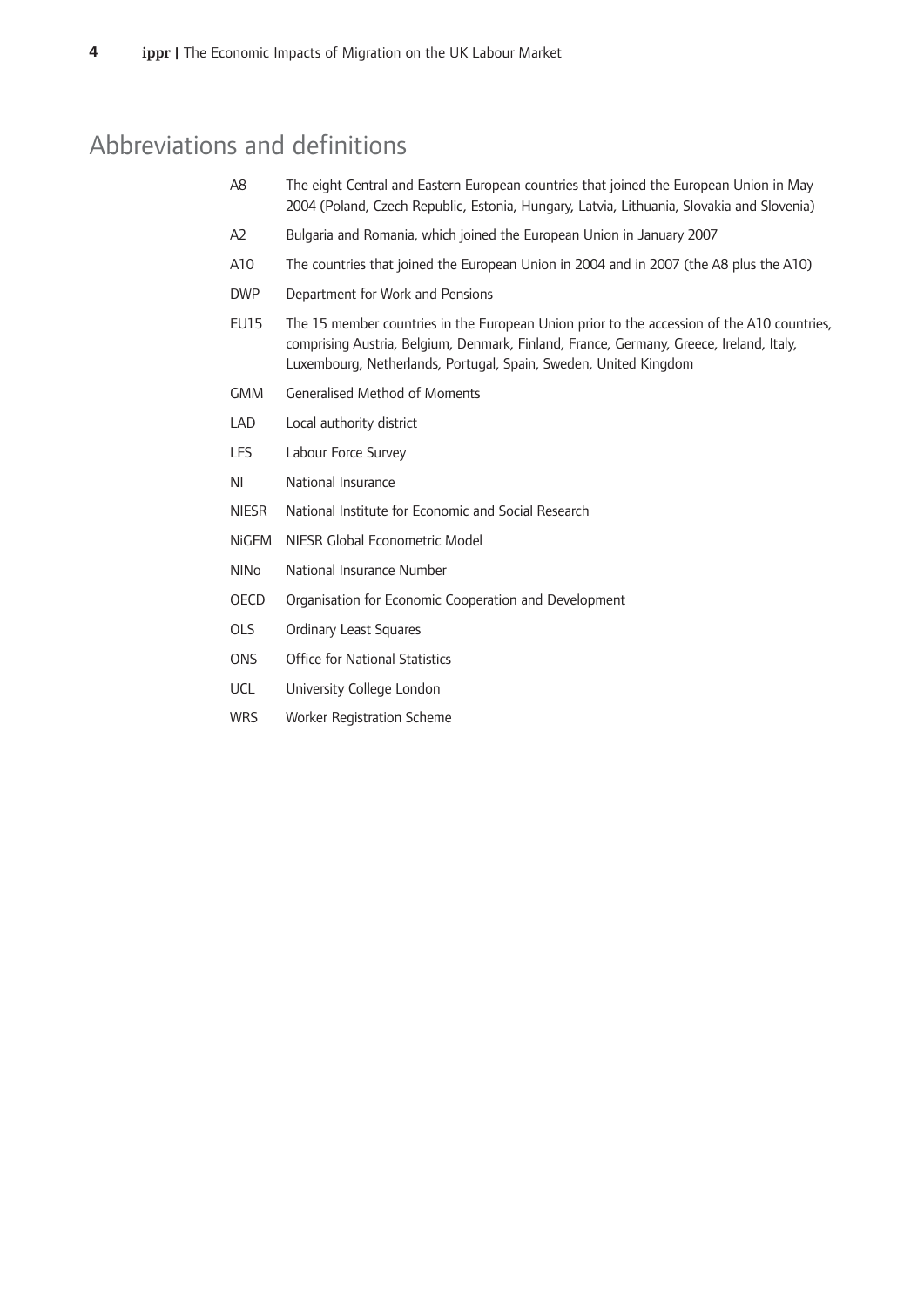## Foreword: The Economics of Migration project

This working paper forms part of ippr's Economics of Migration project. The project aims to shape thinking around how we conceptualise the economic impacts of migration, provide new evidence about the extent and nature of those impacts in the UK, and provide new insights as to how policy might best address migration to maximise economic benefit. We hope that the project will contribute to a better-informed public debate and a more prepared policy community, better able to evaluate migration's economic contributions, and to manage them to the benefit of all.

The impacts of migration on employment and wages in the UK are often a source of political controversy. This paper includes new analysis of the labour market impacts of migration in the UK, including the period 2004-2007 which saw large scale and very rapid migration to the UK from new EU member states. The authors show that, even in this period of unprecedented immigration, the impacts of migration on the UK labour market were small. These results pre-date the current recession, but evidence suggests that migration to the UK is now declining (particularly from new EU member states) – this underlines the responsiveness of migration flows to economic changes.

We are grateful to the funders of this project: Business for New Europe, the Commission for Rural Communities, the Trades Union Congress and the UK Border Agency (Home Office). The views expressed here are those of the authors and do not necessarily represent those of the project funders.

**Sarah Mulley**  Tim Project Coordinator **Head** 

**Finch** *of-Migration,-Equalities-and-Citizenship-Team*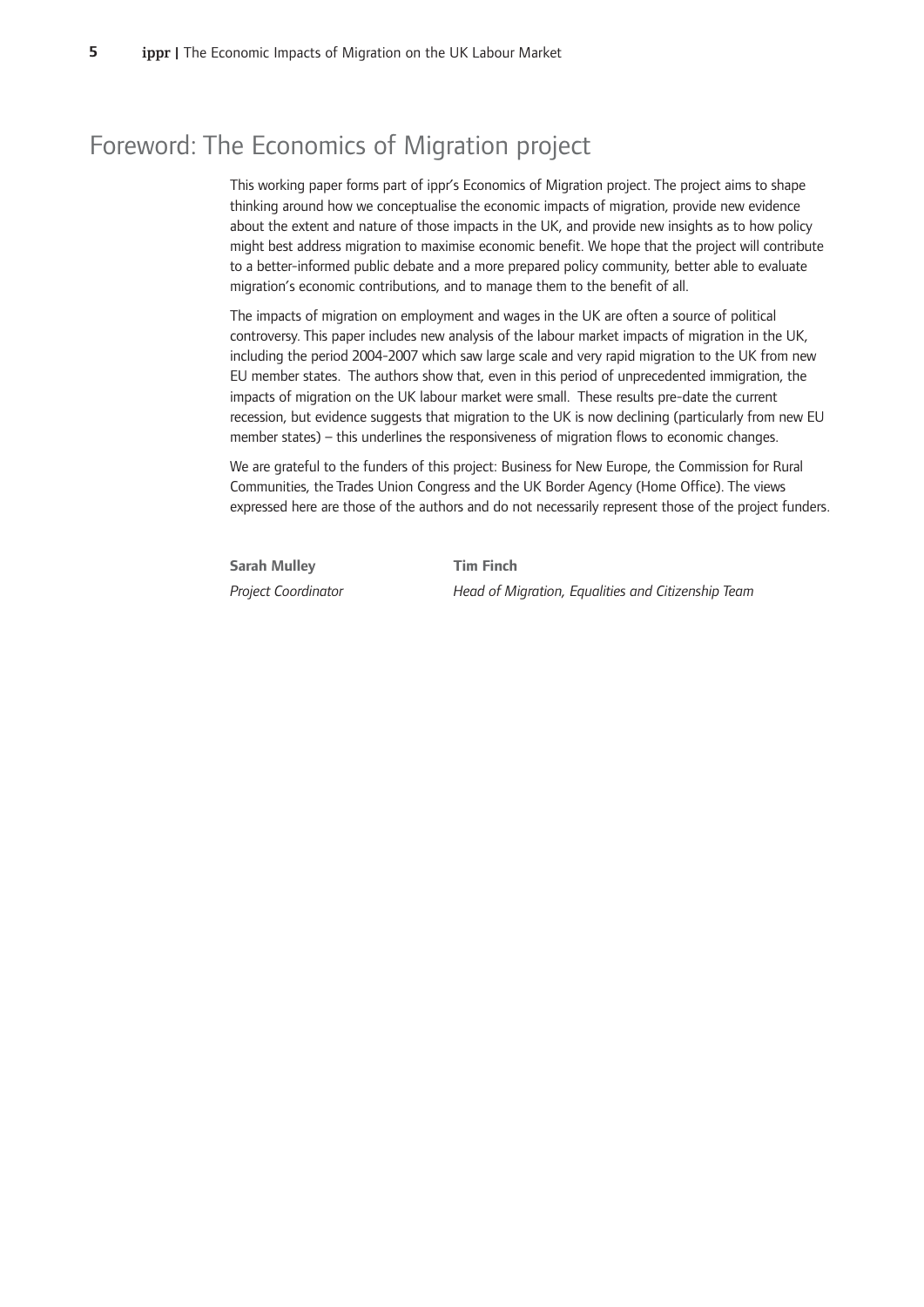## Executive summary

The impact of migration on the UK labour market has become a contentious issue in public and political debate, with critics suggesting that immigration reduces wages or employment for the UKborn population. This argument has become particularly prominent since the arrival of large numbers of migrants from Central and Eastern Europe since 2004.

The effects of migration in both the short and long run are too complex for economic theory to deliver exact predictions about its impacts on employment and wages. However, the best previous evidence suggests that the overall effects of migration on wages are either insignificantly different from zero, or slightly positive. The evidence base on the effects of migration on employment in the UK, though relatively thin, suggests that the effects are not significantly different from zero. All effects noted are very small.

It might be expected that the sudden influx of migrants from the states that have acceded to the European Union since 2004 would mean more marked impacts on employment and wages at least in the short term (until the labour market adjusts). But a new regression analysis carried out for this project of the impact of migration on wages since 2001 suggests that the overall effects of migration on wages are still very small.

Our regression model suggests that a 1 percentage point increase in the share of migrants in the UK working-age population (for example, from 10 per cent to 11 per cent of the population) would reduce wages by around 0.3 per cent. By comparison, the estimated effect for the UK-born population of leaving school when aged between 17 and 19 as opposed to the minimum leaving age of 16, is to increase wages by around 10 per cent – an effect that is around 35 times larger than that caused by increasing the migrant share of the population by 1 percentage point.

Even these small effects may be transitory; only time will tell. In short, the evidence we have analysed here, plus our own empirical contributions, suggest that migration is of very little concern from a labour market perspective. There is simply no evidence to suggest that migration has any substantial negative impact on either wages or employment. Indeed it is entirely possible that there is a small positive impact on either or both of these, or no impact at all. It is, however, important to note that there may be more significant effects in some local areas, or for some groups of workers, particularly in the short term.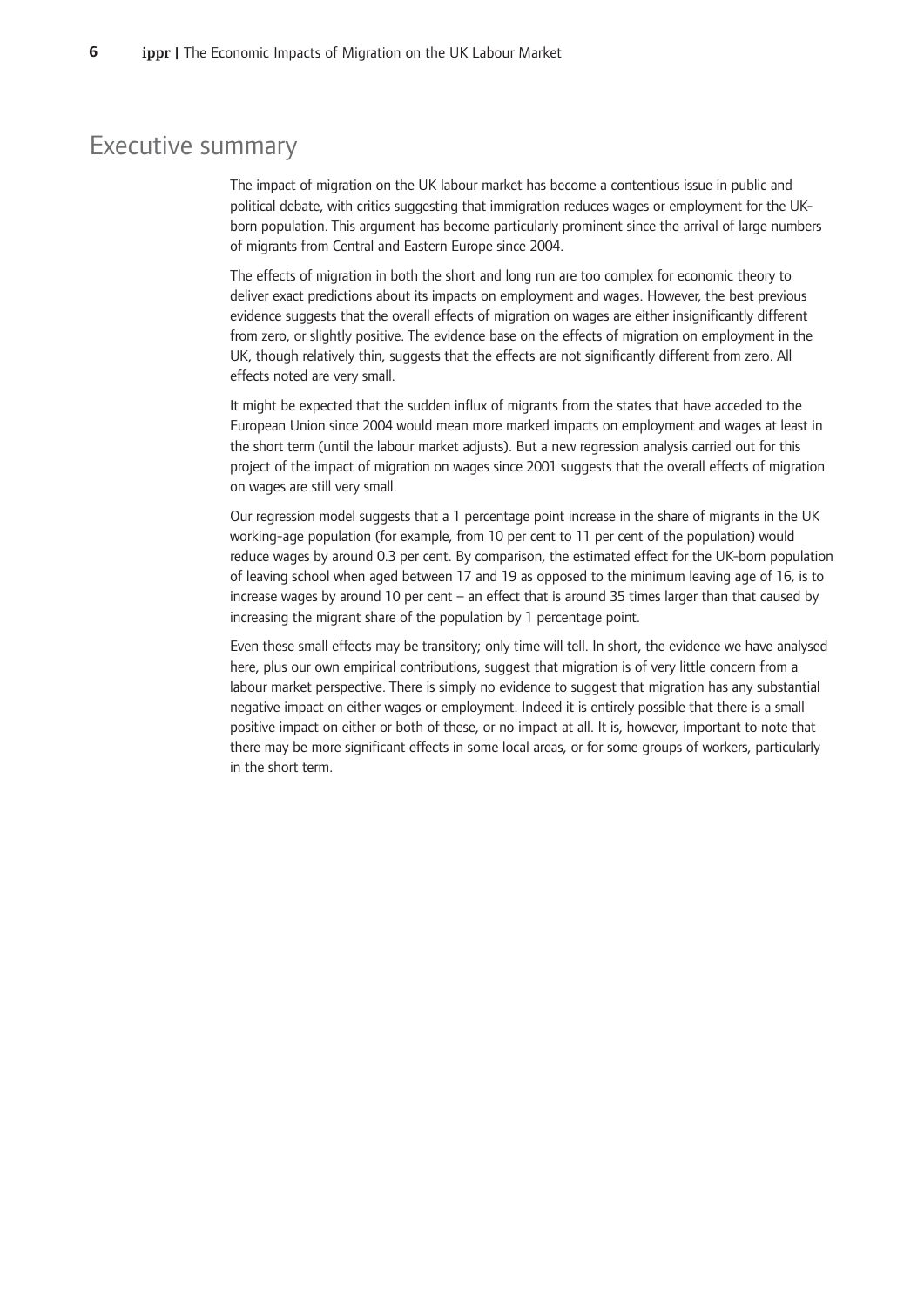## 1. Introduction

#### **Numbers in and out**

Data from the Home Office show that from 1996 to 2007 the annual inflow-of-migrants increased-from-329,000-to 557,000 per year. The migrant outflow – either UK citizens leaving the country or non-UK citizens-going-back-to their country of origin or to a third country – also increased but not by as much: up from about 285,000 per year in 1996 to 340,000 by 2007. Therefore net immigration into the UK increased from around 44,000 per year in 1996 to around 237,000 per year by 2007. (See ONS 2008 for more details.)

In the last 10 years migration has developed from a minor issue, a long way down the list of things that people tell opinion polls they are concerned about, into one of the leading public issues of the day. For example, Ipsos MORI's regular poll of 'the most important issues facing Britain today' shows that in April 2008, 42 per cent of respondents said that immigration or immigrants were one of the four most important issues, compared with only 6 per cent who did so in April 1998 and 27 per cent in April 2003 (MORI 2008). While some of the debate has focused on issues such as the increase in the amount of net immigration (see box), the impact of migrants on economic growth, migrants' contribution to and use of public services, and the cultural and social impact of new migrant communities, one of the key focuses of public discussion has been, and remains, the impact of migrants on the labour market – in particular the earnings and employment prospects of people of working age in the UK.

The populist impression given by groups on the right of the political spectrum (underlined by newspapers such as the *Daily Mail* and *Daily Express*, certain academics and the pressure group Migration Watch) is that migration is undercutting the wages of workers already in the UK. In particular, attention is focused on the immigrants arriving from the 'accession' countries of Central and Eastern Europe since the expansion of the European Union in 2004 (see Pollard et al 2008). With the sharp rise in unemployment as a result of the UK economy going into recession, the claim that migrants 'take' jobs from local people or drive down wages may take a stronger hold on the popular imagination. Recent protests at power stations under the slogan 'British jobs for British workers' give a flavour of how the public debate may become even more heated and contentious in the future.

On the other side of the debate, Government ministers, certain politicians, pro-migration think tanks, academics and pressure groups have been trying to use the existing evidence to advance the case that migrants assist the operation of the labour market by stemming labour shortages and acting as a complement to native workers. There is not much sign, however, that this argument is getting through to the public. A survey of public opinion in a number of European countries conducted by the German Marshall Fund, published in November 2008, found that 52 per cent of respondents in the UK agreed that immigrants take jobs away from native-born workers, while the average across Europe agreeing with this statement was just 34 per cent.

#### **Aims-and-structure-of-the-paper**

This paper attempts to cut through the distortions and hyperbole of recent debates. We provide a balanced and informed assessment of the best existing evidence on the effects of migration on the labour market. In addition, having conducted new empirical analysis of UK labour market data, we add to that evidence. And where the data are simply not good enough to allow us to draw firm conclusions on the extent and nature of the labour market effects of migration, we make clear that that is the case.

The format of the paper is as follows.

- Section 2 looks at what economic theory has to say about the effects of migration on the UK labour market. Does the theory deliver any strong predictions on what might happen, and are these empirically testable?
- Section 3 reviews the existing literature on the effects of migration on the UK labour market in detail. We look both at 'microeconomic' studies which use survey data to estimate the labour market impacts, and 'macro' studies which rely foremost on macroeconomic modelling to

<sup>1.</sup> Data from the Labour Force Survey (the main survey used for labour market statistics in the UK) suggest that in the first quarter of 2008 the unemployment rate for 18- to 24-year-olds was around 12 per cent, compared with around 10 per cent in the first quarter of 2004 (ONS 2008).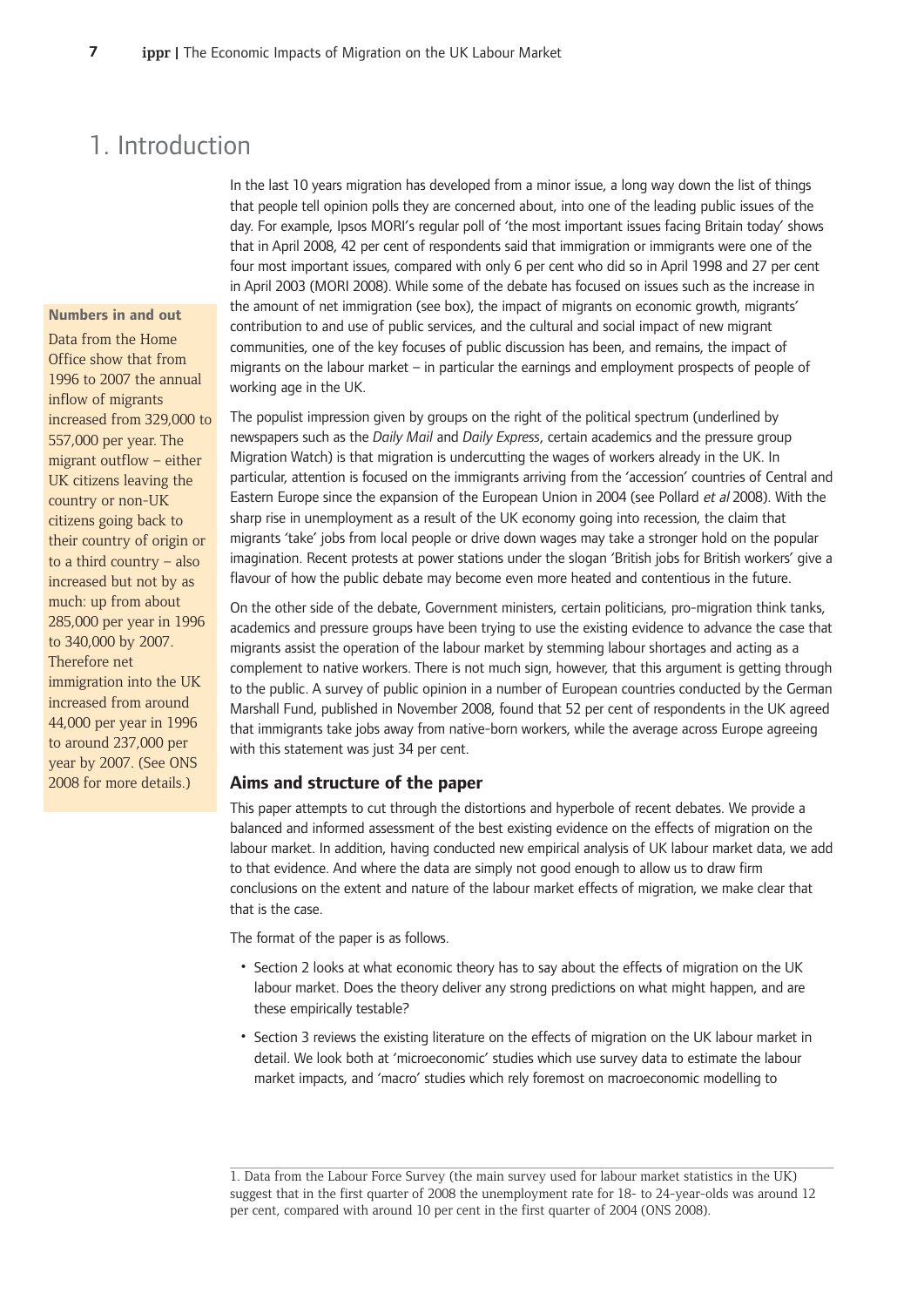calculate the long-term effects of the migrant influx on the efficiency and operation of the UK economy (and hence, indirectly, on the labour market). We also compare the UK evidence with the balance of evidence available from other countries. We highlight the technical difficulties inherent in conducting this kind of empirical analysis and the limitations of the data available in the UK.

- Section 4 introduces new empirical work designed to complement and build on the existing literature. We combine evidence from graphs and cross-tabulations of wage and employment levels by region, local authority and industrial sector with regression analysis of the determinants of wages. We use data from the Labour Force Survey, aggregate statistics from the Office for National Statistics (ONS) and data from the Department for Work and Pensions (DWP) on the number of National Insurance Numbers allocated to migrants in each area of the UK.
- Section 5 sets out the conclusions of the paper.

Finally, a note on the scope of the paper. We focus on primary labour market outcomes - wage levels and employment – mainly because these are the dimensions of labour market activity that seem to attract the most attention in popular debate, and also because this is what most of the recent empirical work in the UK has focused on. Thus we have not looked at related aspects of labour market performance such as number of hours worked or training undertaken, except insofar as these have some impact on wages or employment outcomes for the UK-born working population relative to migrants.

Our focus is on the economic impact of migration at the *national* level rather than in local labour markets. We do make some use of data from local authority districts in Section 4, but mainly to establish whether there are national correlations between the extent of migration and movements in wages and/or employment. An earlier paper from this ippr project by Max Nathan (2008) analyses the local labour market impacts of migration and is recommended reading as a companion to this paper.

We do not look at the impacts of migrants on aspects of the economy outside the labour market – for example the public finances, housing market or public services such as health, education and social housing. Past ippr work (Cooley *et al* 2005) and other papers from this project examine many of these issues.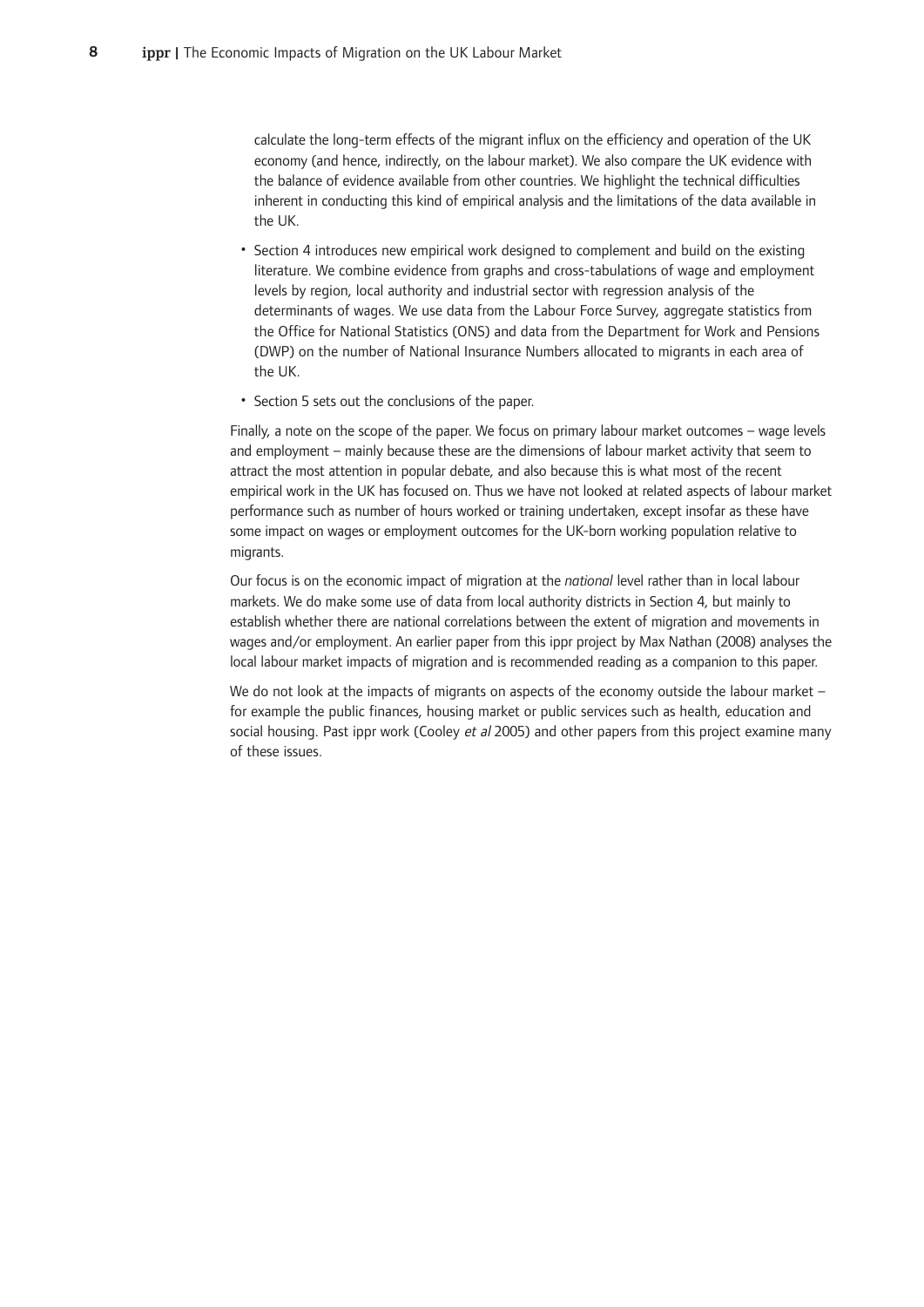# 2. What economic theory tells us about the labour market impacts of migration

#### **Theory: Migrants and wages**

There are two main rationales for the often-voiced belief that migrants might reduce the earnings of UK-born workers:

- One is based on the idea that migrants undercut UK workers' earnings.
- The other is based on the idea that migrants increase the aggregate supply of labour in the UK, which leads to a reduction in wage levels, affecting both UK-born and migrant workers.

In practice these two rationales are often linked together in popular discourse.

#### **The-'undercutting'-argument**

The idea that migrants will 'undercut' UK workers arises from the perception that they will be prepared to do certain types of work for a lower hourly wage than the prevailing UK 'going rate' for the job. This is rationalised on two grounds: first, that immigrants are happy to put up with lower standards of living in the UK than UK-born workers because they are used to having less and are only here on a temporary basis; and second, that many migrants send a good proportion of their earnings home to their country of origin as remittances (for example, to support family members) and this money 'goes further' in the country of origin than it would do in the UK.

There are two obvious grounds for criticism of this view in the case of A8 migrants. One is that the more 'permanent' a migrant is - the more likely he or she is to settle in the UK - the weaker this argument is. Migrants who are here on a long-term basis, and who have families with them, will face similar cost levels to a UK-born worker. The other is that as price and wage levels increase in the countries that joined the EU in 2004 (the 'A8') the money goes less far in the country of origin so migrants will be less and less able to afford to 'undercut' UK-born workers. There is good evidence that the latter is now happening; for example, between early 2004 and the start of 2009, Sterling fell by about 35 per cent against the Polish zloty, and average real wages increased in Poland compared with the UK.

However, we can object to the 'undercutting' argument on more fundamental grounds. Conventional economic theory relates wages to productivity, not the cost of living; in a reasonably competitive labour market, the 'marginal productivity' theory of wages argues that workers are paid the value of what they produce. If this is correct, then migrant workers who are as productive as UK-born workers should be paid equal amounts.

There are certainly possible scenarios where workers might be paid less than the value of what they produce – for example, if the labour market is not fully competitive, or if workers have poor information on alternative job offers available, either of which situations could lead to workers being underpaid by employers. However, it seems unlikely that these situations arise systematically across the economy in a way that disadvantages migrant workers compared with UK-born workers.<sup>2</sup> It may be possible that migrants have lower living costs which means they are able to make a living doing jobs that are so poorly paid that UK-born workers feel they cannot afford to do them and are thus unwilling to take them; but this is to compare low-paid jobs with higher-paid jobs which are not the same thing – it does not necessarily mean that migrants undercut UK workers for any individual type of job. Also, the National Minimum Wage limits the scope for very low paid employment in the UK (provided it is enforced properly).

<sup>2.</sup> An exception could be irregular (illegal) migrants, who are more likely to be in a vulnerable position as they are not subject to the same safeguards of the minimum wage and workplace safety standards that apply to legitimate workers. This is certainly an important issue and will be covered in a separate paper in this project.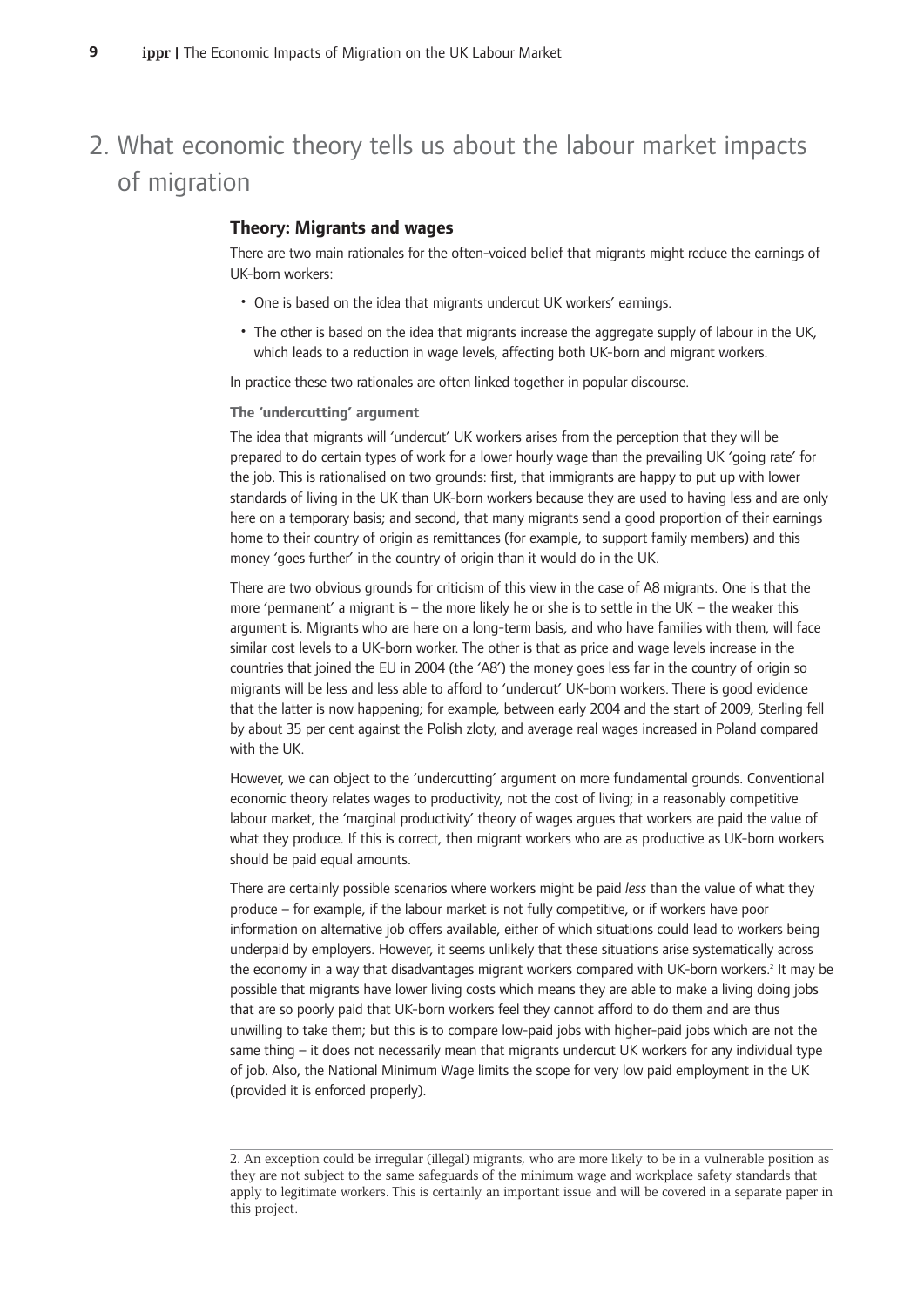**The-'labour-supply-shift'-argument**

This second argument is based on the simple labour supply/demand diagram provided in Figure 2.1. Initially the (upward-sloping) labour supply curve is at LS whereas the (downward sloping) labour demand curve is at LD, with the equilibrium wage in the labour market at w. An influx of migrants corresponds to an outward shift in the supply curve to  $LS<sup>*</sup>$ , which (assuming the labour demand curve is not changed) reduces the equilibrium wage to  $w^*$ . This shift is consistent with the marginal productivity theory of wage determination discussed earlier, the implication being that labour productivity per worker declines as the supply curve shifts outwards.

**Figure-2.1. Stylised depiction-of-the 'supply-shift' view-of migration's effect-on-wages**



The main problem with the argument summarised in Figure 2.1 is that the model being used is too simplistic to deliver any reliable insight into the effects of migration on wages. For one thing, the assumption that an increase in labour supply does not affect labour demand is invalid. An increase in the size of the UK labour force should increase demand for goods and services<sup>3</sup>, which should in turn shift the *demand* curve of labour outwards. (For example, if the labour demand curve LD in Figure 2.1 were to shift outwards to the dotted line LD<sup>\*</sup>, the market wage level would go back up to w and wages would be back where they started.)

The analysis makes more sense when applied to a specific sector because the assumption that the increase in labour supply in that sector has a negligible effect on overall labour demand has more chance of holding. Plumbing might be one example of this. But then the question of economic rents becomes important. Workers in a sector can earn economic rents if there is a supply shortage that

<sup>3.</sup> A more sophisticated version of this argument points out that, because in aggregate migrants remit a proportion of their wages back to their home countries, the shift in labour supply will be only partial and hence there would still be some reduction in UK wage levels. This is possible but the argument ignores any impact of the increased remittances on demand for UK exports which could also increase, thus shifting labour demand outwards. In the end, the 'general equilibrium' impacts of migration – taking into account all the knock-on and feedback effects on markets in the UK and abroad – are very hard to work out.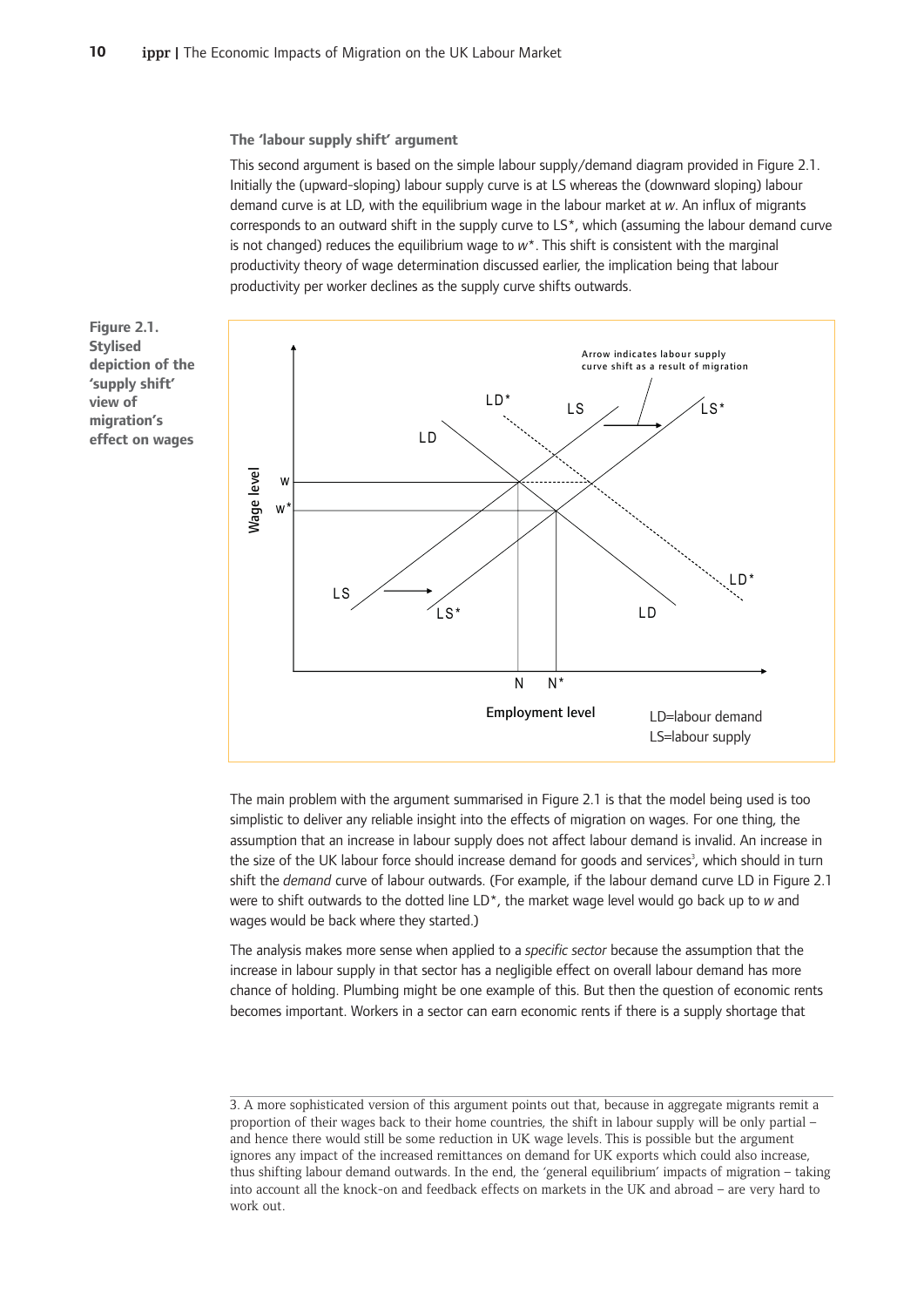pushes wages above their long-run 'equilibrium' level (whereby wages are equal to the marginal product of labour). The increased wage creates a market signal that the returns to this occupation are (currently) above average, which should induce a flow of extra workers into that sector - either through re-skilling domestic workers, or from outside the UK economy (that is, migration). So, in fact, it may be that immigration is just increasing the speed of a process – the return of plumbers' wages to long-term equilibrium levels - which would have happened anyway by another route. In other words it may be that immigration is making the labour market work more efficiently.

Additionally the 'supply shift' view fails to consider several other important features of the labour market. One is the *distribution* of wages: it is certainly not the case that there is a single wage rate in the UK, even within particular occupations or industries. Another key issue is the extent to which migrants are substitutes or complements for UK-born workers.

Finally, it is important to consider the way that the stock of capital in the economy adjusts to take account of changes in the supply of labour. As we show in Section 3, taking any (or all) of these additional factors into account can completely change the theoretical predictions of what an increase in migration does to the wage level (or levels). For example, a recent theoretical model by Dustmann et al (2008; building on earlier theoretical contributions by Altonji and Card 1991 and Ottaviano and Peri 2006) shows that if production is based on a combination of capital and different skill groups of labour, and if capital is supplied at a price fixed on international markets, then immigration will have a positive average wage effect as long as immigrants differ from natives in their skill composition. However, UK-born workers who are more similar than average to immigrants in terms of their skills could experience reductions in wages, even though the average effect is positive.

#### **Theory: Migrants and employment**

The most common argument for increased immigration having a negative effect on the employment prospects of working-age people already living in the UK is that migrants displace existing workers. This goes hand in hand with the argument examined above that migrants undercut the wages of those existing workers, which we have shown does not correspond to the predictions of basic economic theory.

Opponents of immigration certainly cannot have it both ways. The 'supply shift' argument for wage decreases would actually lead to employment increases if it were a realistic depiction of the real UK labour market. In Figure 2.1 above, as supply shifts from LS to LS\* and the wage declines from w to w<sup>\*</sup>, employment increases from N to N<sup>\*</sup>. In other words, one of the key theories advanced by opponents of large-scale migration, who tend to argue that immigration has an adverse impact on wages and employment, would actually deliver positive results for employment.<sup>4</sup>

This aside, the view that increased net immigration causes reductions in employment for workers already based in the UK is not backed up by any kind of sophisticated economic theory. If there were a fixed number of jobs on offer in the UK, regardless of the number of working-age people competing for them in the labour market it would indeed be the case that net immigration would increase the level of competition for these jobs and could lead to some of the existing workforce being displaced by migrants. However, there is no reason why there should be a fixed number of jobs. Like any other market economy, the number of jobs available in the UK is a function of the demand for labour, which is in turn a function of the number of people actually living in the UK. Migration may affect the mix of goods demanded in the UK – migrants might have different consumption preferences and income levels than people already in the UK, but overall an increased UK population, whether it arises from net immigration or from other demographic shifts (such as an increased birthrate), should lead to increased employment through increased demand for labour.

<sup>4.</sup> Note that opponents of additional migration to the UK often assert that because the distance between N and  $N^*$  is less than the distance between LS and  $LS^*$ , an increase in migration reduces employment rates. However, this assumes that the labour demand curve LD will remain static, which is an unrealistic assumption, as discussed earlier. If the labour demand curve shifts outwards to  $LD^*$  there will be no adverse impact on employment.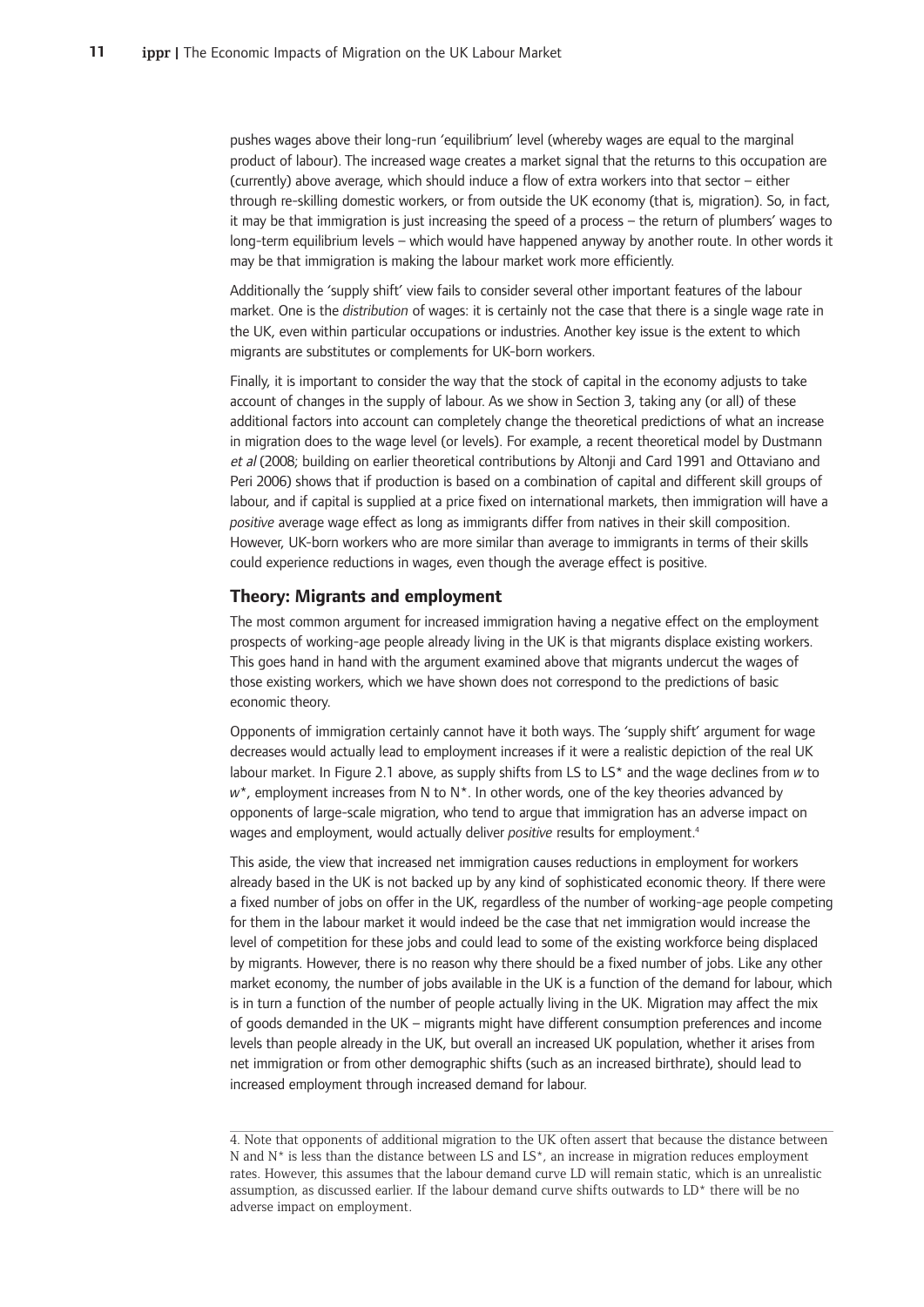There are three caveats to this optimistic picture, however. The first is that labour markets may not adjust immediately to unanticipated increases in labour supply (that is, an increase in the number of workers available in the UK). The numbers of immigrants from the A8 countries exceeded by a substantial amount the projections the UK Government made before 2004<sup>5</sup>, which means that it is plausible that UK employers did not anticipate such a large inflow. In these circumstances, it would have not have been surprising were the UK labour market to have been in temporary 'disequilibrium' in the initial period after 2004, with unemployment somewhat higher than its long-term level. However, unemployment actually remained very low in the initial period following 2004, and has only risen more recently, for reasons that appear to be entirely unrelated to A8 migration.

Secondly, if workers from Poland and other A8 countries are well-matched to vacancies that exist in the labour market  $-$  in the sense of having the skills required to do the jobs, and there being a shortage of UK-born workers with the skills required (at prevailing wage levels) – then it may be cheaper and faster for UK employers to hire A8 workers to fill vacancies than to train up UK-based workers who lack the skills. This could give rise to a situation where unskilled UK workers are at a disadvantage compared with certain categories of A8 migrant. Note, however, that this does not imply that A8 workers are *displacing* UK workers because if the UK workers receive training and assistance then there is no reason why the pool of UK employment cannot expand to accommodate both the UK unemployed and the A8 migrants looking for jobs. As stated above, the UK is a flexible economy and there is no *a priori* limit to the number of people that can be employed.

What this discussion does make clear is that the UK government should not use the ready availability of well-trained labour from the A8, A2, or other countries outside the EU as a substitute for labour market policy to assist the long-term unemployed and unskilled in finding work. (There is no evidence that the Government is doing this.)

Finally, it is likely to be the case, at least in the short run, that migrants will have different preferences for consumer goods to people already in the UK. If these preferences are for imports, or for relatively capital-intensive goods and services, then the net effect on employment for UK workers could be negative. However, these effects are likely to be very small, if they occur at all (and if migrants preferred relatively labour-intensive goods and services then there could be a positive effect on employment).

To conclude, we quote from Dustmann et al (2003) who give an effective summary of the overall implications of economic theory for the labour market outcomes of immigration - or, more precisely, the *lack* of overall implications:

> 'A variety of possible outcomes are compatible with economic theory. Immigration may depress wages and employment of natives. However, it is by no means inconsistent with economic theory to think that long run responses to immigration may involve no effect, or that immigration increases the wages of workers complementary to immigrant labour.' (p. 15)

<sup>5.</sup> Although, as Pollard et al (2008) explain, partly this was because the Government's projections assumed that all EU15 countries would allow free movement to workers from the A8 countries with immediate effect from 2004. In the event, only Ireland, Sweden and the UK did so. In these circumstances it is not surprising that the migrant inflow from the A8 countries exceeded previous expectations.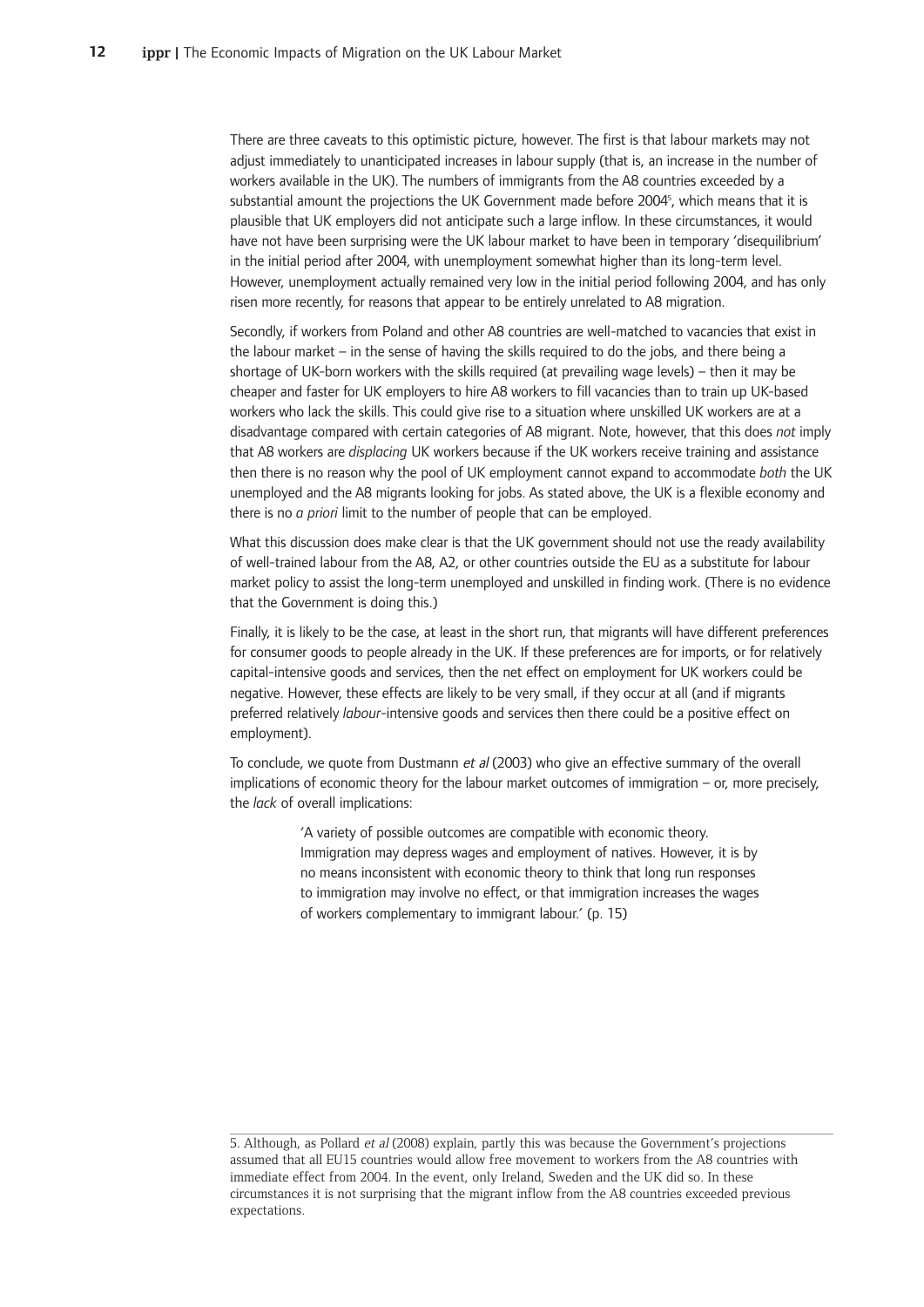## 3. Existing evidence on the labour market impacts of migration

#### **The-wage-effects-of-migration**

The two most rigorous pieces of microeconomic analysis of the impact of migration on wages in the UK, which take account of the more sophisticated models outlined above, are by teams of UK-based academics. We examine these in some detail as they represent the 'gold standard' of currently available research. We also compare the results with the best available studies for other countries, particularly elsewhere in Europe and the United States.

First, we summarise evidence from the Centre for the Research and Analysis of Migration (CReAM) at University College London. CReAM has produced a series of research papers over the last few years including a report for the Home Office by Dustmann, Preston and Wadsworth (2003) looking at the labour market performance of immigrants in the UK, and a report for the Low Pay Commission by Dustmann, Frattini and Preston (2007) revisiting the same issues with particular reference to enforcement of the National Minimum Wage; this has since been updated by a 2008 working paper, which we focus on here as it is the most up-to-date evidence available. The paper considers the impact of immigration on wages across the whole wage distribution as well as on the average wage. This is, of course, vital for an understanding of how migration might affect the coverage of the National Minimum Wage.

The dataset used is the Labour Force Survey (LFS), which collects detailed information on employment and earnings for a sample of households living at private addresses in Great Britain. The sample size is about 60,000 responding households in Great Britain every quarter, representing about 0.2 per cent of the population. The analysis splits Great Britain into 17 regions and looks at the difference between the distribution of earnings (controlling for other characteristics that affect earnings) and the proportion of migrants entering each region over time.

Information from the 1991 Census on immigrants' geographical distribution, and lags of the LFS data, are used to construct 'instrumental variables' to control for the fact that migrants' choice of location is an 'endogenous' variable (that is, migrants choose where in the UK to work, subject to prevailing labour market conditions, rather than their location being determined by outside factors). The model uses changes in wages over time as the dependent variable and regresses this on control variables (including the age and skill distribution of workers), the ratio of immigrants to natives at each time period and time-specific fixed effects. The settlement pattern of previous immigrants is used as an instrument for locational choice of current migrants.

Contrary to the more pessimistic scenarios examined in the previous section, Dustmann et al's results show a *positive* impact of immigration on natives' average wages overall, but a negative impact lower down the wage distribution. The central estimate is that an increase in the foreign population of 1 per cent of the native population leads to an increase of between 0.3 and 0.4 per cent in average wages. Over the sample period used (1997–2005) the average yearly increase in the immigrant/native ratio was about 0.35 per cent and average annual wage growth just over 3 per cent, meaning that immigration is estimated to have contributed about 3.5 to 4.5 per cent of annual real wage growth or an increase of about one penny per year in the hourly wage in real terms. This is a small effect but it is positive and statistically significant.

Turning to the distributional effects, the results suggest that at the fifth percentile of the wage distribution (that is, very near the bottom of the distribution – only 5/100ths of the way up), the impact on wages of a 1 per cent increase in total population size arising from immigration is a decrease of 0.6 per cent; at the tenth percentile it is a decrease of 0.4 per cent. At the median (the middle of the wage distribution) it is an increase of 0.7 per cent and at the ninetieth percentile, 0.5 per cent.

Figure 3.1 shows Dustmann et al's estimated pattern of wage impacts across the distribution of wages, revealing a negative impact up to about the fifteenth percentile of the wage distribution, but a positive impact above that. So to the extent that there is a negative impact of immigration on wages,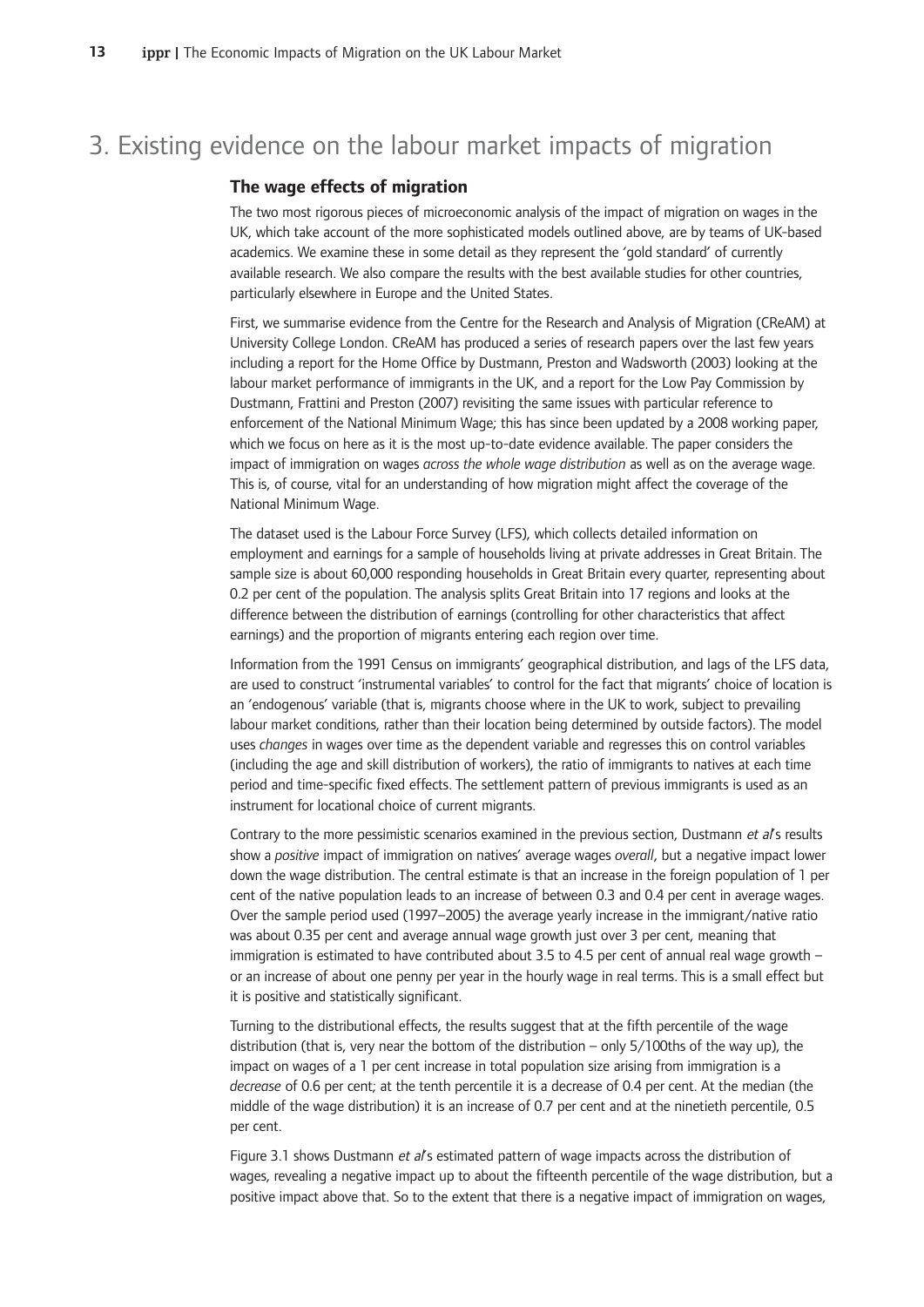this is felt at the bottom of the wage distribution. Dustmann *et al* suggest that this may be because there is a greater concentration of recent immigrants at the bottom of the UK wage distribution than anywhere else, and this puts a slight downward pressure on wages at the bottom end compared with the top.

**Figure-3.1. Estimated impacts-of migration-on wages-at different-points on-the-wage distribution**

Source: Dustmann et-al 2008

*Note:-Vertical-axis scale-shows-impact on-average-wage levels-(in percentage-terms) of-a-1-per-cent increase-in-total population-size arising-from migration-*



The second major empirical study we look at comes from the Centre for Economic Performance at the London School of Economics, one of the leading empirical research institutions on the UK economy. As with the Dustmann *et al* paper (2008), Manacorda, Manning and Wadsworth (2006) look at the impact of immigration on the structure of wages. The model they use allows for *imperfect* substitutability between migrants and UK-born workers – that is, it takes account of the notion that migrants' labour market skills may complement, rather than substitute for, UK-born workers. The estimation procedure allows the degree of complementarity (or substitutability) between migrants and UK-born workers to be estimated as part of the results.

The main data used in Manacorda *et al*'s study are from the Labour Force Survey, as with the Dustmann et al paper. A longer time period is used - 1975 to 2005 - but as the LFS does not contain wage information before 1992, wage information from the General Household Survey (GHS) has to be used instead. The basic unit of estimation in this model is a cell defined by age, skill and immigrant status rather than an individual – which allows data from more than one dataset to be spliced together in this way.

The main result shown by the paper is that a 10 percentage point rise in the immigrant share across the economy (if the new immigrants had the same profile of skills and age as the current non-UKborn population) is predicted to have no significant effect on the real wages of natives other than to reduce the average wages of the UK's existing stock of immigrants by 1.9 per cent. However, within these skill categories there is imperfect substitutability  $-$  so for example, an increase in the share of high-school-level-educated immigrants does not affect to any great degree the wages of university graduate immigrants.

The final piece of research we look at in this section is a paper by Stephen Nickell of Nuffield College, Oxford and Jumana Salaheen of the Bank of England (Nickell and Salaheen 2008), which takes a rather different approach from the papers by Dustmann et al and Manacorda et al examined above. Nickell and Salaheen look at the extent of immigration and its possible impact on wages within occupational groups. Their rationale for doing this is that most previous research on wage effects has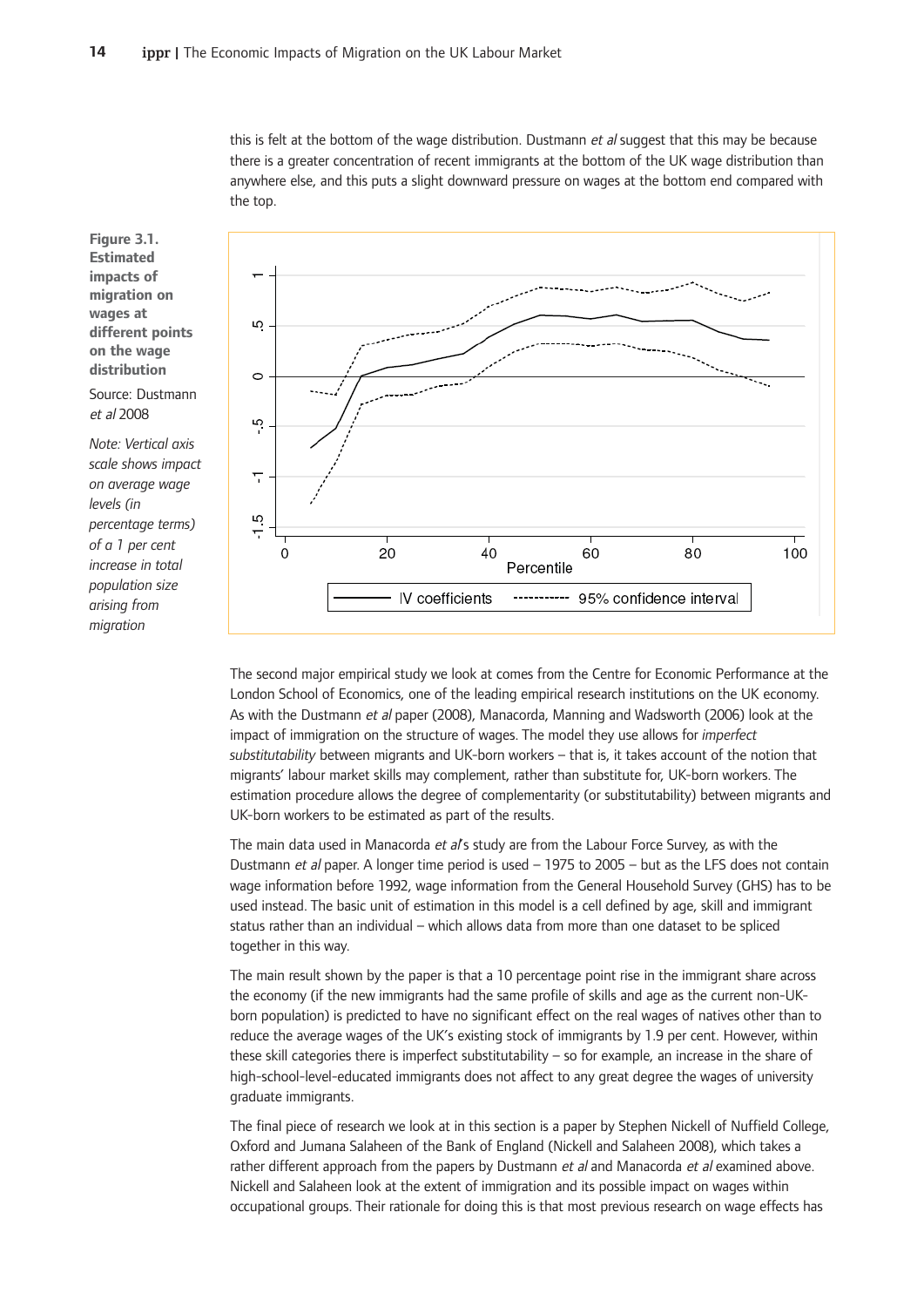looked at the wage effects of immigration among the low skilled, but it is hard to measure the education levels of migrants because of the difficulty of comparing educational qualifications across countries.

Nickell and Salaheen present evidence using the Labour Force Survey from 1992 to 2005 inclusive, broken down into 'cells' by occupation (25 two-digit SOC 2000 occupations) and region (the 11 Government Office regions). Because the LFS's occupational definition changed from SOC 1990 to SOC 2000 in 2001, a 'transition matrix' methodology is used to convert SOC 1990 to SOC 2000 to produce consistent occupational information for the years 1992 to 2000. The regression model used here includes controls for the average ages of immigrants and of natives in each cell, and the share of the native population with different levels of qualifications. Estimation of the model parameters produces a coefficient of around -0.04 on the immigrant/native ratio; this coefficient is marginally significant at the 95 per cent confidence level. This would suggest that a 10 percentage point rise in the immigrant share across the economy would reduce average wages by around 0.4 per cent – a very small effect.

Nickell and Salaheen also estimate a dynamic version of their model (including lagged terms for the explanatory variables) separately for different occupational groups, and find evidence of larger negative effects for specific occupational groups. For example, in the semi-skilled and unskilled services sector they find that a 10 percentage point rise in the immigrant share is predicted to reduce average wages by 5 per cent.

Interestingly, therefore, the research by Nickell and Salaheen suggests that once the occupational structure of the labour market is taken into account, immigration has a *negative* effect on wages – but again, the effect is small in size.

#### **Summary-of-UK-research-findings**

Overall, the best UK research done so far seems to suggest that there are, at most, only small negative impacts from the increased migration we have seen in the last decade, at least for average wages for workers in the UK. The effects may be most pronounced (although still small) for *low-paid* workers already in the UK, for migrants who entered the UK prior to this period, and for low-skilled service sector workers.

It is important to recognise, however, just how small these effects are compared with other factors that might affect wage levels in the UK. Even a large influx of migrant workers is only likely to affect average hourly wages in the UK by a few pence an hour, either upwards or downwards. Compared with the impact of changes to the tax system (for example), the effects of immigration are negligible, given estimates of the size we have looked at here.

#### **Research from other countries**

The balance of research on the impact of migration on wages from countries other than the UK finds that the wage impact of migration is either modest in size, or zero.<sup>6</sup> An extensive review of previous evidence on 165 wage impact studies for many OECD countries (Longhi et al 2005) finds that on average an increase of one percentage point in the share of immigrants in the labour force lowers wages by around 0.12 per cent. The largest effects are found in the US by Borjas (2005) who finds a negative wage effect of around 0.4 per cent, although this conclusion is disputed by Card (2005).

If anything, the recent UK studies examined in detail above give estimated impacts of immigration on wages that are more positive than indicated from other studies. This fits in well with another recent OECD analysis by Jean and Jiminez (2007) suggesting that countries with flexible labour and product

<sup>6.</sup> Much of the evidence from abroad comes from the US – see, for example, Lalonde and Topel 1991, Card 2001, 2005, Borjas 2003, Angrist and Kugler 2003, Ottaviano and Peri 2006. Evidence from other countries includes Pischke and Velling 1997 for Germany, Carrington and de Lima 1996 for Portugal and Cohen-Goldner and Paserman 2004 for Israel.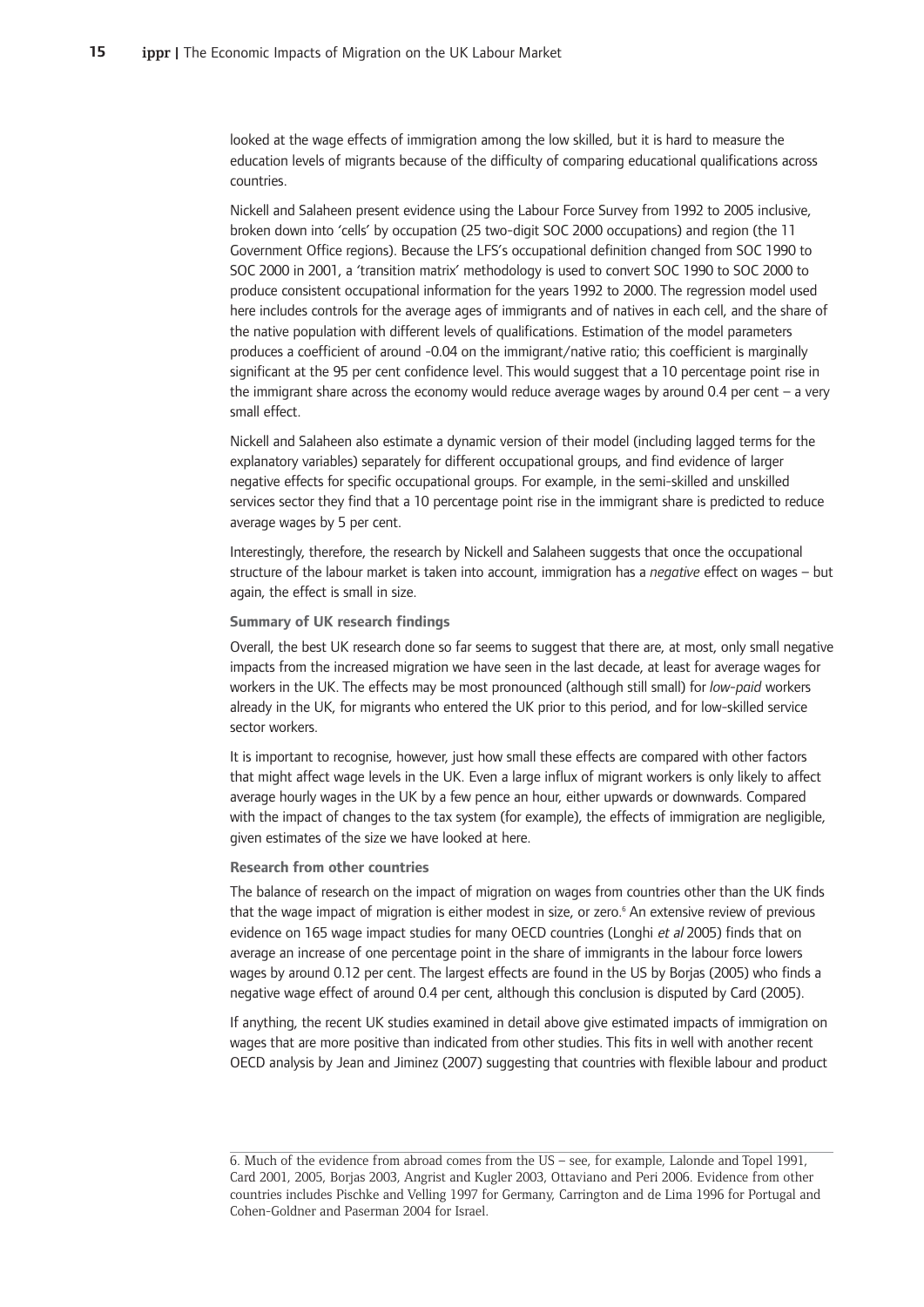markets are likely to benefit more from immigration in terms of wages as they are better able to accommodate the new influx of workers through expansion of employment and the number of firms in the economy, and adjustments to the capital stock.

#### **Existing microeconomic evidence on the impact of migration on employment**

There is, if anything, even less academic evidence on the impact of migration on employment in the UK than there is for wages. The best known recent paper on the subject is again from CReAM at UCL: Dustmann, Fabbri and Preston (2005) examine the impact of migration on employment using data from the LFS between 1983 and 2000 (they are able to use a much longer sample period than for their wages study in Dustmann *et al* 2007 because the LFS only contains wage information from 1992 onwards, but has consistently defined employment data from 1983 onwards). Employment is estimated as a function of the ratio of immigrant to native population in each region, broken down by skill and age group, using a regression technique called Generalised Method of Moments (GMM) estimators to correct for measurement error and 'simultaneity bias' (the fact that migrants' choices over where to work may be influenced by the level of employment in each region of the UK, resulting in reverse causality running from employment to migration, which can bias the regression results).

The results from the GMM estimation suggest that an increase in immigration of 1 per cent of the native population would lead to a decrease of 0.07 percentage points in the native employment rate. This is a very small estimate, and is in any case not statistically significant. A subsequent empirical specification which breaks down the sample by education group into those with advanced qualifications (A-levels, degrees and equivalents), those with intermediate qualifications (GCSEs and equivalents) and the unqualified suggests small negative effects (of around -0.18 percentage points) for the intermediate group, with positive effects for the group with advanced qualifications. No significant effect is found for the unqualified group. In short, the employment effects on average seem to be very small and frequently fall short of statistical significance.

The other best known recent study of the effects of migration on employment comes from economists working within the UK civil service. Gilpin et al (2006) look specifically at the impact of A8 migration since 2004 on employment of workers already in the UK in 2004 and since. The analysis builds on a previous DWP study by Portes and French (2005). Obviously this paper was written at a very early stage after the A8 accession and so the results may be subject to change if the analysis were redone at a subsequent date. The initial motivation for the paper was that between January and December 2005 benefit-claimant unemployment in the UK rose by around 100,000 and it was suggested by some commentators that part of the explanation for this rise was the inflow of migrants from the new EU member states.

Gilpin et al use data from the UK Labour Force Survey and the Worker Registration Scheme (WRS), on which all new migrants from the EU accession countries have to register on arrival in the UK. Using data at the local authority district (LAD) level, they show descriptive evidence that there is no significant correlation between the percentage point change in the claimant-count unemployment and the concentration of WRS-registered workers in local authorities. Their econometric analysis of employment rates uses a reduced form equation at LAD level which relates changes in unemployment to the extent of migration, average wages, and individual and time-fixed effects plus other control variables that affect labour supply such as the proportion of the population who are women, the proportion from ethnic minorities and the number of immigrants from outside the A8. The proportion of migants aged 16 or under in the population is used as an 'instrumental variable' to control for the endogeneity of employment choices.

Using this technique, Gilpin et al estimate that the effect of a 1 per cent increase in the percentage of A8 migrants in the working-age population is to increase the unemployment rate by around 0.04 per cent – again, a very small amount<sup>7</sup>. Additionally, this estimate is not

<sup>7.</sup> Gilpin et al acknowledge problems with this instrument because tests show that it has little explanatory power, and uses lags of the unemployment variable as an alternative. This produces a larger  $coefficient$  estimate  $-0.16$   $-$  but the instrument fails standard specification tests.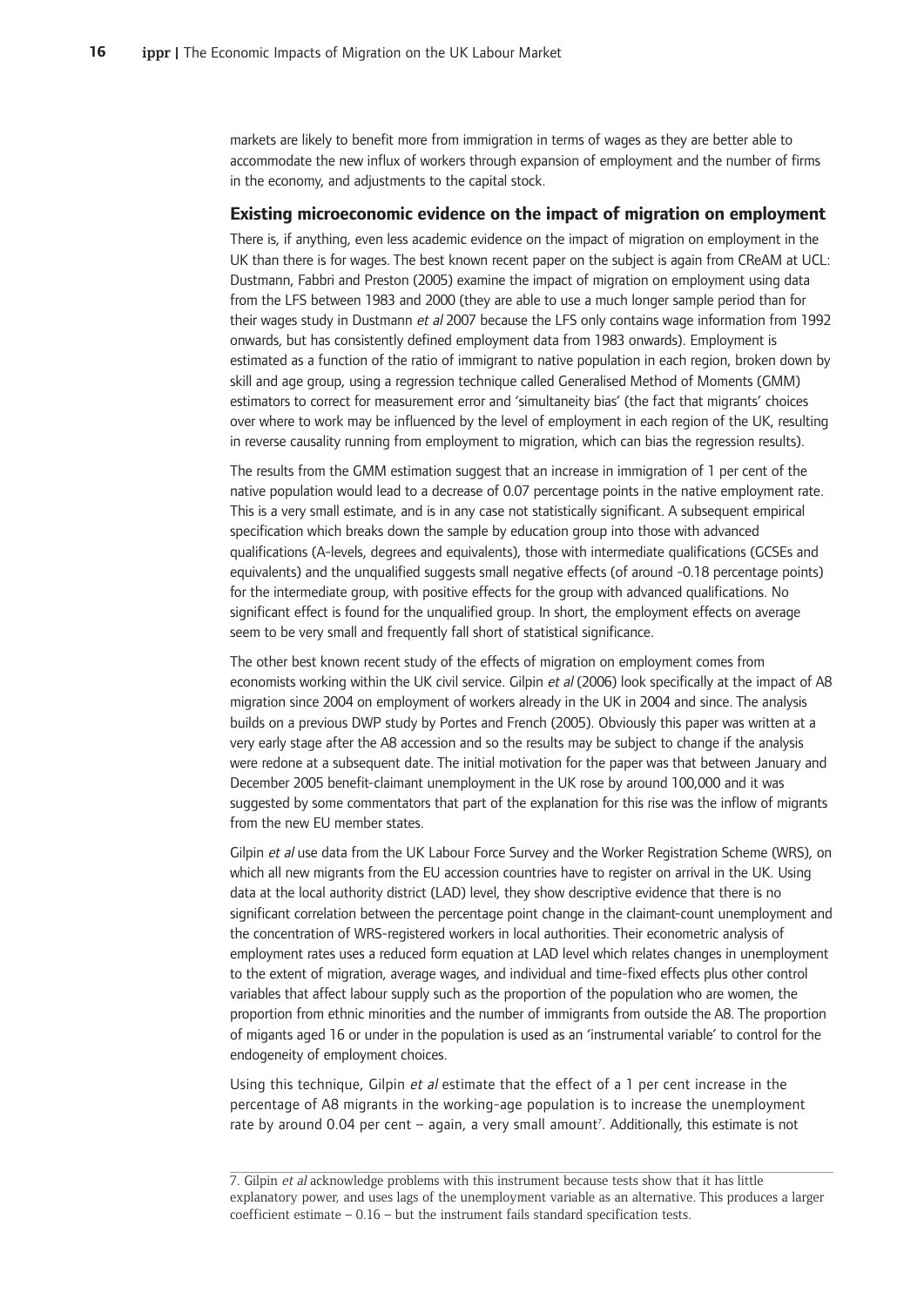statistically significant<sup>8</sup>. The authors conclude that 'despite anecdotal evidence, there is no discernible statistical evidence which supports the view that the inflow of A8 migrants is contributing to a rise in claimant unemployment in the UK' (p. 49).

A recent update of the DWP research by Lemos and Portes (2008) extends the model of Gilpin *et al* in three ways: it uses a longer run of data, from May 2004 to May 2006; uses data on claimants of Jobseeker's Allowance to examine whether migration had differential impacts for different occupational and demographic groups; and adds more controls to account for the impact of migration from the A8 countries.

Consistent with the earlier DWP research, Lemos and Portes find no evidence that migration from the A8 countries has had any adverse impact on native workers. They also find no impact of migration on claimant unemployment, even for possibly vulnerable groups such as younger workers or the lower skilled<sup>9</sup>.

In short, the best available UK microeconomic evidence on the effects of migration on employment finds either no affect at all, or very small negative effects.

Econometric evidence on the employment effects of migration from the rest of the OECD is summarised by Jean and Jiminez (2007). They collate 165 estimates from 9 recent studies for various OECD countries suggesting that the average estimated impact of a 1 per cent increase in the number of immigrants in a national economy is -0.02 per cent. For low-skilled workers the effects are larger on average, at -0.04 per cent, and for existing immigrants the effects average -0.05 per cent. Overall, the results for the employment effect of migration from other countries seem to be in line with the best evidence from the UK. As with the wage effects assessed earlier, these effects are very small in size. To illustrate, the Office for National Statistics estimates that total employment in the UK over the three months stood at 29.56 million. The estimates from Gilpin et al (2006) suggest that a 1 percentage point increase in the share of migrants in the UK's working-age population (a significant increase) would reduce employment for people of working age already in the UK by around 6,000. This is tiny in the context of the overall employment total.

#### **Evidence from macroeconomic modelling**

The main UK-based macroeconomic research institution which has done research into the labour market effects of immigration is the National Institute for Economic and Social Research (NIESR)<sup>10</sup>. Their studies differ from the microeconomic research discussed in the previous section as they use a macro-model of the UK economy to simulate the impact of increased migration into the UK on key output variables such as output, employment and inflation. The model embodies more assumptions than the microeconomic studies because its objectives are a lot more ambitious. The results are correspondingly more broad, but also open to criticism on the grounds that the model used is only an simplified approximation of the way the UK labour market actually works. Here we focus on what the model has to say about labour market outcomes.

NIESR has used its NiGEM (NIESR Global Econometric Model) macro-model to simulate the economic impact of increased immigration from Poland to the UK (an extra 1 million Poles) (Barrell *et al* 2006).

9. Lemos and Portes also examine the impact of migration on wages both at a local level and at different points of the earnings distribution using the Annual Survey of Hours and Earnings (ASHE). They find no significant impact of migration on wages, even for the lowest skilled workers.

10. It is probable that the UK Treasury has done some modelling of the labour market effects of immigration as well but this has never been released publicly.

<sup>8.</sup> An alternative specification using Government Office regions as the unit of analysis rather than LADs produces higher coefficients for the long-run effects of between 0.27 and 0.93 (using Instrumental Variable methods). However, this specification is flawed because it does not control for regional and macro shocks properly and so these should not be taken as reliable estimates.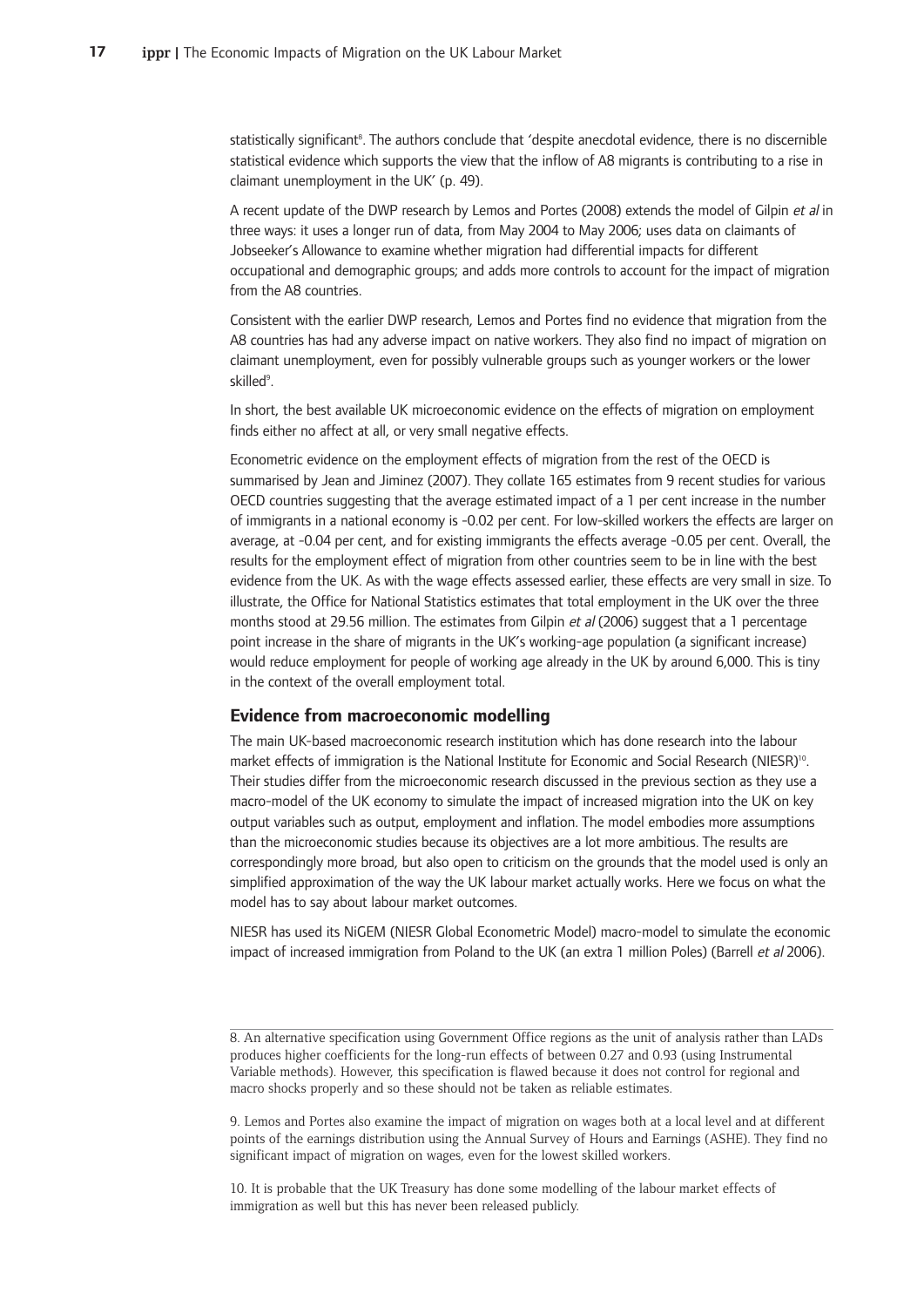The simulations assume that the Bank of England and European Central Bank set interest rates to target inflation, and that the capital stock in the UK does not adjust in line with the labour force in the short term (because housing stock and infrastructure are difficult to increase over that time horizon).

Importantly, the NIESR work assumes that the increase in migration is unanticipated. The results show that in the short run (the first two to three years) there is an increase in unemployment because companies do not anticipate the increase in the size of the labour force arising from immigration and hence do not increase their demand for labour. This has a temporary impact on the rate of wage increases, and, in turn, reduces price inflation. In the medium term, the fact that labour is relatively cheap compared with capital leads to firms hiring more labour, which increases domestic demand for goods and services; these two effects reduce unemployment. In the long term unemployment, productivity and inflation revert to something very close to their initial levels.

Kirby and Riley (2006) use the NiGEM model to simulate the effect of increases in population between 2004 and 2026 (mostly arising from migration) on the UK economy. The Government Actuary's Department figures which this study uses, from 2004 (since superseded) predicted that the UK working-age population would increase by 1 per cent by 2012 relative to its 2004 level. Kirby and Riley's simulations suggest that between 2010 and 2014 unemployment will be 0.06 percentage points higher as a result of the additional population, whereas inflation will be 0.1 per cent points lower and the rate of GDP growth 0.11 per cent points higher. In short, the results from NiGEM suggest that the impact of immigration on wages and employment in a macroeconomic context is small.-

Economists at the Bank of England have also analysed the effect of increased migration in a macroeconomic framework. Based on previous analysis by Blanchflower and Shadforth (2007), Blanchflower (2007) argues that additional inflows of workers from the A10 countries have reduced the equilibrium rate of unemployment<sup>11</sup> in the UK by increasing the 'fear' of unemployment among existing UK workers. According to Blanchflower, this leads to a moderation in wage demands and lowers wage and price inflation, allowing the UK to grow faster than would otherwise be the case.

But there seems to be a contradiction between the prediction from Blanchflower's model that increased immigration leads to lower wage inflation, and the microeconomic evidence examined earlier in this report, which shows almost no measurable impact of migration on wage levels. One possible resolution to this contradiction is that if wage and price inflation are both reduced by the same amount (in percentage points), real wages (that is, wages in constant price terms) would be unaffected. As the microeconomic studies invariably focus on real wages, it is quite possible that the microeconomic models and macro-models of the type used by Blanchflower are looking at two different issues. This is an intriguing possibility but one that has not been analysed in any detail in the literature so far, to our knowledge.

To summarise, the evidence from macroeconomic modelling of the effects of migration on the UK market concurs with the emerging picture from the microeconomic evidence in that the effects of migration never seem to be very large. The macro evidence also offers additional insights: first, that the effects of unanticipated increases in migration into the UK are likely to diminish over time, and second, that migration may make monetary policy easier by moderating wage demands and hence reducing inflationary pressure in the economy. These are useful supplementary points which complement the message from the microeconomic studies examined earlier.

<sup>11.</sup> Sometimes the equilibrium rate of unemployment is called the 'natural rate' of unemployment or the NAIRU (Non-Accelerating Inflation Rate of Unemployment). The model of unemployment and wage determination underlying this kind of macro-analysis stipulates that workers bargain over wages, and the lower unemployment is, the less likely they are to be restrained in their wage demands.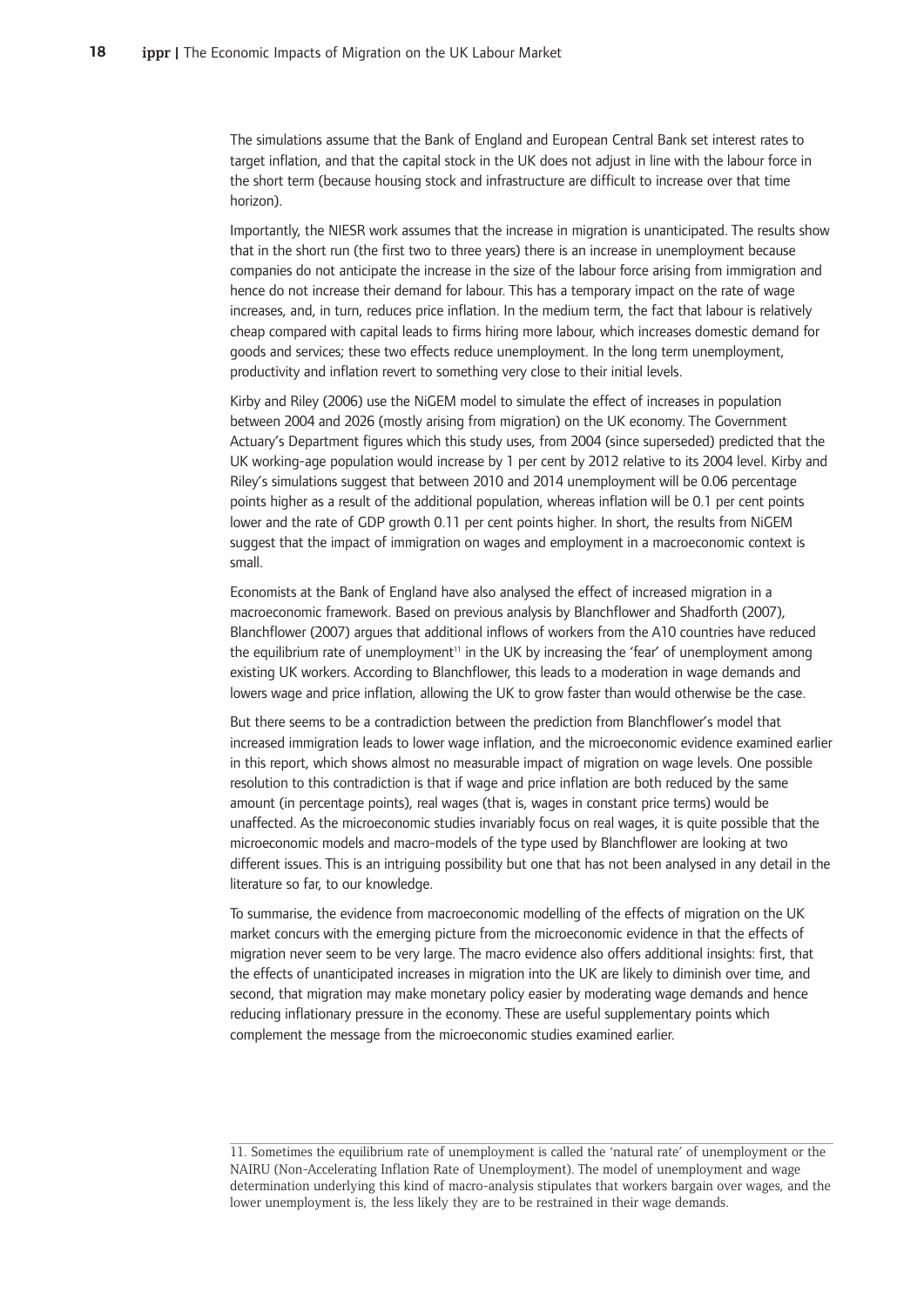#### **The-difficulties-of-researching-the-labour-market-impacts-of-migration**

It is important to understand that the difficulties of getting reliable results on the labour market impacts of migration are not, in most cases, due to the deficiencies or lack of imagination of researchers, but instead are a result of conceptual difficulties and data limitations. Most research on the labour market impacts of migration attempts to construct 'the counterfactual' – that is, what the labour market outcomes for workers in the UK would have been in the absence of migration.

This is usually done by dividing the national labour market into smaller geographical areas which experience different amounts of immigration and comparing wages or employment levels across these different areas (usually in a 'before and after' manner). But this gives rise to a fundamental problem, that immigration is not an exogenous variable. Immigrants are likely to 'self-select' into areas that are doing well economically (to 'go where the jobs are'). Also, UK-born workers or earlier immigrants may leave areas which have experienced high in-migration (Borjas [2003] suggests that out-migration of native workers is an important phenomenon in the US, although Card [2005] disagrees). Sometimes researchers subdivide the labour market according to non-geographical attributes - for example, the age and education level of workers – to get around the problem of geographical movements by native workers. However, this trades one problem for another: there is considerable evidence that many UK immigrants, particularly the new wave of arrivals from the A10, are not in jobs that fully utilise their skills – they are 'downskilled'. This means that it cannot be assumed that subdividing the labour market by skill level yields 'sub-markets' that are isolated from each other in any real sense. Migrant workers are likely to move between skill levels, invalidating the assumptions necessary to construct a valid counterfactual. In practice, econometricians can use a variety of techniques to address these problems as best they can, but none is perfect.

Additionally, the data available to do this kind of work in the UK suffer from deficiencies. For example, the sample size of the Labour Force Survey, the largest UK dataset that contains details of wages and labour market status as well as control variables that can be used in regression analysis, is not large enough to enable statistically robust samples of migrants to be drawn at local authority level. This makes it difficult to look at local labour market effects using LFS data on individuals in the labour market<sup>12</sup>. As an alternative, we use the LFS data subdivided by region and occupation, supplemented with some innovative analysis of data on National Insurance registrations of migrants at local authority level (provided by the Department of Work and Pensions); see the next section.

<sup>12.</sup> The Office for National Statistics does publish data on average earnings, employment and unemployment rates disaggregated to local area level, and these can be used as an alternative source of data for estimating local effects – for example, Lemos and Portes (2008) use this local area data combined with data on migrants from the Worker Registration Scheme to look at the employment effects of migration. However, the time series available for the WRS is not very long at the time of writing, which makes it unsuitable (at present) for the kind of wage regression analysis we do in this paper. Also, the WRS covers only migrant workers from the countries that joined the EU after 2003, rather than all countries.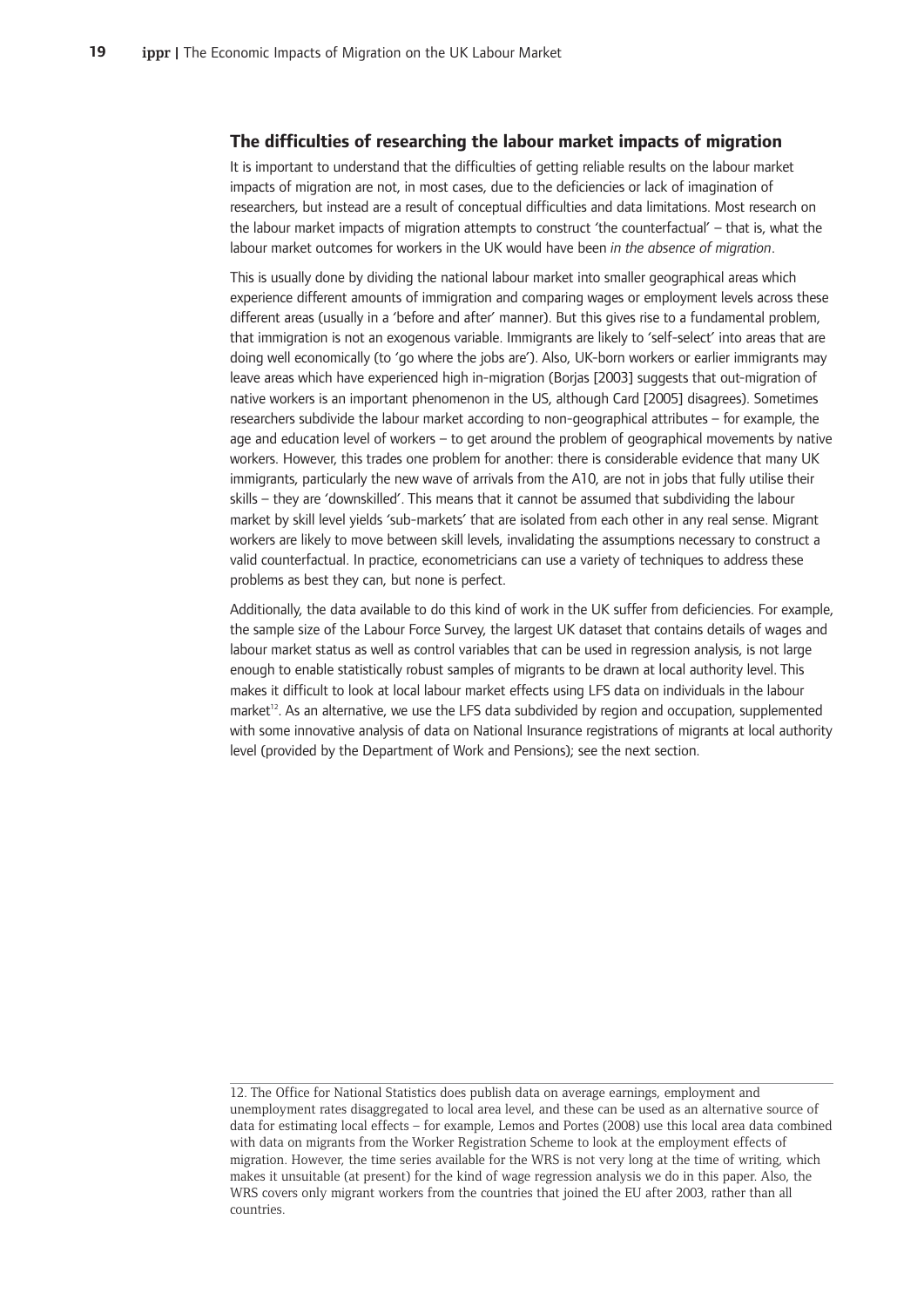## 4. New evidence on the labour market impacts of migration

This section presents new evidence on the labour market impact of migration to supplement the previous empirical analyses that we discussed in Section 3. Our aim is to provide as up-to-date a picture as possible of what the impact of recent migration has been – including the recent wave of A8 and A2 migrants on the UK labour market since the expansion of the EU in 2004 – using data running through to the end of 2007.

The main data source we use for our empirical work is the UK Labour Force Survey, which we use to distinguish between the UK-born and foreign-born people in the sample. As a result our definition of 'migrant' is a wide one, encompassing anyone who was not born in the UK. Some specific analysis later in this section looks at the correlation between the length of time foreign-born people have spent in the UK and their wage levels. All the results here are for the working-age population, defined here as people aged between age 16 and 64. We use data from spring 2000 to winter 2007 inclusive, encompassing the few years before the A8 accession countries entered the EU in 2004, and the years since. Note that these data precede the current downturn in the labour market, and so our results may not fully reflect current labour market conditions. We return to this issue in the Conclusion.

Additionally, we also make use of data on the number of National Insurance registrations, which the DWP collects. This has the advantage of being available at local authority level, whereas the standard public release LFS data set does not contain local authority identifiers. We analyse the National Insurance Number (NINo) data later in this section.

#### **Descriptive-statistics**

**Average-wages-and-employment-by-skill-group**

Figure 4.1 shows median gross hourly pay (in real terms, at 2007 prices) for the UK-born and foreignborn population for three 'skill groups' of workers, divided up using information from the LFS on the age at which survey respondents left full-time education. Although the LFS also contains detailed information on qualifications held by interviewees, the qualifications data are not very useful for looking at foreign-born people because most foreign qualifications are allocated to the 'other' category rather than being placed in a category alongside the equivalent UK qualification (university degree, A-level, and so on).



**Figure 4.1. Gross hourly-pay-median, by-country-of-birth and-age-when-left full-time** education. **2000–2007**

Source: Labour Force Survey and ippr calculations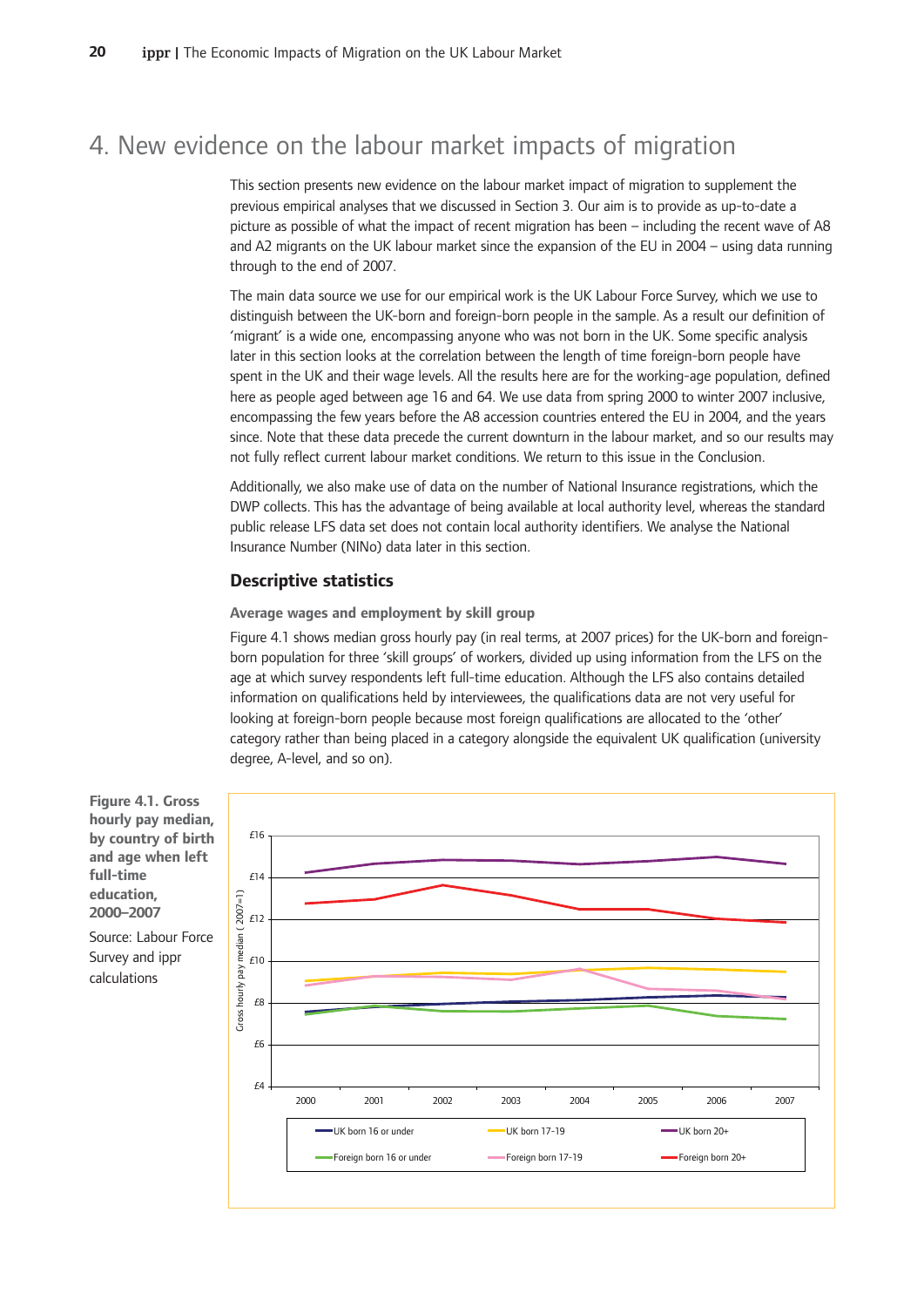As shown in Appendix A, the profile of foreign-born people whose highest qualification is in the 'other' category looks completely different from those of UK-born people whose highest qualification is in the 'other' category, and hence we do not make use of the LFS qualifications information in our statistical analysis or econometric work. Instead we use the data from the LFS on the age at which survey respondents left full-time education to divide the UK-born and foreign-born workers into three categories: those who left school aged 16 or below, those who left school age 17 to 19 inclusive, and those who left school aged 20 or above. In the UK education system this would correspond, respectively, to people who left school with GCSEs or no qualifications, people who left school with A-levels or equivalent qualifications, and people who left school with higher education qualifications.

Figure 4.1 shows that there is a much bigger gap between UK and foreign-born median wages for the group that left education aged 20 or over than for the other two groups. Between 2000 and 2004 inclusive there was very little difference in median wages between the UK and foreign-born samples for the lower (age 16 or under) and middle (age 17 to 19) education groups. But median wages fell for the foreign-born sample in these two groups after 2004, whereas for the UK-born sample they have remained fairly static in real terms. This does not necessarily mean, of course, that the wages of *individual migrants* in each education group fell after 2004. The result shown in Figure 4.1 may be an artifact of compositional changes in the migrant workforce, with newer migrants (for example, those from the A8 countries) earning lower wages than earlier migrants, given their skill levels. Pollard *et al* (2008) and Dustmann *et al* (2008) present evidence that many migrants from the A8 countries are likely to be in jobs that do not fully utilise their skill levels.

Figure 4.2 shows working-age employment rates for the UK-born and foreign-born LFS populations, broken down in the same way as Figure 4.1. The graph shows that within each education group, foreign-born adults are less likely to be employed than UK-born adults. The gap is largest for the least educated groups, followed by the middle group, and then the most welleducated group. Since 2004 the employment rates for the foreign-born groups have increased while the employment rates for the corresponding UK-born groups have been more or less static, although there has been no perceptible *decline* in UK-born employment.

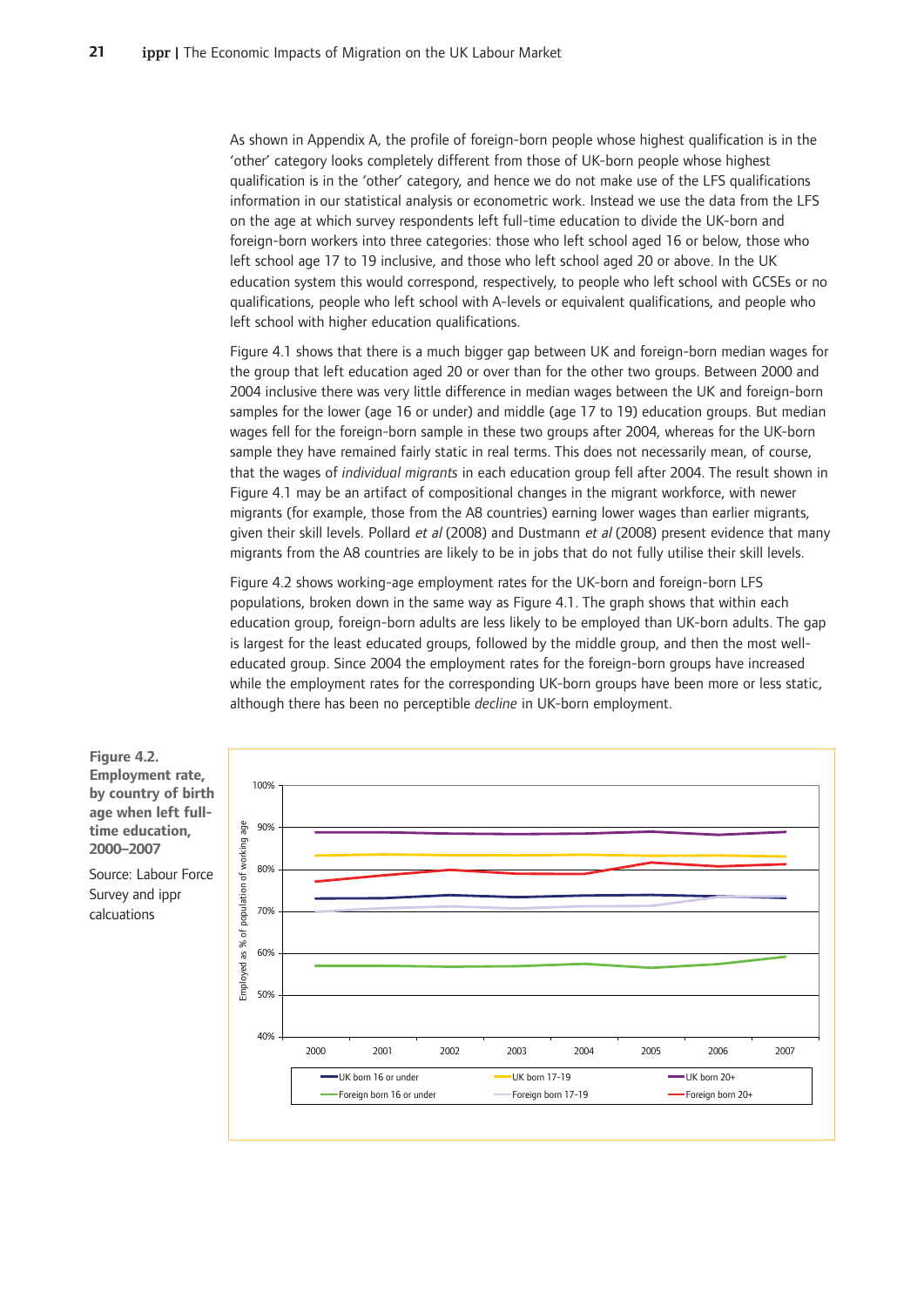**Regional patterns in wages and employment** 

There are significant regional disparities in average wage levels and employment rates across the UK (Johnson et al 2007); for example, employment in the North East of England, Wales and Northern Ireland is significantly below the UK average, while average wages in London are a lot higher than they are anywhere else in the UK. How do the regional patterns compare for migrants and non-migrants? Because a line graph in the style of Figures 4.1 and 4.2 would be too cluttered to read easily for this information, we instead present in Figure 4.3 a bar graph comparing snapshots of regional average earnings and employment rates for UK-born and foreign-born people of working age in 2000 and 2007.

Figure 4.3 shows median earnings by region<sup>13</sup> for each of these years. The graph suggests that the pattern of regional differentials in wages for the UK-born population was relatively stable between 2000 and 2007. Inner, and to a lesser extent Outer, London have much higher median wages than the other groups, followed by the rest of the South East. In contrast, for the foreign-born population, the pattern of wages changes substantially between 2000 and 2007. In some of the regions median wages for the foreign-born population are lower in real terms in 2007 than in 2000. This is the case in Scotland, the West Midlands, and the South East outside London, the East Midlands and East Anglia, and the Northern region. In Inner London, in contrast, median wages have risen sharply for the foreign-born group. In the other regions, median wages are little changed. As with the patterns of wages by skill group shown earlier, these shifts in the wage differentials in each region are likely to be the result of changes in the composition of the foreignborn workforce within each region arising from net immigration.



**hourly-pay-median, by-country-of-birth and-UK-region, 2000-and-2007**

**Figure-4.3.-Gross**

Source: Labour Force Survey and ippr calculations

Figure 4.4 shows the employment rates for UK-born and foreign-born workers by region – again for 2000 and 2007. While employment rates for the UK-born population have been fairly static over the period, for foreign-born workers employment rates have increased markedly in every region. Scotland, Greater Manchester, Inner London and the Northern region saw particularly large increases. Once

<sup>13.</sup> We use a slightly modified version of the LFS's URESMC variable for these regional analyses in order to make sure that the sample size of migrants in each region is sufficiently large for robust analysis. The analysis combines Northern Ireland and Wales, and the East Midlands and East Anglia. Metropolitan counties apart from Greater Manchester are combined with the surrounding regions.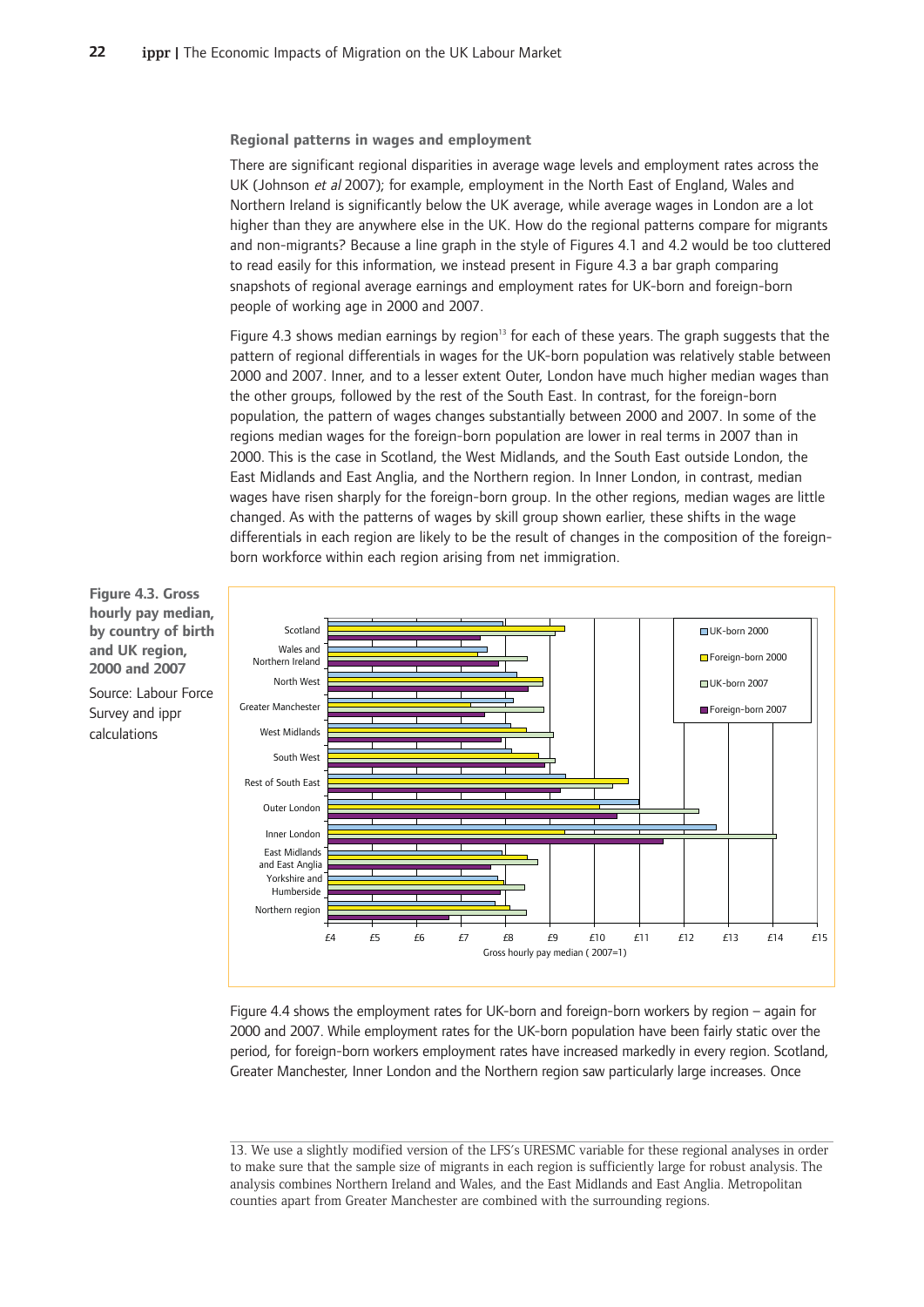again this is likely to be a compositional effect reflecting the fact that migrants from the A8 accession countries have relatively high employment rates (Pollard et al 2008).



**Figure-4.4.** Employment rate, **by-country-of-birth and-UK-region\*, 2000-and-2007**

Source: Labour Force Survey and ippr calculations

*Note:\*excludedfull-time-students*

Figure 4.5 shows the proportion of foreign workers in each region, plotted against average pay in the region. The regions split into two categories. On the right-hand side, the two London regions and the South East outside London have relatively high gross hourly pay and a relatively high percentage of foreign-born people in the working population. On the left-hand side of the diagram is a cluster of regions with lower average pay and lower percentages of foreign-born workers.

Broadly speaking this graph illustrates a 'North-South divide' in the UK labour market: London and the South East have a high proportion of foreign-born workers, and also relatively high median earnings, compared with other regions. It is likely that the relatively high rate of economic growth in the South is at least partially driving both the high rate of immigration and the high rate of wage growth relative to the North. Within the North and South respectively, there is no clear relationship between the two variables.



**Figure-4.5. Foreign-born workers'-average gross-hourly-pay, b**y region, 2007 Source: Labour Force Survey and ippr calculations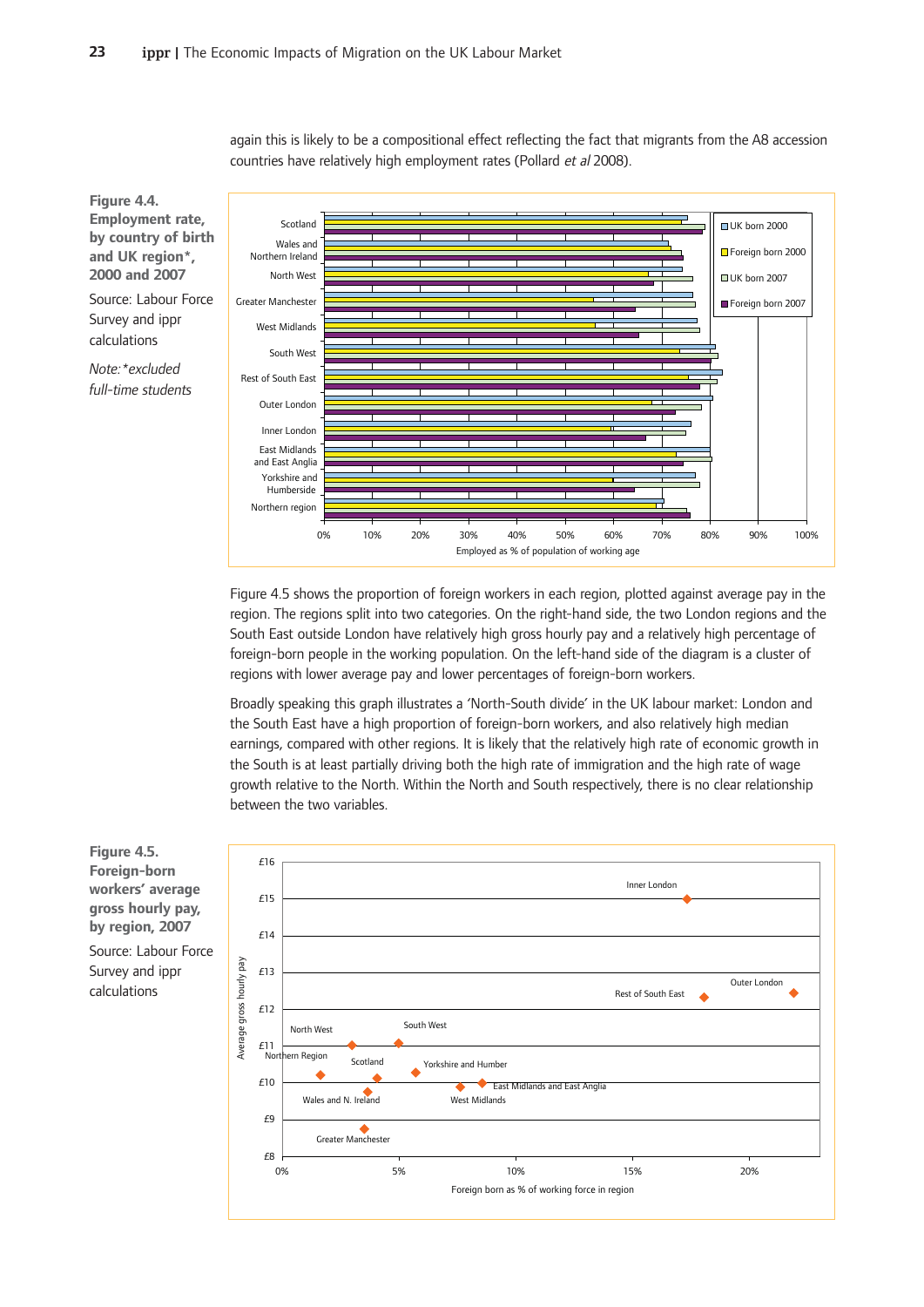**Sectoral-patterns-in-wages-for-UK-born-and-foreign-born-workers**

Figure 4.6 shows median wages for UK and foreign-born workers according to industrial classification (using the one-digit SIC92 Industrial Classification, as is standard in the LFS), for 2000 and 2007. Once again the figure reveals some interesting patterns. In 2000, foreign-born workers had higher average pay than UK-born workers in every industrial sector, with the largest differentials being in construction, and banking, finance and insurance. The smallest differential was in the distribution, hotels and restaurants sector. By 2007, the situation in manufacturing and construction had reversed, with foreign-born workers having lower wages than UK-born workers. The gap between UK-born manufacturing workers and foreign-born manufacturing workers was particularly large. By contrast, mean hourly pay in banking, finance and insurance was still higher for foreign-born workers than for those in the UK, although the gap has closed slightly since 2000.

The changes in sectoral pay patterns for immigrants make sense given that in 2000, the majority of foreign-born workers had to obtain a work permit to work in the UK – and work permits were (and still are) much more likely to be offered to high-skilled workers doing high-paid jobs than to lowskilled workers doing low-paid jobs. By 2007, there was a large proportion of foreign-born workers who-did-not-need a work-permit to work in the UK – in particular, workers from the EU accession countries. Hence by 2007 we would expect there to be a larger proportion of foreign-born workers with lower levels of skills, and hence lower average wages for foreign-born workers overall. This, however, is a compositional effect and does not show that wages for individual foreign-born workers *of-given-skill-levels-*have-reduced.-



**Figure 4.6. Average gross-hourly-pay, by-country-of-birth and-industry sector,-2000 and-2007**

Source: Labour Force Survey and ippr calculations

> Figure 4.7 plots annual pay growth for UK-born workers in each sector between 2004 and 2007 against the number of foreign-born workers who arrived in the sector between 2004 and 2007 (as a proportion of all workers in the sector). This can be seen as a very crude test of whether a large influx of foreign workers in a sector is correlated with low pay growth for UK-born workers in that sector. The graph shows no real correlation between the number of foreign workers arriving in a sector and the rate of pay growth in the sector.

> Figure 4.8 performs the same kind of analysis but looks at pay growth for the *foreign-born-workforce* rather than the UK-born workforce. This is a crude test of the hypothesis advanced by Manacorda et al (2006) that foreign-born workers are more vulnerable to competition from new migrants than UKborn workers. The data show a slight negative relationship between the number of foreign-born workers entering each sector and pay growth in that sector between 2004 and 2007.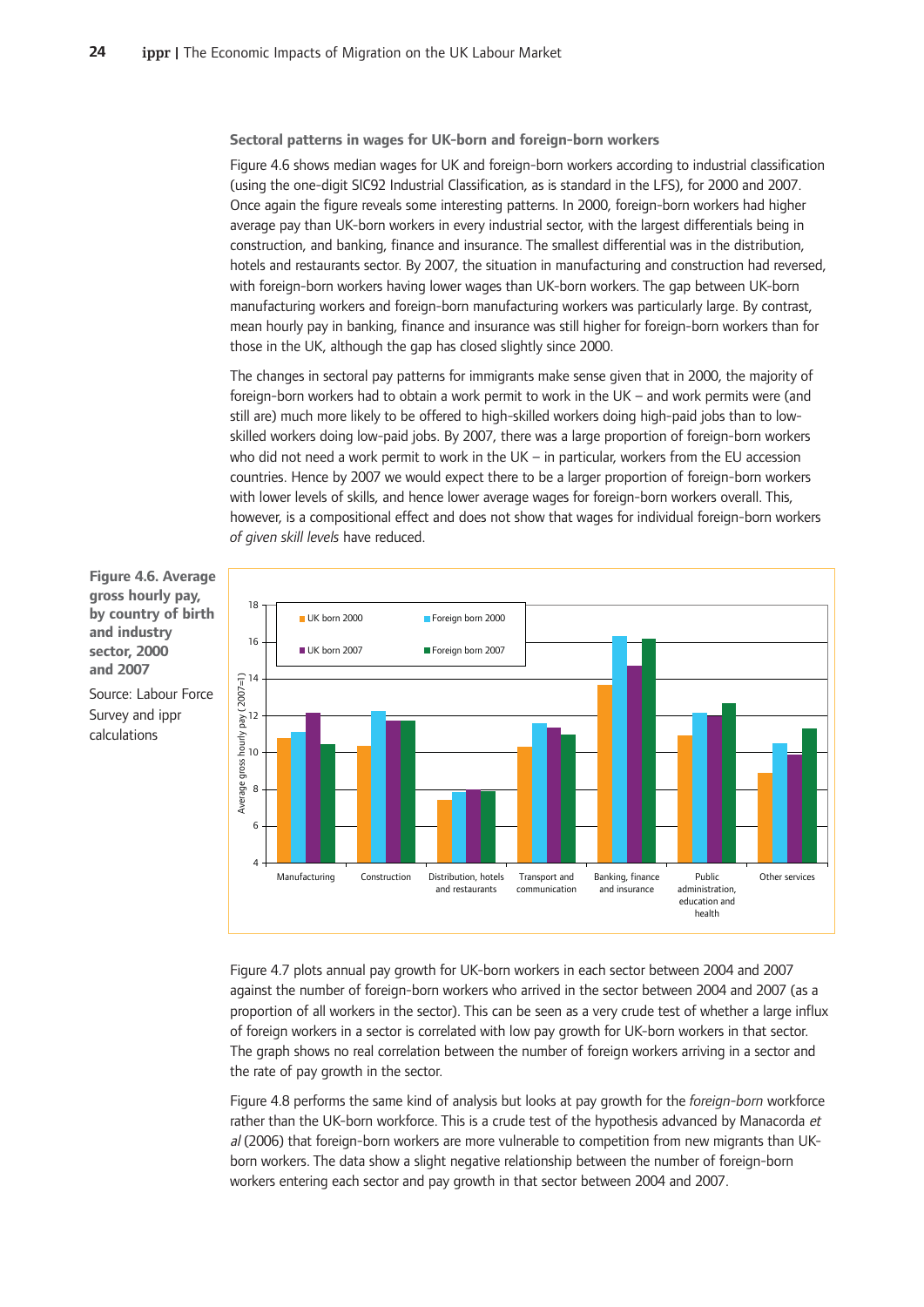

Figure 4.9 shows a scatter plot of the proportion of foreign-born workers in each sector against the number of vacancies in each sector. There seems to be a clear positive relationship between the two variables. This implies that migrant workers are entering the sectors with the highest level of vacancies – which could be because these are the sectors with either the highest level of growth or the highest number of skills shortages.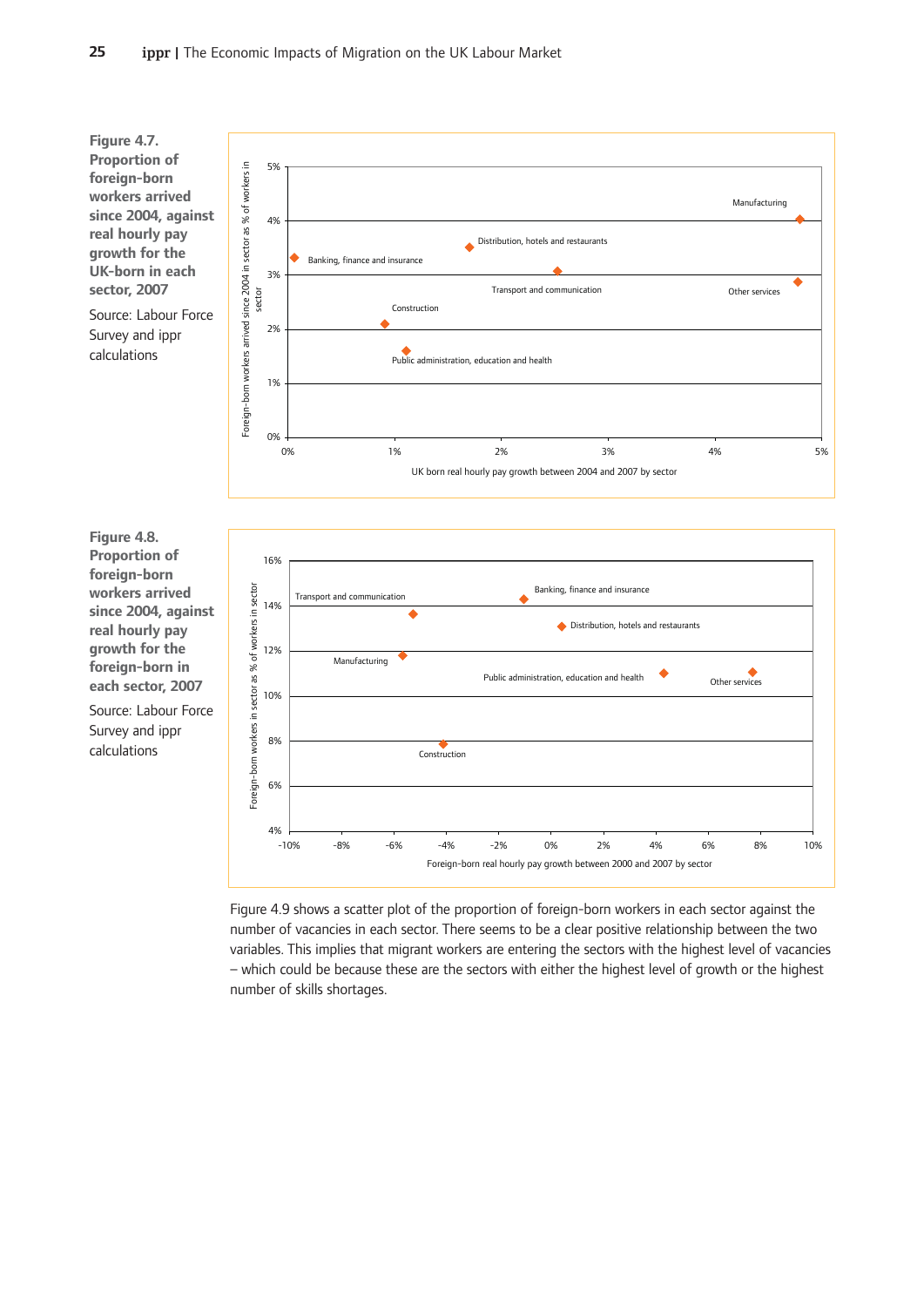**Figure-4.9. Proportion-of foreign-born workers-by-sector, against-vacancies as-percentage-of labour-force-in sector,-2007** Source: Labour Force

Survey and ippr calculations



**Regression analysis of the determinants of wages and employment for UK and foreignborn-workers**

As the LFS provides a very large individual-level dataset, it is straightforward to conduct regression analysis of the determinants of wages and employment. This gives us a more detailed picture of the relationship between wages, employment and other variables in the data (including whether or not the survey members are born in the UK) than graphical methods can. However, many of the variables we use in these descriptive regressions are endogenous or 'choice' variables, and moreover many factors that could affect wages and/or employment but are not in the dataset are omitted. Thus the regressions in Appendix B should be taken as descriptive evidence rather than being interpreted in strict causal terms as the 'impact' of various factors on wages or employment. In the last section of this paper we try to isolate wage impacts in a more rigorous manner.

In Table B.1 in Appendix B we present results from an Ordinary Least Squares regression of log hourly wages in the LFS data on a number of explanatory variables using data from 2001 to 2007 inclusive. The explanatory variables are:

- Age (16-24 [base], 25-34, 35-44, 45-54, 55 and over)
- Occupation (managers and senior officials, professional occupations, associate professional and technical occupations, administration and secretarial staff, skilled trades operatives, personal services, sales and customer services, plant and machine operatives)
- Job tenure (less than 1 year [base], 1-2 years, 2-5 years, 5-10 years, 10-20 years)
- Year of data (base: 2001)
- Seasonal dummies (base: spring)
- Age left full-time education (16 or under [base], 17-19, 20 or over)
- Region (17 regions<sup>14</sup>; base: East of England)
- Interactions of all the above control variables with a dummy for being born outside the UK.

<sup>14.</sup> This is consistent with the regional analysis used in Dustmann et al (2008). In line with their analysis we omit Northern Ireland from the regression and we combine Inner and Outer London into one region and Strathclyde and the rest of Scotland into one region.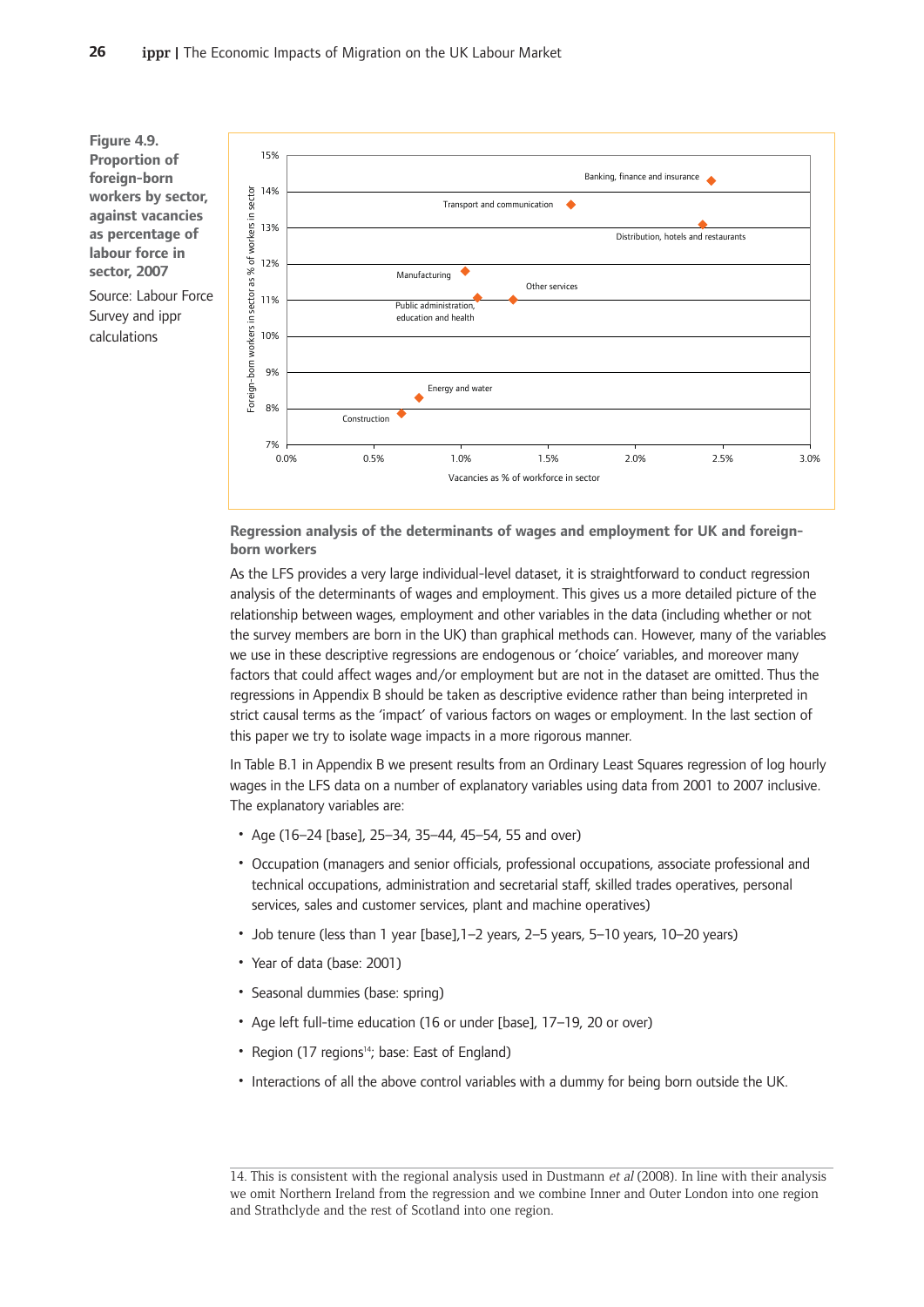The results from the regressions (listed in detail in Appendix B) show significant positive returns to length of job tenure, which are not significantly different for UK-born and foreign-born workers. The highest average wages by occupation, controlling for other factors, are found among managers and senior officials, professional occupations and associate professional and technical staff. The interactions between the foreign-born dummy and the occupational variables suggest that foreignborn managers, professional occupations, associate professional and administrative and secretarial staff have higher wages on average than their UK-born counterparts, controlling for other factors. Meanwhile, foreign-born process, plant and machine operatives have (slightly) lower wages than their UK-born counterparts (by about 3 per cent on average).

The age—earnings profile suggests that controlling for other factors, the 35—44 age group has the highest average wages. The age–earnings profile for foreign-born workers is less pronounced. The pattern of coefficients for the year dummies confirms that there was real-terms growth in average wages between 2001 and 200715. There is a clear return to skills in the regression; UK-born workers who left school aged 17 to 19 earn around 10 per cent more on average than those who left at 16 or below. For foreign-born workers the skills premium for this group is lower, at around 6 per cent - this may be evidence of underemployment or 'downskilling'. For workers who left school aged 20 or over, the equivalent wage premiums are 27 per cent for UK-born workers and 19 per cent for foreign-born workers.

The regional dummy variables show a clear and consistent pattern, with workers in Inner and Outer London and the South East being paid more than the base region (East of England), the West Midlands, Greater Manchester, Merseyside and the rest of the North West earning about the same, and other regions earning significantly less in most cases. The lowest-paid regions, controlling for other factors, are the North East, South Yorkshire and Wales. Foreign-born workers in London and the West Midlands earn significantly less than UK-born workers in those regions conditional on other factors, but for other regions, there is no significant difference between the regional earnings pattern for UK-born and foreign-born workers.

F-tests of each category of explanatory variable show that all the occupation, age, education, year, seasonal, job tenure and region variables are significant for the sample as a whole. Foreign-born workers show a significantly different wage profile across regions, occupations, age and education but not for any other regressor variables.

We also did a probit regression (dependent variable: in work or not working, as recorded in the LFS) to examine the determinants of employment for UK-born and foreign-born workers. All the regressors were the same as for the wage regression above except that the occupation and job tenure variables were not included (as they only apply to people currently in work). The results are presented in the appendix, Table B.2. They show that there is a strong relationship between age and employment for UK-born people, with 35- to 44-year-olds being more likely to work than any other group, and people aged over 55 the least likely to work. The age–employment profile for foreign-born people is a lot flatter. Employment rates increased slightly (by about 2 percentage points) over the period 2001 to 2007 for the UK-born population; the foreign-born population does not exhibit a significantly different time profile. There is no very strong seasonal profile for employment, controlling for other factors.

People who stayed on in full-time education past the age of 16 were much more likely to be in employment – this was true of both the UK-born and foreign-born population. UK-born people who left full-time education when aged between 17 and 19 were 9 percentage points more likely to be employed than those who left school at 16 or under. For foreign-born people the differential was 11 percentage points. For people leaving full-time education aged 20 or over (mainly graduates), the

<sup>15.</sup> Note that we are unable to include LFS data for 2000 in the regressions because the SOC2000 occupational classification, which we use for our occupational variables, was only introduced in spring 2001.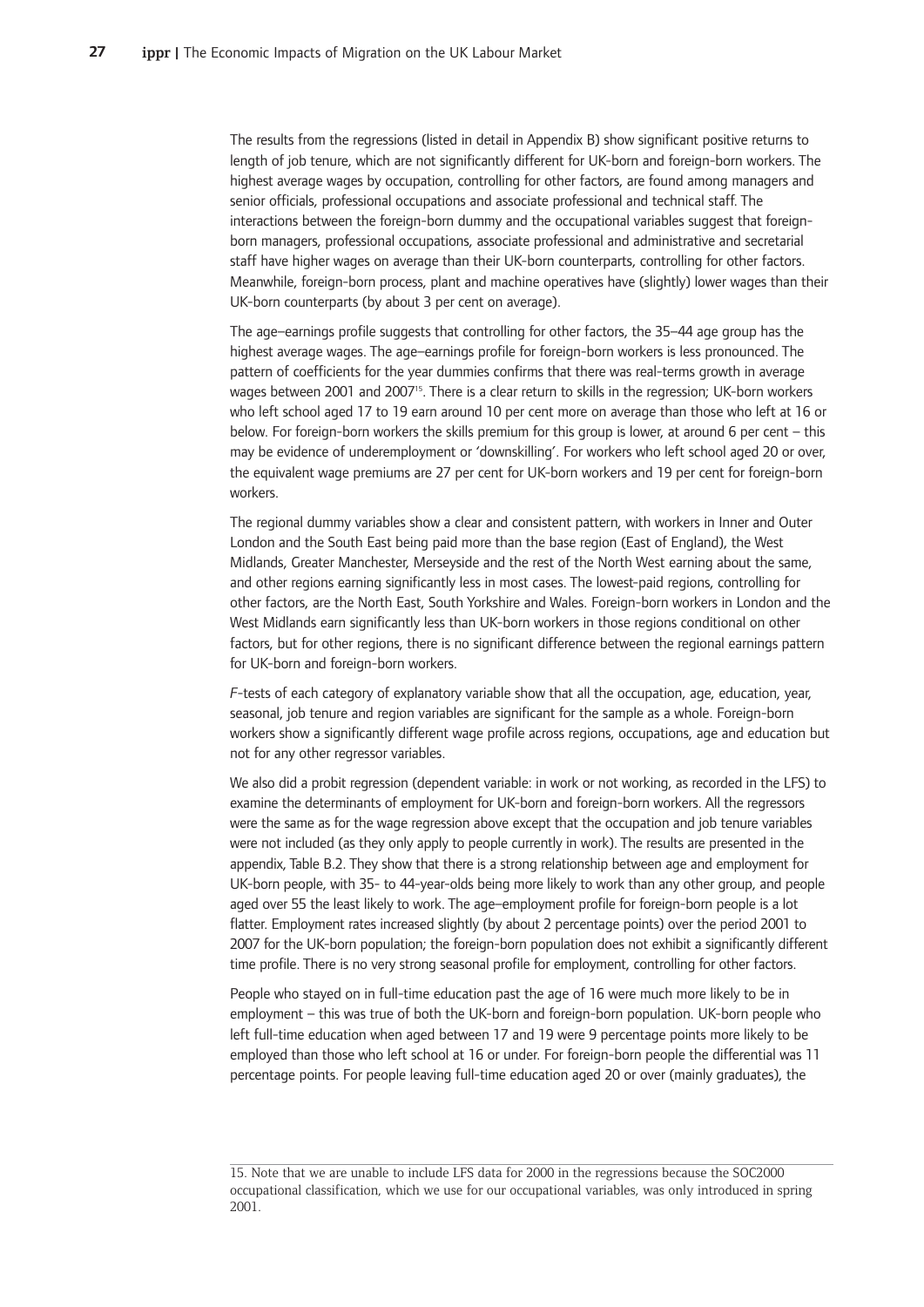differential as compared with those who left at 16 or under was 15 percentage points for UK-born people and 17 percentage points for non-UK-born people.

The regional pattern of employment rates shows that for people born in the UK, those living in the East of England have the highest likelihood of being employed, conditional on other factors. For the South East, South West and the non-metropolitan West Midlands, the likelihood of employment is not significantly lower than in the East. UK-born people in Tyne and Wear and the rest of the North, South Yorkshire and Greater London are least likely to be employed conditional on other factors. For the non-UK-born population, employment rates are about 12 percentage points lower then the UKborn population (controlling for other factors) in Greater Manchester and West Yorkshire, and about 10 percentage points lower in the West Midlands metropolitan area. In Greater London foreign-born workers are about 5 percentage points less likely to be employed than UK-born workers.

**Wages-for-migrants-according-to-length-of-stay-in-the-UK**

All the descriptive statistics that we have presented so far have used the whole population of foreignborn people currently resident in the UK as a proxy for migrants. But this does not take any account of how long the migrants have actually been in the UK. Figure 4.10 shows median pay in the LFS for migrants according to how long they have been in the UK.

Figure 4.10 shows some very interesting patterns. In the years 2000 to 2003 - before A8 accession to the EU – the median wage for migrants who had been in the UK less than 1 year was between £8.00 and £9.25 per hour in 2007 prices, while wages for migrants who had been in the UK for 5 years or more were between  $E9$  and  $E10$ . But in the years 2005 to 2007, the median wage for migrants who had been in the UK less than 1 year was only around  $E6$  per hour. These results seem to indicate that the period following the expansion of the EU in 2004 resulted in a significant change in the wage structure for migrant workers.

As discussed earlier, the post-2004 increase in the numbers of migrants from the EU accession countries who do not require work permits may be an explanation for these changes in the migrant wage structure. Moreover, Dustmann *et al* (2008) present evidence that many recent migrants from the A8 are 'downskilling' – they are entering jobs that do not fully utilise their skills. If downskilling was not a large-scale phenomenon before 2004, this would tend to produce the pattern shown in Figure 4.10. We examine this issue in more detail in the next subsection where we conduct regression analysis on using micro-data on UK wages over the same period.



**Figure-4.10.-Gross hourly-pay-median, by-length-of-stay in-the-UK, 2000–2007-**

Source: Labour Force Survey and ippr calculations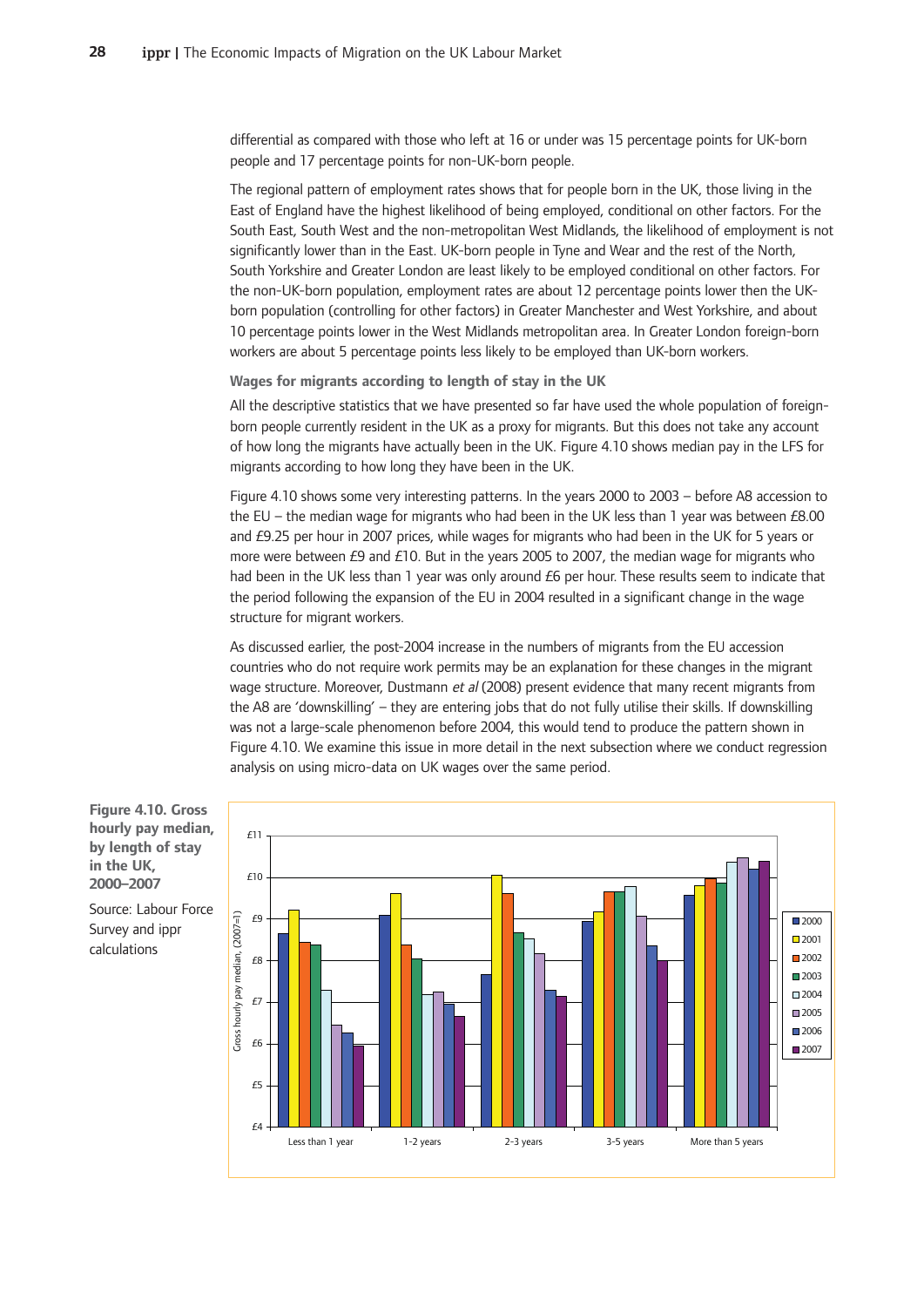$\bf{r}$  relationship between migration, wages and employment at the local authority level So far, the lowest level of disaggregation we have presented evidence on is the regional level. This is because the Labour Force Survey does not include any geographical units smaller than regions in the public release dataset<sup>16</sup>. However, the UK Government publishes data on the number of registrations for National Insurance Numbers ('NINos') for workers born outside the UK, and this data is produced at local authority district (LAD) level. Unfortunately, when used as a proxy for the number of migrant workers in each local authority, these data suffer from a major drawback. While migrants normally register for a NINo in the local authority in which their first job is based on arrival in the UK, they do not have to re-register if they move jobs. Thus there is no guarantee that the distribution of NINos reflects the underlying distribution of migrant workers. Nonetheless, the data are the best available for our current purposes and so we use them here, bearing in mind the limitations. We use data on median hourly wages and employment rates disaggregated to LAD level from the Government's NOMIS data service to do some basic cross-tabulation analysis of the relationship between migration, wages and employment at the local authority level.

Figure 4.11 shows a scatterplot of the number of NINo registrations between spring 2006 and spring 2007 for each local authority, expressed as a percentage of the working-age population for that district (on the horizontal axis) against the annual change in median wages over the same time period. The straight line through the cloud of triangle points on the graph is a 'line of best fit' showing the relationship between the two variables. The line is almost completely flat, showing almost no relationship between changes in wages and the number of NINo registrations in a district. This is a very crude analysis – it does not control for any other factors that might affect either wage levels or the number of NINo registrations – but it does suggest that there is no obvious raw relationship between wages and the arrival of new migrants in local authorities that can be 'eyeballed' in the data.

Figure 4.12 shows a similar scatterplot to the previous graph except that in this case the vertical axis shows the annual percentage change in the employment rate, rather than the average hourly wage, in each local authority. This time there is a slight *positive* relationship between foreign-born workers and employment – that is, local authority districts with a greater influx of migrants have improved employment rates between 2006 and 2007, compared to LADs with fewer immigrants. However, this is partly driven by an 'outlier' in the data, the City of London district, which has a much higher number of NINos as a percentage of the working-age population than any other district, as well as very strong employment growth. When the City of London is removed from the analysis, there is no clear positive or negative relationship between the increases in employment and the number of NINo registrations in each local authority.

The overall message from our local-authority-level analysis of patterns in wages and employment is that there is no obvious evidence from the headline data that immigration is having an adverse impact on wages or employment. This backs up the overall message from our descriptive analyses earlier in this section using LFS data. Our results using the NINo data also reinforce the conclusions of Gilpin et al (2006) who perform similar analyses using data from the Worker Registration Scheme (which applies to migrants from the EU accession countries only). However, simple cross-tabular analyses have the obvious limitation that they do not control for any other factors affecting wages and employment. The next section of this paper uses a regression model of the determinants of wages to conduct a more sophisticated empirical examination.

Originally we had planned to do a more sophisticated set of analyses using the NINo data - for example, breaking down the data according to age and skill level of the migrants who register. However, due to confidentiality concerns the Department for Work and Pensions is not currently making the disaggregated NINo data available to researchers.

<sup>16.</sup> A version of the LFS with key variables (average wages, employment and unemployment rates, and so on) aggregated to local authority level was produced for several years, but has recently been withdrawn due to confidentiality concerns.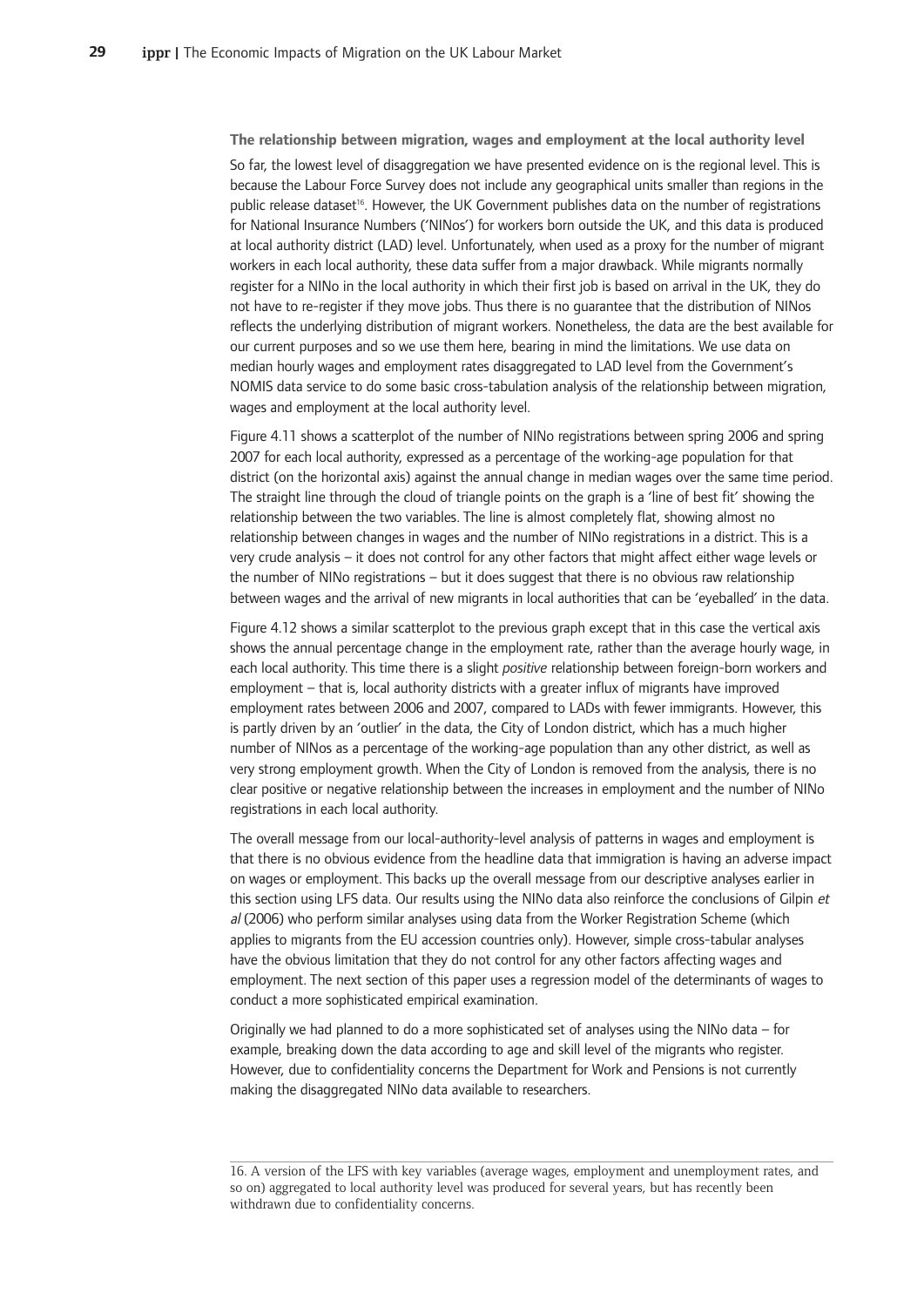**Figure-4.11. Foreign-nationals' National Insurance No.-applications, against-gross hourly-pay-median** increase, by local authority, 2007

Source: Department for-Work-and Pensions, and NOMIS



**Figure-4.12. Foreign-nationals' National Insurance No.-applications, against employment-rate** increase, by local authority, 2007

Source: Department for-Work-and Pensions, and NOMIS



#### **Regression-analysis-of-the-effects-of-migration-on-wages**

While the descriptive statistics shown in the first part of this section are useful, it is impossible to analyse the labour market impacts of migration on wages and employment using graphical methods because these methods only examine the relationship between two variables at once. To examine the relationship between migration and wages (and migration and employment) while simultaneously controlling for all the other factors that might affect wages it is necessary to carry out multivariate regression analysis of the LFS data using a model specifically designed for the purpose.

In this part of the paper we present the results of our regression analysis of the determinants of wages and the effect of migration on wage levels. We focus on the determinants of wages rather than employment in this section; the recent DWP research paper by Lemos and Portes (2008) summarised above is the most recent UK study of the effects (or lack of effects) of recent migration on employment, although it looks only at the impact of migration from the countries that joined the EU after 2003, rather than all foreign countries (because of the data source used).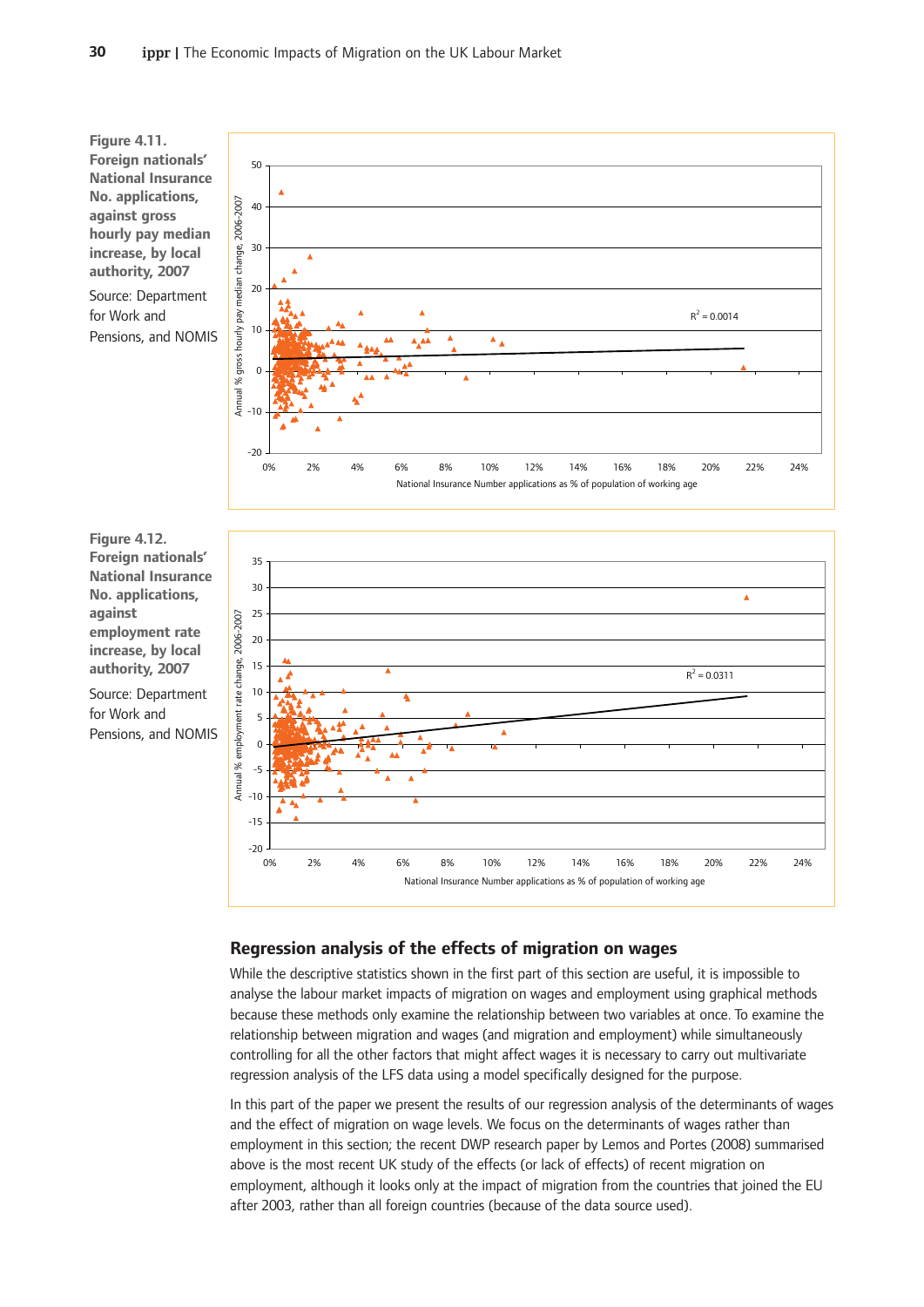**The-relationship-between-migration-and-wages**

Identification of the effect of migration on wages depends on subdividing the UK labour market according to some observable characteristic and then using the variation between the wage levels in different submarkets (controlling for other factors) to identify the model. Our preferred specification is to subdivide the market by region and occupation group (as well as over time). Hence, our regression specification is similar to the approach used by Dustmann *et al* (2008) except that we disaggregate the labour market by region *and* occupation, rather than just by region. Our model is also similar to the one used by Nickell and Salaheen (2008) except that we do not use data from before 2001 because of the SOC reclassification issue. We use one-digit SOC classifications rather than the twodigit classifications used by Nickell and Salaheen, but we use a more disaggregated regional variable than they do (17 regions rather than 11).

Our identification strategy is not foolproof, because we know from previous research (for example, Pollard et al 2008, Dustmann et al 2008) that migrants do not necessarily enter jobs appropriate to their skill levels. If migrants tend to change occupations as they move from job to job in the UK labour market, or indeed if they tend to change regions, this will undermine the separation between different regional and occupational labour markets that is necessary to identify a 'migration effect' on wages accurately.<sup>17</sup> Nonetheless we feel this is the best we can do given the available data – it provides a large number of regional/occupational 'cells' with which to estimate the wage effects of migration.

Hence the equation to be estimated is as follows:

#### (equation-1)  $\Delta \ln \overline{w}_{ort.} = \alpha \Delta m_{ort} + \beta_t + \Pi \Delta \overline{X}_{ort} + \Delta \overline{\epsilon}_{ort.}$

where for occupation  $o$ , region r and year t,  $\Delta \ln \overline{w}_{_{ori_{i}}}$  is the change in average wages in that occupation/region cell of the labour market over the previous year,  $\alpha\Delta m_{_{ori}}$  change in the share of foreign-born population in the working-age population in that region and occupation group,  $\beta_{\rm\scriptscriptstyle f}$  is a set of year dummies, and  $\overline{X}_{ort}$  a vector of other control variables similar to those used by Dustmann *et* al (2008):

- The change in the proportion of people leaving full-time education aged 19 or over (the 'highly educated' group) in the overall working-age population over the last year
- The change in the proportion of people leaving full-time education aged 17 or 18 (the 'medium-educated' group) in the overall working-age population over the last year
- The change in the average age of UK-born and foreign-born workers in the working-age population over the last year.

The within-cell averages used in the regressions are weighted to correct for differential non-response in the LFS data.

This specification uses the relationship between changes in the number of migrants in a given occupation group within the workforce in each region, and changes in average wage levels within those groups, to identify the effect of migration on wages. At the same time the model controls for changes in the education levels and average ages within each group. However, it should be noted that migration into a specific region is an endogenous (choice) variable. Given the aggregate positive relationship between wage levels and the proportion of migrants in each region in 2007, shown in Figure 4.9 above, it is probable that migrants are more likely to enter regions where wages are

<sup>17.</sup> Note that we have used region and occupation group rather than region and skill or educational qualification grouping to identify the regression because there is an additional problem with using qualifications for migrant workers in the LFS – most foreign qualifications are allocated to the 'other qualifications' category, meaning that the skills distribution of migrant workers is not directly comparable with UK-born workers. Using data on the age at which migrants left full-time education would be a better alternative, although this would still be subject to the problem that migrants tend to be 'downskilled' in jobs compared with UK-born workers.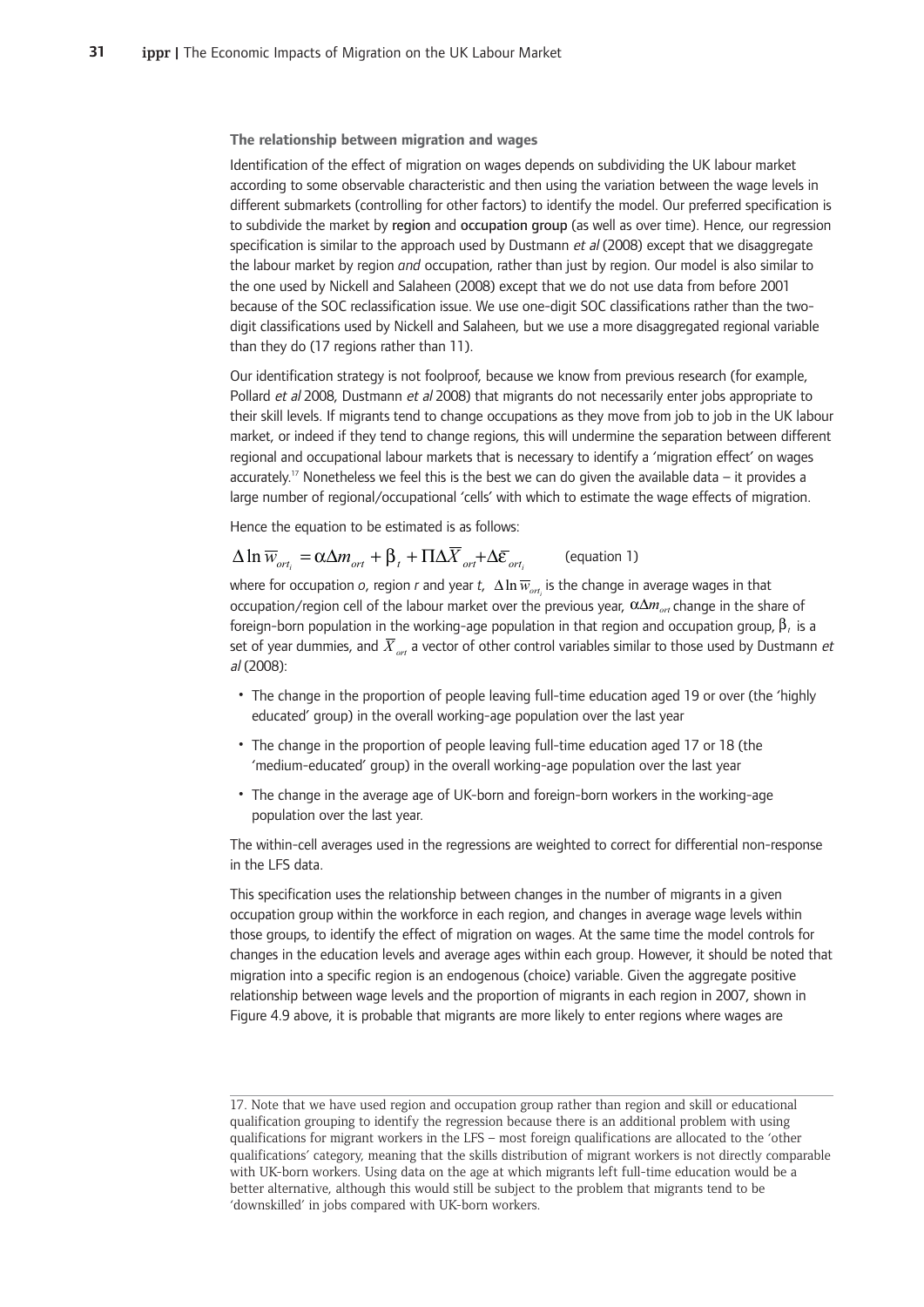relatively high (conditional on other characteristics). This will result in positive correlation of the error term  $\varepsilon$  ith the migrant share m, which is likely to bias the estimated coefficient  $\alpha$  in a positive direction (see Gilpin et al 2006 for details).

Ideally, we would seek to instrument the migrant share variable with a variable that is correlated with migrants' location decisions but not with wage levels conditional on migrants' location decisions. Dustmann et al (2008) and other previous papers analysing LFS data use lagged values of the migrant share variable as an instrument for current migration decisions on the grounds that immigrants are more likely to go to areas where previous migrants are already located. It is not clear whether this argument makes sense with regards to recent migration from the A8 countries as the population of previous (that is, pre-2004) migrants from these countries in the UK was small (with the partial exception of Poles) and migrants into the UK in the period before the accession countries joined the EU were a highly heterogeneous group from a wide range of countries (see Kyambi 2005). Thus, it is not immediately obvious why recent migrants would choose to locate in the same regions as previous migrants. Nonetheless we have used an instrumental variables regression using lagged values of the migrant share variable as an instrument for the current share of migrants as our preferred regression specification, as it is not obvious whether any alternative instrument available from the LFS data or any other source would perform better.

Table 4.1 shows the results from the wage regression using the IV (instrumental variables) specification, with OLS results presented for comparison. To keep things uncluttered here we show the results of the coefficient on the change in migrant share variable only. The full set of results is shown in Appendix C.

| Table 4.1. Regression results. estimated impact of iniqiation on wages, LFS, 2000–07 |                             |              |                                     |              |  |  |
|--------------------------------------------------------------------------------------|-----------------------------|--------------|-------------------------------------|--------------|--|--|
| Specification                                                                        | Instrumental variables (IV) |              | <b>Ordinary Least Squares (OLS)</b> |              |  |  |
| Estimated regression coefficients                                                    | coefficient                 | $ t$ -ratiol | coefficient                         | $ t$ -ratiol |  |  |
| Change in share of migrants, t-1 to t                                                | $-.281$                     | $1.92*$      | $-033$                              | 0.53         |  |  |
| Number of observations                                                               | 815                         |              | 815                                 |              |  |  |

Table 4.1. Regression results: estimated impact of migration on wages, LFS, 2000-07

Notes: Single asterisk (\*) indicates that coefficient is statistically significant at the 10 per cent level. Standard errors allow for clustering within region/occupation groups and for heteroskedasticity (i.e. where the error terms in the regression are not drawn from a uniform distribution across the sample). Instruments used in IV specification are migrant share (by region) lagged 4 and 5 years.

Table 4.1 shows that the coefficient of migrant share on wages is around -0.28 in our preferred IV specification. The t-value of the estimate is 1.92, which is significant at the 10 per cent level but not at the 5 per cent level. Thus although we find a negative correlation between changes in the share of migrants by region and occupation group and wages, the result is not very strong, statistically speaking. If this point estimate of the effects of migration on wages controlling for other factors is accurate, it suggests that a 1 percentage point increase in migrants as a share of the workforce is associated with a decrease in wages of 0.3 per cent. This is a small effect, which is not far out of line with the results found in the survey by de Longhi *et al* (2005) of previous empirical work on the effects of migration across OECD countries. It is also not significantly different from the negative wage effect found by Nickell and Salaheen (2008) using data from 1992 to 2005 inclusive, although their point estimate is smaller than ours.

#### **Comparison with results from Dustmann et al (2008)**

Our finding of a negative relationship between migration and wages contrasts with the finding by Dustmann et al (2008) of a statistically significant positive relationship between increases in migrant share and increases in wages. To see what was responsible for the difference, we replicated the regression methodology used in Dustmann et al's paper in an attempt to account for the discrepancy between the two sets of results.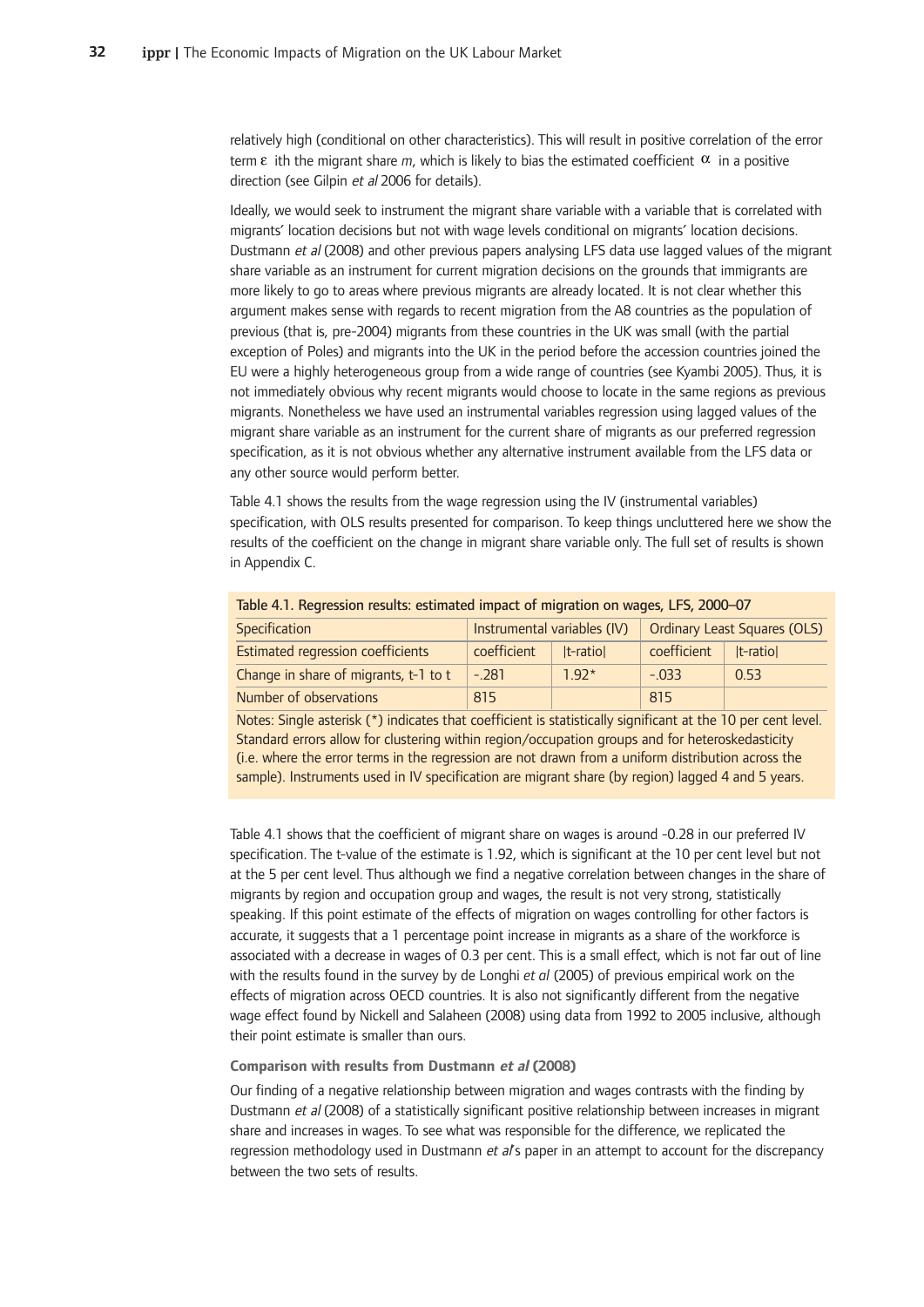There are two main differences between Dustmann et al's methodology and our own:

- 1. Dustmann et al disaggregate the data using just two variables region and year rather than three (region, occupation group and year).
- 2. Dustmann et al use LFS data from the start of 1997 to the end of 2005 whereas we use data from the start of 2000 to the end of 2007<sup>18</sup>.

It is useful to replicate the methodology from Dustmann et al's paper using LFS data from the same time period that we use for our regressions. This should enable us to ascertain whether the differences in our results are due to the methodology being used, or to the estimation strategy being used.

Table 4.2 presents results from regressions of this type for the two time periods, using share of migrants in the population, lagged 4 years, as an instrument. (This is one of the instruments used by Dustmann et al in their paper and is similar to the instrument we use in our regressions above.)

Table 4.2. Comparison of results using methodology from Dustmann et al (2008) for 1997–2005 and 2000-07 time periods

| Specification                          | IV: 1997-2005 |              | IV: 2000-07 |              |
|----------------------------------------|---------------|--------------|-------------|--------------|
| Estimated regression coefficients      | coefficient   | $ t$ -ratiol | coefficient | $ t$ -ratiol |
| Change in share of migrants, t-1 to t: | .354          | 6.62         | $-315**$    | 3.45         |
| R-squared                              | .207          |              | .601        |              |
| Number of observations                 | 136           |              | 119         |              |

Note: IV regressions use a 4-year lag of migrant share as the instrument. \*\* indicates statistical significance at the 5 per cent level.

The results that we derive for the 1997–2005 time period using Dustmann et al's methodology are similar to their results (we were unable to replicate the results exactly because of certain recent changes to the LFS data set which reduce the accuracy of the results  $-$  for example the LFS now only gives age in 5-year bands rather than in exact years). In particular, the IV result we get for the 1997–2005 time period is a (positive) coefficient of 0.353, which compares to a reported figure of 0.393 in Dustmann et al's paper. When we replicate their methodology for the 2000–2007 time period, we get an IV estimate of -0.315. This is very similar to our result in Table 4.1 using region and occupational groupings. In short, almost all of the difference between the results in Dustmann et al (2008) and our own results is due to using the more recent time period rather than the difference in methodology<sup>19</sup>.

19. When writing this paper we experimented with using the Dustmann-style regression methodology over a longer time period which encompassed both the time period used by their study and the time period used by ours (that is, 1997 to 2007 inclusive). As well as the 'change in migrant share' variable we included a variable interacting change in migrant share with a linear trend. This was designed to establish whether the migrant share effect was becoming more negative over the course of the data. When this specification was estimated, neither the migrant share variable nor the interaction with the trend variable was statistically significant. Full results from this regression are available from the authors on request.

<sup>18.</sup> The reason that we can only go back as far as 2001 in our empirical work is that the definition of the occupation variables used in the LFS changed in the year 2000, from the SOC1990 to the SOC2000 classification.-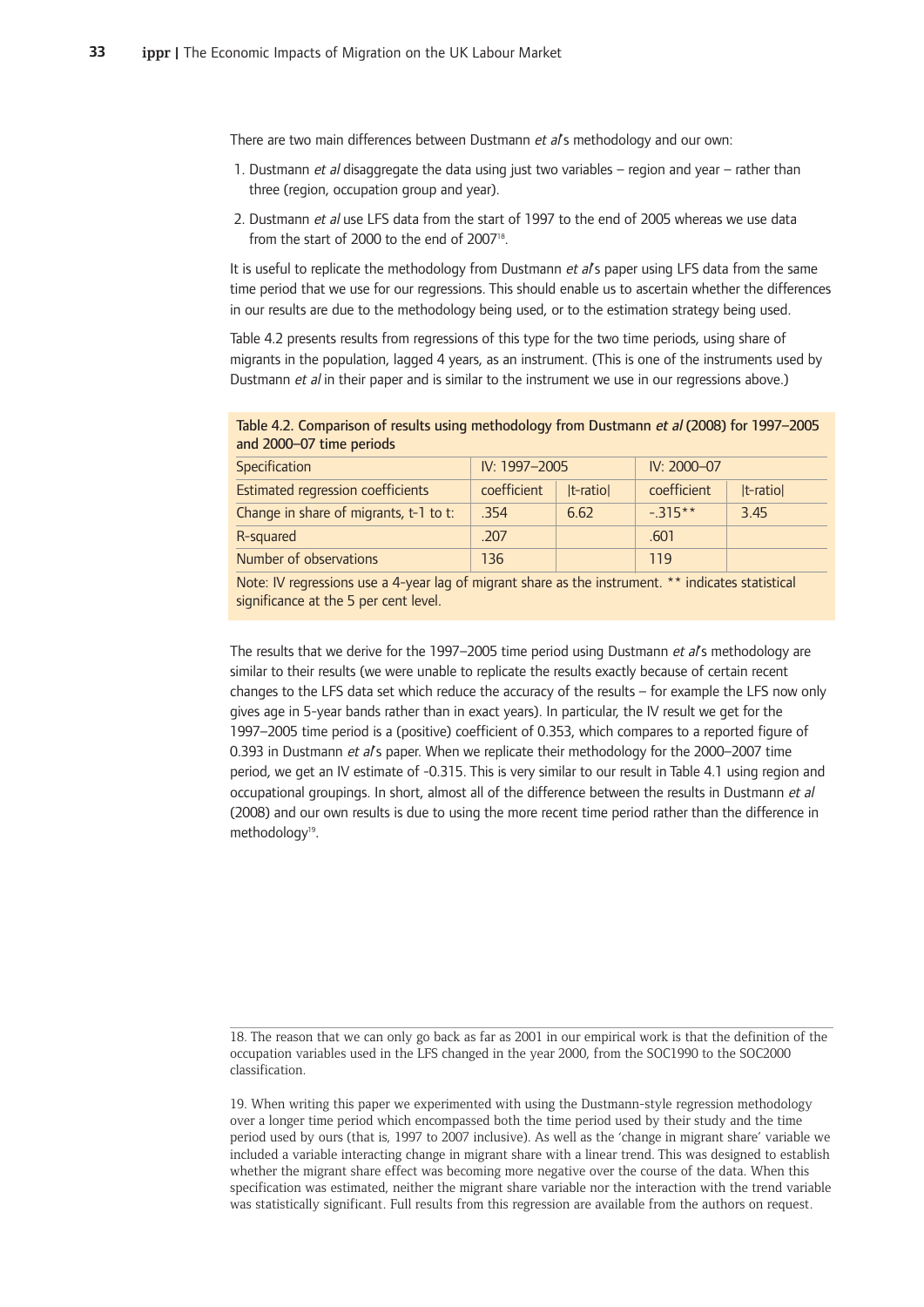### Conclusions

Our aim in this paper has been to offer an honest, accessible and accurate account of the effects of migration on wages and employment in the UK, drawing on the best available evidence, and adding some high-quality new evidence of our own. With these objectives in mind, we conducted three main pieces of work, the main findings of which are summarised below.

- 1. The main message that comes out of the review of the theoretical literature on the economic impacts of migration is that it is extremely unlikely that increased migration into the UK will have a substantial negative impact on either wages or employment in the UK in aggregate. There could be a small negative effect on wages and/or employment. But then again, there could be a small positive effect, or no effect at all. The effects of migration, in both the short and long term, are too complex for economic theory to deliver exact predictions. However, the theory does rule out some of the more extreme doom-mongering scenarios of the antimigration camp.
- 2. The review of the empirical evidence on the economic impacts of migration reveals that in the UK, the best previous evidence suggests that the overall effects of migration on wages are either insignificantly different from zero, or slightly positive. The balance of evidence from other countries suggests slightly negative effects. The evidence base on the effects of migration on employment in the UK is relatively thin, but the best available evidence suggests that the effects are not significantly different from zero. Again, the balance of evidence from other countries suggests slight negative effects.
- 3. Our new regression analysis of the economic impacts of migration on wages suggests that the overall effects of migration on wages are slightly negative (based on our results using instrumental variables, although the validity of the instrument is questionable). Our regression model suggests that a 1 percentage point increase in the share of migrants in the UK workingage population (for example, from 10 per cent to 11 per cent of the population) would reduce wages by around 0.3 per cent. This effect is extremely small. To give an example, for someone on a wage of £6 per hour (just above the UK minimum wage), working a 40-hour week, this suggests that a 1 percentage point increase in the share of migrants would reduce their weekly gross pay by around 70 pence – a tiny amount. By comparison, the estimated effect (for the UK-born population) of leaving school at age 17 to 19, compared with leaving school at the minimum leaving age of 16, is to increase wages by around 10 per cent. For someone on £6 per hour working 40 hours a week, this would equate to a weekly increase in wages of £24 – an effect that is around 35 times larger than that caused by a 1 percentage point increase in the migrant share.

Our regression specification is similar to earlier work by Dustmann, Frattini and Preston (2008). As a check, we have updated the exact model specification from Dustmann et al to use the same time period as our study (2001–07). Using data from this more recent time period, their results are very similar to ours. The previous estimate by Dustmann *et al* suggested a small positive impact of increased migration on wages, but this only used data up to the end of 2005. The more negative results using recent data may be because the recent influx of A8 migrants have had a (very slight) depressing effect on wages. This could be linked to the macroeconomic argument of Blanchflower (2007) that migrants have had a moderating impact on wage demands in the UK. It is quite possible that the negative effects that we find are a transitory effect caused by large immigration flows from the A8 accession countries in particular, as Pollard et al (2008) speculate: only time will tell.

Our evidence for the impact of migration on employment is more cursory, based on graphs and crosstabulations. None of these shows any substantial negative correlation between employment and migration. This is in line with previous evidence by Gilpin et al (2006) and Lemos and Portes (2008).

In short, the evidence we have analysed here, plus our own empirical contributions, suggest that the view of the tabloid press that migrants 'take our jobs' and 'cut our pay' is misplaced. There is simply no evidence to suggest that migration has any substantial negative impact on either wages or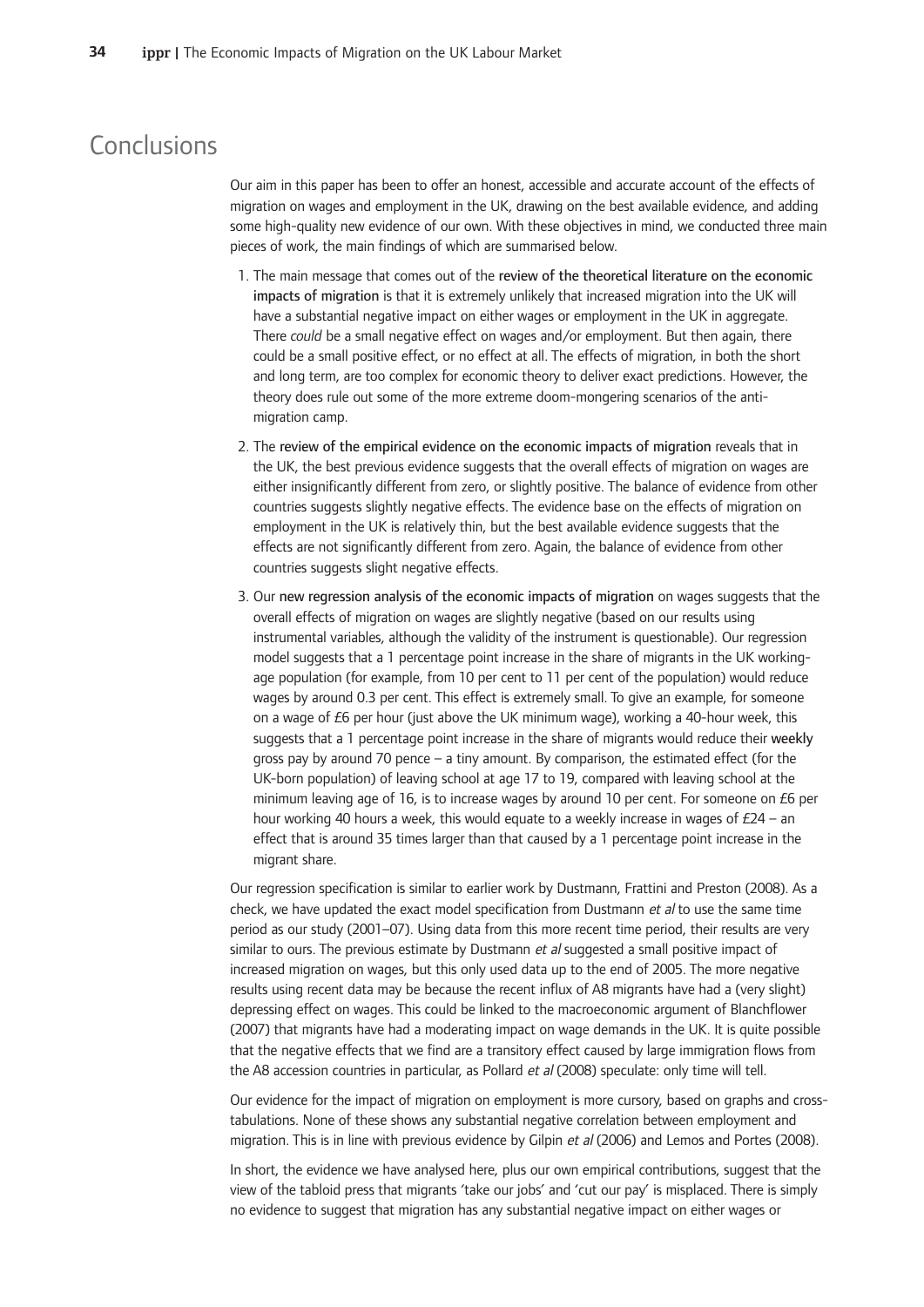employment. It is entirely possible that there is a small positive impact on either or both of these, or no impact at all.

We should stress two important caveats to this optimistic conclusion, however. Firstly, the data used for the research presented here predates the recent downturn in the labour market. If the recession that started in 2008 proves to be as severe as some of the more pessimistic commentators are predicting then it is likely that any impacts of migration on employment will be dwarfed by a large rise in the headline unemployment figures. Additionally, if the UK's downturn is particularly bad compared with other countries', this will probably affect the direction and size of worker flows from other countries; for example, it is quite possible that many workers who have come to the UK from the A8 countries will return home. Pollard et al (2008) find some initial evidence that this is already happening.

Secondly, due to the deficiencies of even the best available data in the UK we were unable to assess the *local* labour market impacts of migration with any real rigour or detail. Our conclusions refer to the aggregate labour market impacts of migration. It is entirely possible that within local labour markets, in the short run, there could be more noticeable negative impacts - or more positive local impacts on either wages or employment. It is important to stress the word 'could' here - we simply do not know for sure. It is vital that the UK Government develops larger labour market datasets, or adapts the existing data to focus on individual local labour markets in more detail, if researchers are to have any chance of testing anecdotal claims that immigrants are depressing wages and reducing the employment prospects of UK-born people in certain localities.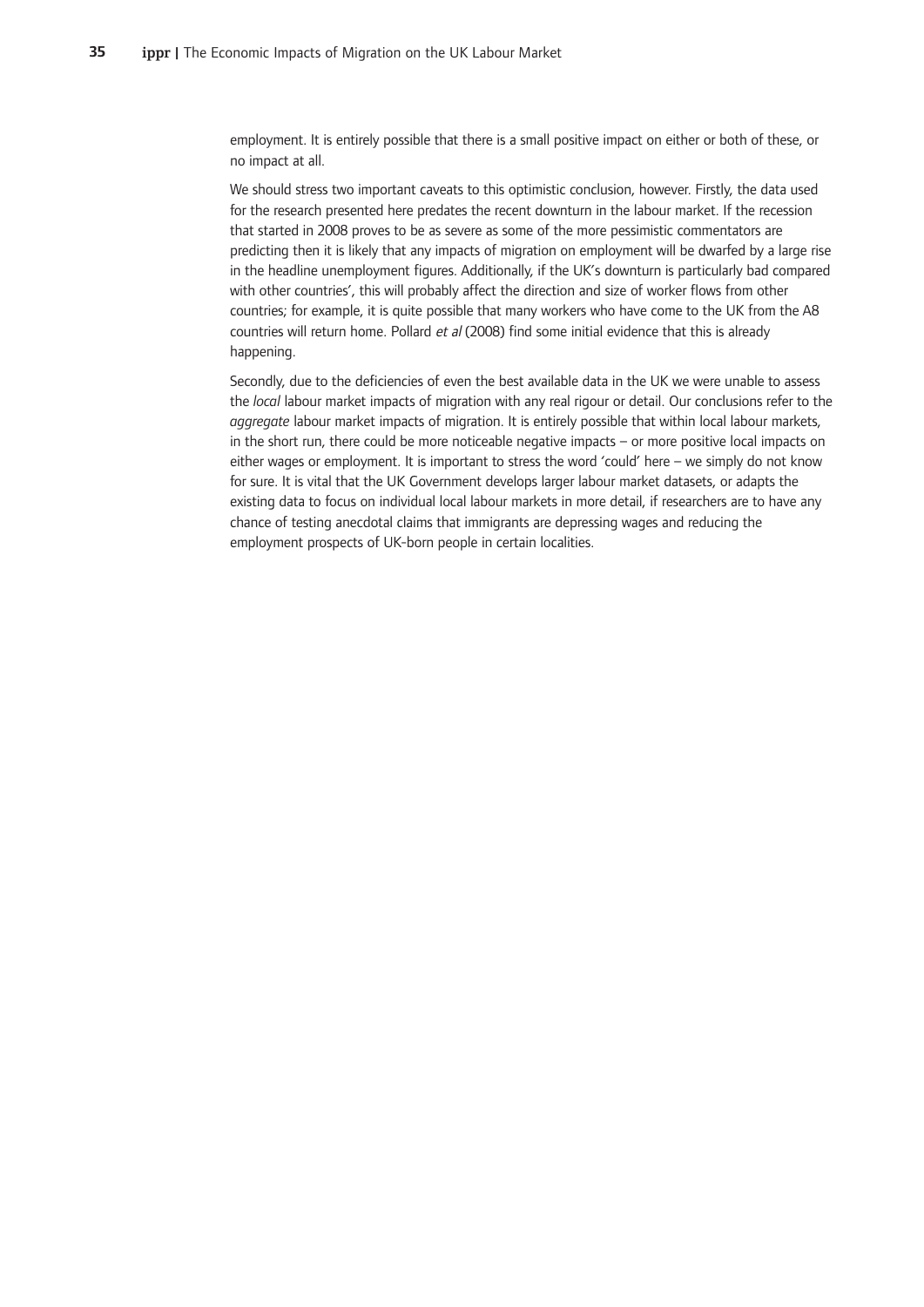#### **References**

- Altonji J and Card D (1991) 'The Effects of Immigration on the Labor Market Outcomes of Less-Skilled Natives' in Abowd J and Freeman R (eds) Immigration, Trade and the Labor Market, University of Chicago Press, 201-234
- Angrist J and Kugler A (2003) 'Protective or Counter-Productive? Labour Market Institutions and the Effect of Immigration on EU Natives', *Economic Journal*, 113, 302-331
- Barrell R, Guillemineau C and Liadze I (2006) 'Migration in Europe', National Institute Economic *Review,-*No-198,-pp36-39
- Blanchflower D (2007) Memorandum in House of Lords (2008), Vol II. Available at www.publications.parliament.uk/pa/ld200708/ldselect/ldeconaf/82/82ii.pdf
- Blanchflower D and Shadforth C (2007) 'Fear, Unemployment and Migration', NBER Working Paper 13506-
- Borjas G (2003) 'The Labour Market Demand Curve is Downward Sloping: Re-examining the Impact of Migration on the Labour Market', Quarterly Journal of Economics, Vol 118, 1335-1374
- Borjas G (2005) 'Native Migration and the Labour Market Impact of Migration', NBER Working Paper No.-11610
- Card D (2001) 'Immigration Inflows, Native Outflows, and the Local Labor Market Impacts of Higher Immigration', Journal of Labor Economics, Vol 19, 22-64
- Card D (2005) 'Is the New Immigration Really So Bad?', *Economic Journal*, Vol 115 No 507, F300-F323
- Carrington W and de Lima R (1996) 'The Impact of 1970s Repatriates from Africa on the Portuguese Labor Market', Industrial and Labor Relations Review Vol 49 No 2, pp 330-347
- Coats-D-(2008)-*Migration-Myths:-Employment,-Wages-and-Labour-Market-Performance* London:-The Work Foundation. Available at
	- www.theworkfoundation.com/assets/docs/publications/33\_migration%20myths.pdf
- Cohen-Goldner S and Paserman M (2004) 'The Dynamic Impact of Immigration on Natives' Labour Market Outcomes: Evidence from Israel'. IZA Discussion Paper 1315, Bonn, Germany: Institute for Study of Labour (IZA)
- Cooley L, Farrant M and Sriskandarajah D (2008) Selecting Wisely: Making managed migration work for Britain London: Institute for Public Policy Research, available at: www.ippr.org/publicationsandreports/publication.asp?id=326
- Dustmann C, Fabbri F, Preston I and Wadsworth J (2003) 'The Local Labour Market Effects of Migration in the UK', Home Office Online Report 06/03, London: Home Office. Available at www.homeoffice.gov.uk/rds/pdfs2/rdsolr0603.pdf
- Dustmann C, Fabbri F and Preston I (2005) 'The Impact of Immigration on the UK labour market' Discussion Paper 01/05, London: Centre for Research and Analysis of Migration (CreAM), University College London
- Dustmann C, Frattini T and Preston I (2007) A Study of Migrant Workers and the National Minimum Wage and Enforcement Issues that Arise London: Low Pay Commission. Available at www.econ.ucl.ac.uk/cream/pages/LPC.pdf
- Dustmann C, Frattini T and Preston I (2008) 'The Effect of Immigration along the Distribution of Wages' Discussion Paper 03/08, London: Centre for Research and Analysis of Migration (CreAM), University College London
- German-Marshall-Fund of the United States (2008) Transatlantic Trends: Immigration Key Findings. Available at www.transatlantictrends.org/trends/doc/TTI\_2008\_Final.pdf
- Gilpin N, Henty M, Lemos S, Portes J and Bullen C (2006) The Impact of Free Movement of Workers *from-Central-and-Eastern-Europe-on-the-UK-Labour-Market,-*DWP-Working-Paper-no-29,-London: Department for Work and Pensions
- House-of-Lords-(2008)-*Select-Committee-on-Economic-Affairs,-1st-Report-of-Session-2007-08:-The Economic-Impact-of-Immigration.-*London:-The-Stationery-Office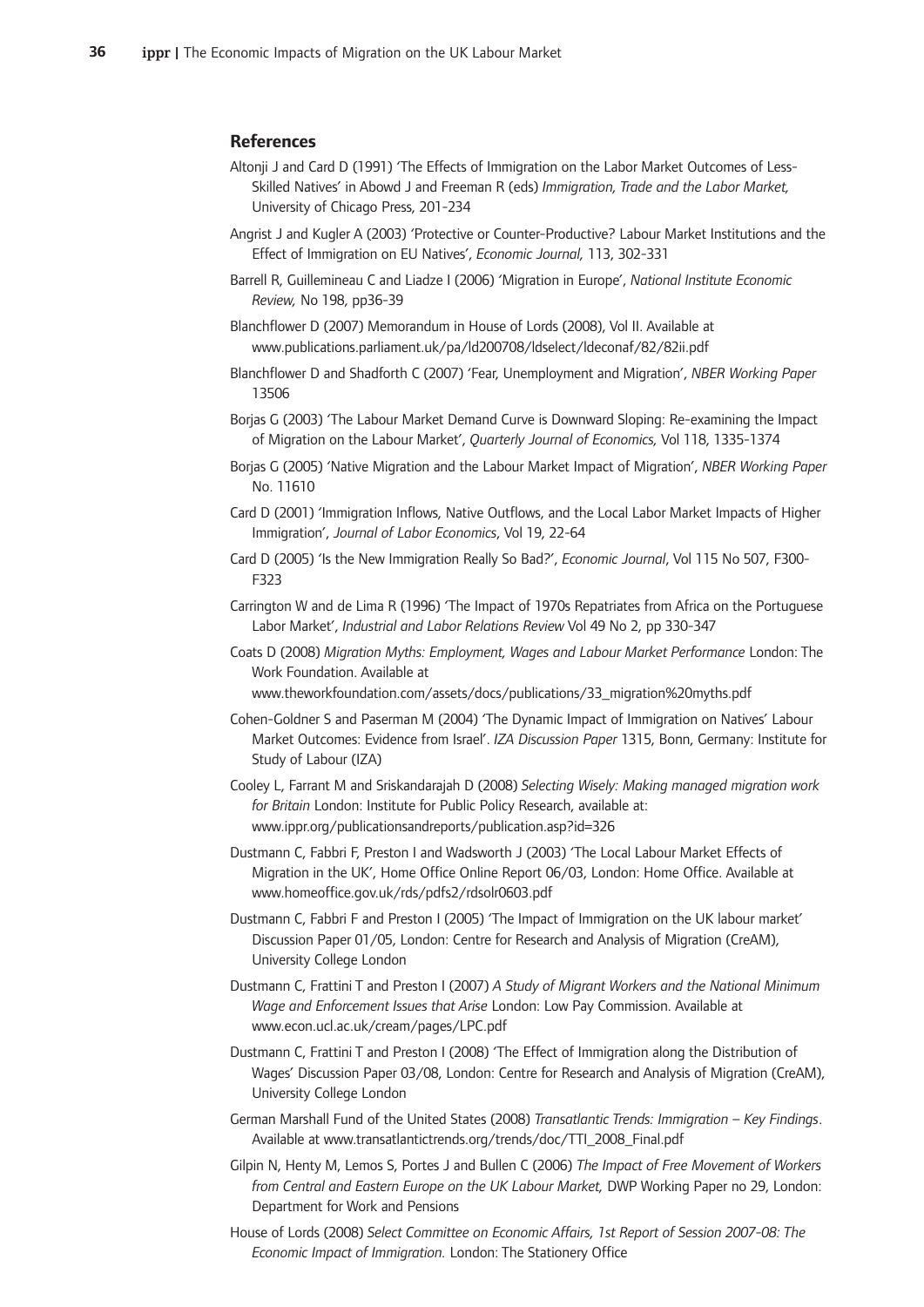- Jean S and Jiminez M (2007) 'The Unemployment Impact of Immigration in OECD Countries' OECD Economics Department Working Paper No 563. Paris: Organisation for Economic Cooperation and Development. Available at www.olis.oecd.org/olis/2007doc.nsf/43bb6130e5e86e5fc1 2569fa005d004c/dc502d84101d4adac125730e0052e13d/\$FILE/JT03229958.PDF
- Johnson-M,-Mrinska-O-and-Reed-H-(2007)-*The-North-In-Numbers:-A-Strategic-Audit-of-the-Economies* of Northern England. Newcastle-upon-Tyne: Institute for Public Policy Research North. Available at www.ippr.org/publicationsandreports/publication.asp?id=574
- Kirby S and Riley R (2006) 'Net Migration and the Macroeconomy: Inflation and Output Effects', *National-Institute-Economic-Review-*No-195,-pp-60-62
- Kyambi-S-(2005)-*Beyond-Black-and-White:-Mapping-new-immigrant-communities,* London:-ippr, available at www.ippr.org/publicationsandreports/publication.asp?id=308
- Lalonde R and Topel R (1991) 'Labor Market Adjustments to Increased Immigration' in Abowd J and Freeman R (eds) Immigration, Trade and the Labour Market, Chicago: University of Chicago Press, 167-200
- Lemos-S-and-Portes-J-(2008)-*The-Impact-of-Migration-from-the-New-European-States-on-Native* Workers, Department for Work and Pensions Working Paper No. 52, London: Department for Work-and-Pensions
- de Longhi S, Nijkamp P and Poot J (2005) 'A Meta-Analytic Assessment of the Effect of Immigration on Wages', Journal of Economic Surveys, Vol 19 No 3, 451-477
- Manacorda M, Manning A and Wadsworth J (2006) 'The Impact of Immigration on the Structure of Wages and Employment: Theory and Evidence from Britain', Discussion Paper 08/06, London: Centre for Research and Analysis of Migration (CreAM), University College London
- Migration Watch (2008) 'Impact of Immigration on Employment of British Born', Briefing Paper 3.7. Available at www.migrationwatchuk.com/Briefingpapers/employment/3\_7.asp
- MORI (2008) 'Political Monitor Trends: The Most Important Issues Facing Britain Today', available at www.ipsos-mori.com/content/turnout/political-monitor-trends-the-most-important-issues.ashx. Accessed 10.6.08
- Nathan M (2008) Your Place or Mine? The local economics of migration London: Institute for Public Policy Research, available at www.ippr.org/publicationsandreports/publication.asp?id=627
- Nickell S and Salaheen J (2008) 'The impact of immigration on occupational wages: British evidence', working paper, Nuffield College, Oxford
- Office for National Statistics (2007) Evidence submitted to House of Lords (2008). Available at www.publications.parliament.uk/pa/ld200708/ldselect/ldeconaf/82/82ii.pdf
- Office for National Statistics (2008) 'Unemployment rates by Age (Seasonally Adjusted)'. Available at www.statistics.gov.uk/STATBASE/xsdataset.asp?vlnk=1389&More=Y-Accessed-10.6.08
- Ottaviano G and Perri G (2006) 'Rethinking the Effects of Immigration on Wages', NBER Working Paper No. 12497, Cambridge, MA: National Bureau of Economic Research
- Pischke J-S and Velling J (1997) 'Employment effects of immigration in Germany: Analysis based on Local Labour Markets', Review of Economics and Statistics, vol 79, pp 594-604
- Pollard N, Latorre M and Sriskandarajah D (2008) Floodgates or Turnstiles? Post-EU Enlargement Flows to (and from) the UK London: Institute for Public Policy Research, available at www.ippr.org/publicationsandreports/publication.asp?id=603
- Portes J and French S (2005) 'The Impact of Free Movement of Workers from Central and Eastern Europe on the UK Labour Market: Early Evidence', DWP Working Paper No 18.
- Riley R and Weale M (2006) 'Commentary: Immigration and Its Effects' National Institute Economic *Review-*No-198,-4-9
- Sriskandarajah D, Cooley L and Reed H (2005) Paying Their Way: The Fiscal Contribution of Immigrants in the UK London: Institute for Public Policy Research, available at www.ippr.org/publicationsandreports/publication.asp?id=280